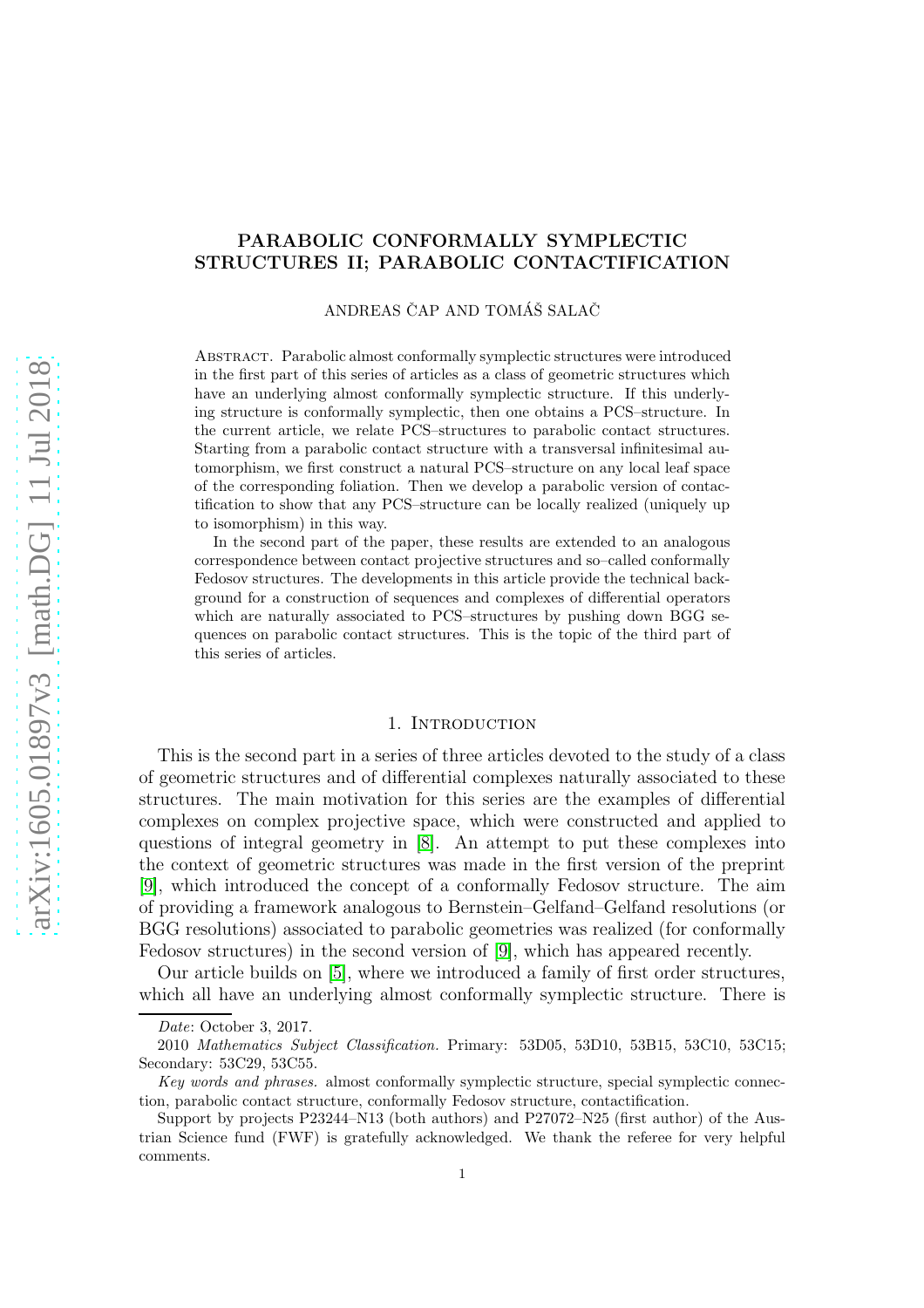one such structure for each contact grading of a simple Lie algebra, which is not of type  $C_n$ . These gradings are related to certain parabolic subalgebras and to parabolic contact structures as discussed below, which motivates the name parabolic almost conformally symplectic structures (or PACS–structures for short). The main result of [\[5\]](#page-27-2) is that each such structure determines a canonical connection on the tangent bundle, which is characterized by a normalization condition on its torsion. The torsion of this connection is a basic invariant of the structure, which naturally splits into two parts. One of these parts is the obstruction to the almost conformally symplectic structure being conformally symplectic, and requiring this part of the torsion to vanish, one arrives at the subclass of PCS–structures or parabolic conformally symplectic structures.

In this second part, we only consider PCS–structures and we relate them to another class of geometric structures, called parabolic contact structures. There is one such structure for each contact grading of a simple Lie algebra, and they all have an underlying contact structure. The most prominent example of a parabolic contact structure is provided by (partially integrable almost) CR–structures of hypersurface type. Via the relation to contact gradings, each type of PACS– structure determines a corresponding type of parabolic contact structure in one higher dimension.

Now for parabolic contact structures, there is the concept of transversal infinitesimal automorphisms, which in particular are transversal infinitesimal contactomorphisms for the underlying contact structure. Any transversal infinitesimal contactomorphism defines a foliation with one–dimensional leaves. In [\[4\]](#page-27-3), we have shown that any local leaf–space for such a foliation naturally inherits a conformally symplectic structure. Further we have shown that locally any conformally symplectic structure can be realized in this way and that these realizations are locally unique up to contactomorphism.

In the current article, we extend all these results to the setting of PCS–structures and parabolic contact structures, see Theorems [2,](#page-8-0) [4,](#page-14-0) and [5.](#page-15-0) Moreover, we discuss the relation between distinguished connections associated to parabolic contact structures and the canonical connections of PCS–structures. Together with Section 4.7 of [\[5\]](#page-27-2), this allows us to complete the discussion of the relation of PCS–structures to special symplectic connections in the sense of [\[3\]](#page-26-0) and thus to exceptional holonomies, see Theorem [7.](#page-19-0)

The contact gradings of Lie algebras of type  $C_n$  do not give rise to a PACS– structure. However, there is a type of parabolic contact structures associated to these gradings, the so–called contact projective structures. For the applications in [\[8\]](#page-27-0) it was only necessary to construct the initial parts of certain differential complexes. However, the constructions can be extended, exhibiting that the results look similar to the BGG resolutions associated to locally flat contact projective structures. Also, the tractor bundle associated to a conformally Fedosov structure in [\[9\]](#page-27-1) looks similar to the standard tractor bundle of a contact projective manifold in one higher dimension. So all that suggests that conformally Fedosov structures might be related to parabolic contact structures. In Section [3](#page-19-1) of this article, we show that this is indeed the case and extend the above mentioned results on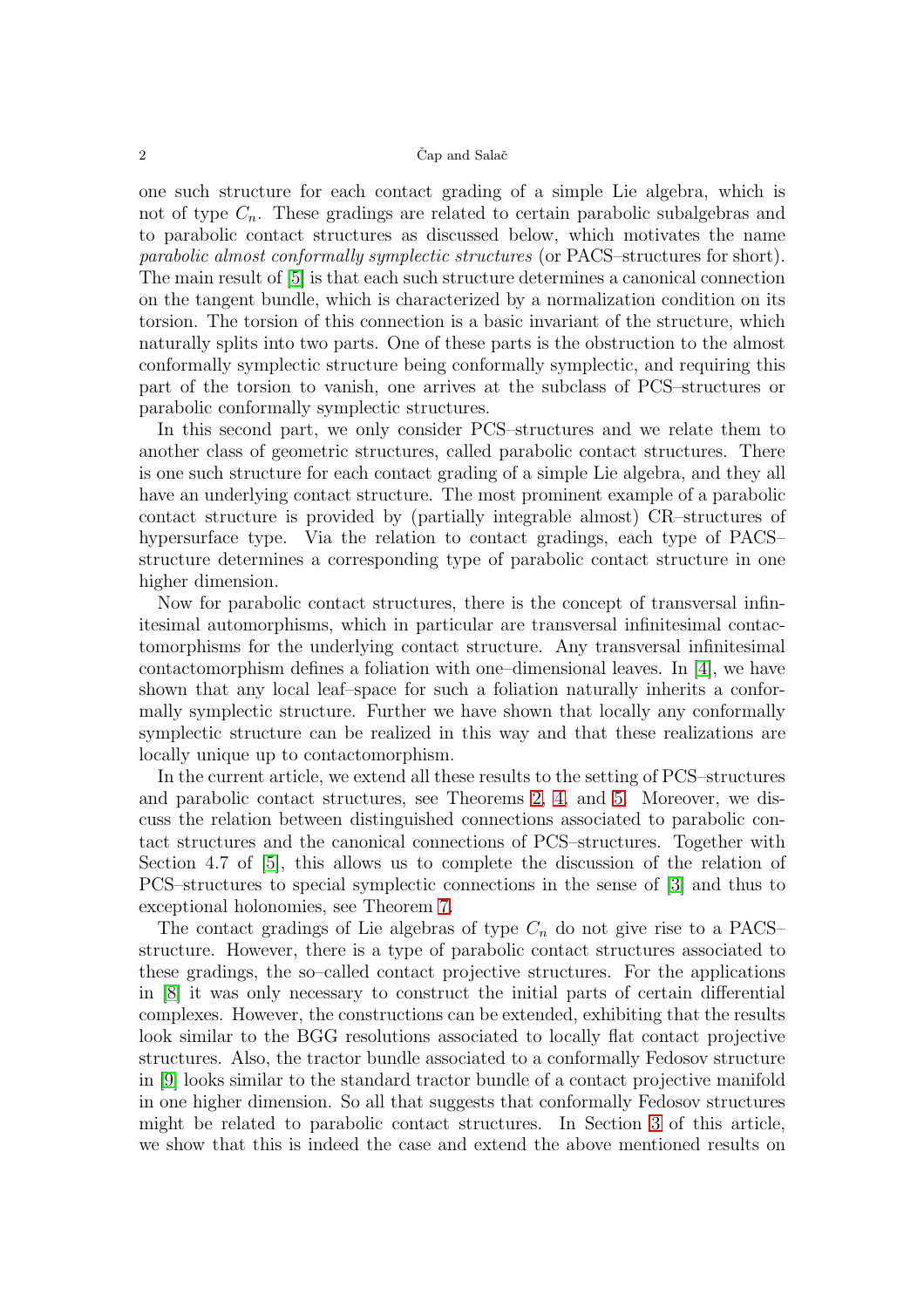structures on quotients and contactifications from [\[4\]](#page-27-3) also to this setting. This will allow us to include the  $C_n$ -types into a uniform treatment in the last part of this series.

There is also a class of special symplectic connections associated to Lie algebras of type  $C_n$ , the so–called symplectic connections of Ricci type, see [\[3\]](#page-26-0) and [\[1\]](#page-26-1). We also get a characterization of these connections as conformally Fedosov structures with locally flat parabolic contactification, see Corollary [1.](#page-25-0) Together with Theorem [7](#page-19-0) this recovers the fact that all special symplectic connections can be obtained from local quotients of the homogeneous models of parabolic contact structures, which is the crucial result of [\[3\]](#page-26-0).

A third important aim of this article is to give examples of global leaf spaces of compact contact manifolds which inherit PCS–structures respectively conformally Fedosov structures. From the point of view of differential complexes, such global quotients are interesting, since they lead to information on the cohomology of the resulting sequences, which are important for the applications in [\[8\]](#page-27-0). As one of these examples, we show that the Hopf–fibration  $S^{2n+1} \to \mathbb{C}P^n$  can be considered as a global parabolic contactification in two ways. On the one hand, this concerns the CR-structure on  $S^{2n+1}$  coming from the embedding as a hypersurface in  $\mathbb{C}^{n+1}$ , which induces the Kähler structure on  $\mathbb{C}P^n$  as the underlying PCS–structure. On the other hand, viewing  $S^{2n+1}$  as the space of real rays in  $\mathbb{C}^{n+1}$  (viewed as a real symplectic vector space), it inherits a contact projective structure. This gives rise to the conformally Fedosov structure on  $\mathbb{C}P^n$  studied in [\[9\]](#page-27-1).

The second example of such a global space of leaves we discuss is a bit more exotic. In Theorem [3,](#page-12-0) we show that the Grassmannian of complex planes in  $\mathbb{C}^{n+1}$  can be realized as a global space of leaves for a transversal infinitesimal automorphism of the space of those quaternionic lines in  $\mathbb{H}^{n+1}$ , which are isotropic for a quaternionic skew–Hermitian form. This induces on the Grassmannian the PCS–structure of quaternionic type from Corollary 3.8 of [\[5\]](#page-27-2), which is homogeneous under  $SU(n + 1)$  and can be viewed as a counterpart of the quaternion–Kähler metric on the Grassmannian of planes.

In the last part [\[6\]](#page-27-4) of the series, we show how invariant differential operators for parabolic contact structures induce natural differential operators on PCS– quotients. There is a well developed theory which in particular produces invariant differential complexes on locally flat parabolic contact structures and in certain curved situations. These can then be used to obtain invariant differential complexes associated to special symplectic connections as well as certain more general PCS–structures.

# 2. Contactification of PCS–structures

<span id="page-2-0"></span>We start this section by briefly recalling the concept of PCS–structures as introduced in [\[5\]](#page-27-2) and the class of parabolic contact structures. Then we describe the relation between the two kinds of structures, generalizing the analogous results from [\[4\]](#page-27-3), which relate conformally symplectic structures to contact structures.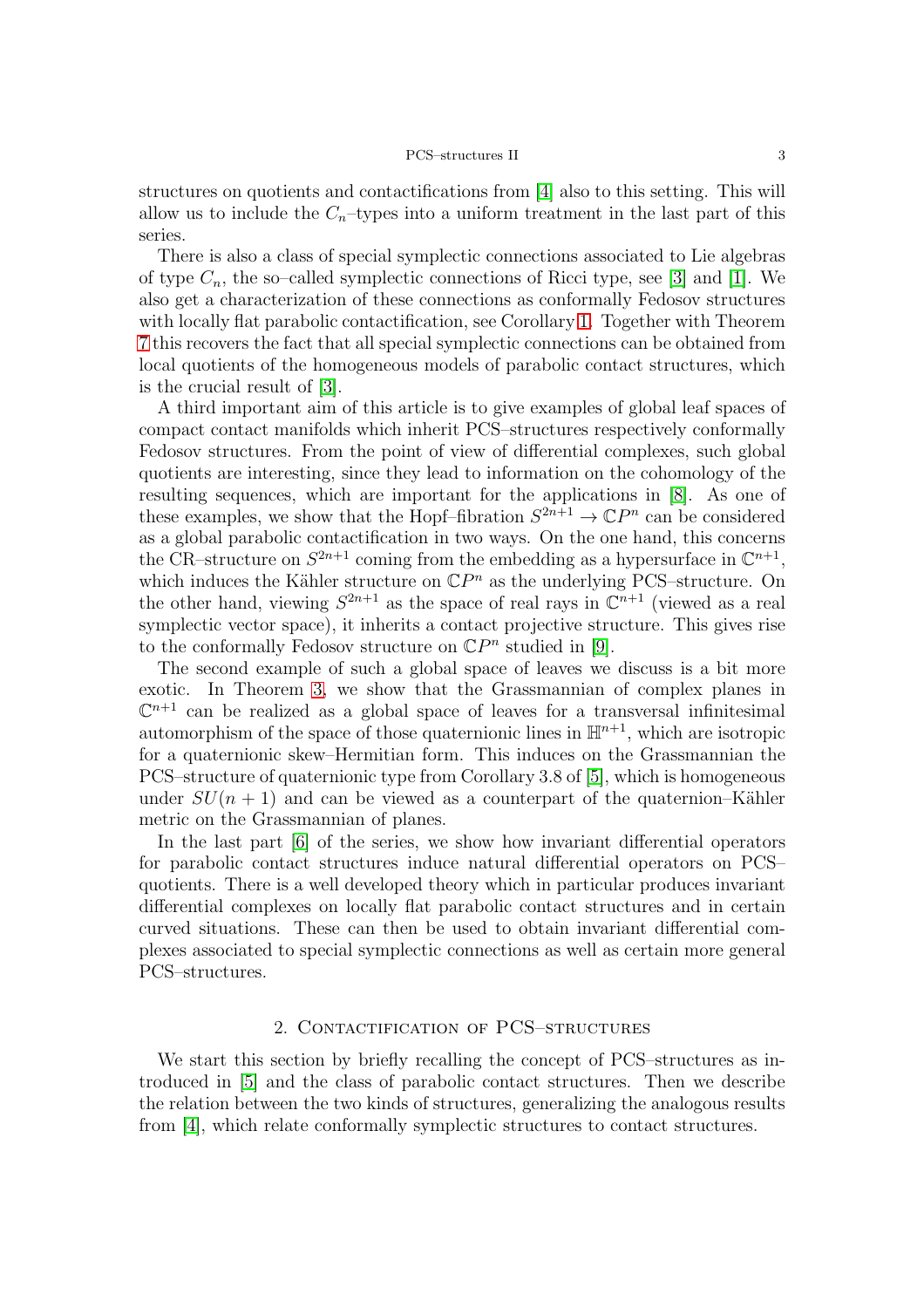2.1. Contact gradings and associated groups. A *contact grading* on a simple Lie algebra g over K = R or C is a decomposition  $\mathfrak{g} = \mathfrak{g}_{-2} \oplus \mathfrak{g}_{-1} \oplus \mathfrak{g}_0 \oplus \mathfrak{g}_1 \oplus \mathfrak{g}_2$  which is compatible with the Lie bracket in the sense that  $[\mathfrak{g}_i, \mathfrak{g}_i] \subset \mathfrak{g}_{i+j}$  (putting  $\mathfrak{g}_\ell = \{0\}$ if  $|\ell| > 2$ , such that  $\dim(\mathfrak{g}_{-2}) = 1$  and such that the bracket  $\mathfrak{g}_{-1} \times \mathfrak{g}_{-1} \to \mathfrak{g}_{-2}$  is a non–degenerate bilinear form. It turns out that then the analogous statements hold for  $\mathfrak{g}_2$  and the bracket  $\mathfrak{g}_1 \times \mathfrak{g}_1 \to \mathfrak{g}_2$ .

Such gradings are well known from the theory of quaternionic symmetric spaces as well as from the theory of parabolic contact structures. They exist on any complex simple Lie algebra of rank at least two and on most non–compact real simple Lie algebras (namely on those which contain a highest root vector). If they exist, they are always unique up to isomorphism. The complete list of contact gradings can be found in Example 3.2.10 of [\[7\]](#page-27-5).

Via  $\mathfrak{g}_0 \subset \mathfrak{g}$ , which is a Lie subalgebra by the grading property, contact gradings give rise to geometric structures in two ways. On the one hand, consider the graded Lie algebra  $\mathfrak{g}_- := \mathfrak{g}_{-2} \oplus \mathfrak{g}_{-1}$  which, by definition of a contact grading, is a Heisenberg algebra. By the grading property and the Jacobi–identity, the adjoint action of any element  $A \in \mathfrak{g}_0$  can be restricted to  $\mathfrak{g}_-$  and defines a derivation on this Lie algebra which preserves the grading. It is easy to see that the resulting Lie algebra homomorphism  $\mathfrak{g}_0 \to \mathfrak{der}_{gr}(\mathfrak{g}_-)$  is always injective.

It is easy to describe  $\mathfrak{der}_{gr}(\mathfrak{g}_-)$  explicitly. Viewing the bracket as a linear map  $\Lambda^2 \mathfrak{g}_{-1} \to \mathfrak{g}_{-2}$ , its kernel defines a codimension one–subspace  $\Lambda_0^2 \mathfrak{g}_{-1} \subset \Lambda^2 \mathfrak{g}_{-1}$ . Now one easily shows that a linear map  $\varphi : \mathfrak{g}_{-1} \to \mathfrak{g}_{-1}$  can be extended to a derivation of  $\mathfrak{g}_-$  if and only if the induced endomorphism of  $\Lambda^2 \mathfrak{g}_{-1}$  preserves the hyperplane  $\Lambda_0^2$ **g**<sub>-1</sub> and thus factors to an endomorphism of the quotient which is isomorphic to g<sup>−</sup>2. The bracket defines a non–degenerate bilinear form on g<sup>−</sup><sup>1</sup> up to scale and thus a line in  $\Lambda^2(\mathfrak{g}_{-1})^*$ , which is exactly the annihilator of  $\Lambda_0^2\mathfrak{g}_{-1}$ . The stabilizer of this line in  $L(\mathfrak{g}_{-1}, \mathfrak{g}_{-1})$  will be denoted by  $c\mathfrak{sp}(\mathfrak{g}_{-1})$  and called the *conformally* symplectic Lie algebra of  $\mathfrak{g}_{-1}$ . The above discussion implies that the adjoint action of  $\mathfrak{g}_0$  on  $\mathfrak{g}_{-1}$  defines an injective homomorphism  $\mathfrak{g}_0 \hookrightarrow \mathfrak{csp}(\mathfrak{g}_{-1}).$ 

The case of algebras of type  $C_n$  is special with respect to contact gradings. In this case g itself is a symplectic Lie algebra and it turns out that the adjoint action actually gives rise to an isomorphism  $\mathfrak{g}_0 \cong \mathfrak{csp}(\mathfrak{g}_{-1}) \cong \mathfrak{der}_{gr}(\mathfrak{g}_{-})$ , so one just obtains the full conformally symplectic algebra in this case. Therefore, we will have to exclude the algebras of type  $C_n$  from the considerations in the rest of Section [2.](#page-2-0) Conformally Fedosov structures and their contactifications, which will be discussed in Section [3](#page-19-1) below, can be thought of as a  $C_n$ -analog of the situation discussed here.

To proceed towards geometric structures determined by a contact grading, we also need a choice of group associated to the Lie algebra  $\mathfrak{g}_0$ . While the theory of PACS–structures can be developed for more general Lie groups with Lie algebra  $\mathfrak{g}_0$ , we will restrict the choice of group here to get a complete correspondence to parabolic contact structures. Namely, let us start with a Lie group G with Lie algebra g. Then it is well known that the Lie subalgebra  $\mathfrak{p} := \mathfrak{g}_0 \oplus \mathfrak{g}_1 \oplus \mathfrak{g}_2 \subset \mathfrak{g}$  is a parabolic subalgebra, so in particular, the normalizer of  $\mathfrak p$  in G is a Lie subgroup with Lie algebra p. Let  $P \subset G$  be a parabolic subgroup of G corresponding to p,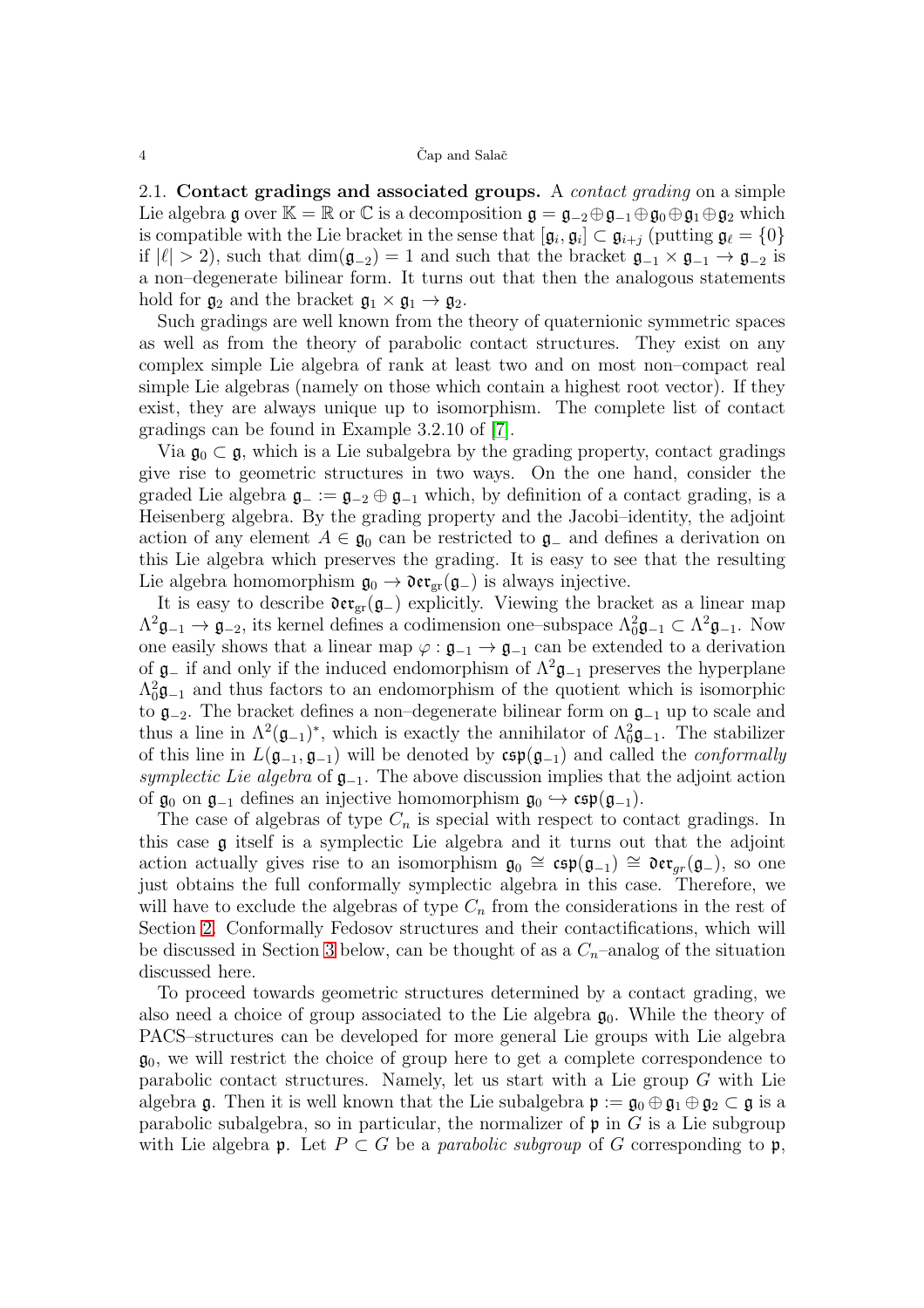i.e. a subgroup lying between this normalizer and its connected component of the identity. Then  $P$  has Lie algebra  $\mathfrak p$  and it is well known that the adjoint action of any element of P maps each  $\mathfrak{g}_i$  to  $\mathfrak{g}_i \oplus \cdots \oplus \mathfrak{g}_2$ , so it preserves the filtration of  $\mathfrak{g}$ induced by the grading.

Finally, one defines a Lie subgroup  $G_0 \subset P$  as consisting of those elements whose adjoint action preserves the grading on  $\mathfrak{g}$ . Let us denote by  $CSp(\mathfrak{g}_{-1}) \subset GL(\mathfrak{g}_{-1})$ the subgroup of those linear isomorphisms for which the induced automorphism of  $\Lambda^2(\mathfrak{g}_{-1})^*$  preserves the line determined by the bracket. Then this can be identified with the group  $Aut_{gr}(\mathfrak{g}_-)$  of automorphisms of the graded Lie algebra  $\mathfrak{g}_-$  and the adjoint action defines an infinitesimally injective homomorphism  $G_0 \to CSp(\mathfrak{g}_{-1})$ .

<span id="page-4-0"></span>2.2. **PCS–structures.** Having constructed the infinitesimally injective homomorphism  $G_0 \to CSp(\mathfrak{g}_{-1}) \subset GL(\mathfrak{g}_{-1})$  there is the natural notion of a first order structure with structure group  $G_0$  on smooth manifolds of dimension dim( $\mathfrak{g}_{-1}$ ). These are the PACS–structures as introduced in [\[5\]](#page-27-2). The simplest way to describe such a structure is as a principal bundle  $p: \mathcal{G}_0 \to M$  with structure group  $G_0$ , which is endowed with a strictly horizontal,  $G_0$ -equivariant one-form  $\theta \in \Omega^1(\mathcal{G}_0, \mathfrak{g}_{-1})$ . Here equivariancy means that for the principal right action  $r<sup>g</sup>$  of  $g \in G_0$ , one has  $(r<sup>g</sup>)^*\theta = \text{Ad}(g^{-1}) \circ \theta$  while strict horizontality means that in each point  $u \in \mathcal{G}_0$ , the kernel of  $\theta(u) : T_u \mathcal{G}_0 \to \mathfrak{g}_{-1}$  coincides with the vertical subbundle of  $\mathcal{G}_0 \to M$ . In particular,  $\theta(u)$  descends to a linear isomorphism  $T_{p(u)}M \to \mathfrak{g}_{-1}$  which identifies  $\mathcal{G}_0$  as a reduction of the linear frame bundle of TM.

Given  $(\mathcal{G}_0 \to M, \theta)$  as above, a representation of  $G_0$  on a vector space V gives rise to the natural vector bundle  $\mathcal{G}_0 \times_{G_0} V \to M$ . Via  $\theta$ , the bundle  $\mathcal{G}_0 \times_{G_0} \mathfrak{g}_{-1}$  is identified with TM. Further, the  $G_0$ –invariant line in  $\Lambda^2(\mathfrak{g}_{-1})^*$  gives rise to a line subbundle  $\ell \subset \Lambda^2 T^*M$  such that each non–zero element of  $\ell$  is non–degenerate as a bilinear form on the corresponding tangent space. This is the almost conformally symplectic structure underlying a PACS–structure. While the theory of PACS– structures is developed in this general setting in [\[5\]](#page-27-2), we will impose a restriction on such structures throughout this article. Namely, we will only deal with PCS– structures, i.e. assume that the underlying structure is conformally symplectic. This means that the line subbundle  $\ell$  admits local sections which are closed as two–forms on M.

A central result of [\[5\]](#page-27-2) is that any PACS–structure on M determines a canonical linear connection on TM, whose torsion satisfies a certain normalization condition. We formulate this result only for PCS–structures, where the normalization condition on the torsion is simpler. To formulate this condition, we need the fact that there a natural  $G_0$ -invariant subspace ker( $\square$ )  $\subset \Lambda^2(\mathfrak{g}_{-1})^* \otimes \mathfrak{g}_{-1}$ , called the *har*monic subspace. Here  $\Box : \Lambda^2(\mathfrak{g}_-)^* \otimes \mathfrak{g}_- \to \Lambda^2(\mathfrak{g}_-)^* \otimes \mathfrak{g}_-$  is the Kostant–Laplacian, see Section 4.3 of [\[5\]](#page-27-2) for the definition and Sections 4.5 and 4.6 of this reference as well as Section 4.2 of [\[7\]](#page-27-5) for an explicit description of this subspace in several cases. Via associated bundles, this gives rise to a subbundle ker( $\Box$ )  $\subset \Lambda^2 T^*M \otimes TM$ , whose elements are called *algebraically harmonic*. Specialized to the PCS–case, Corollary 4.3 of [\[5\]](#page-27-2) shows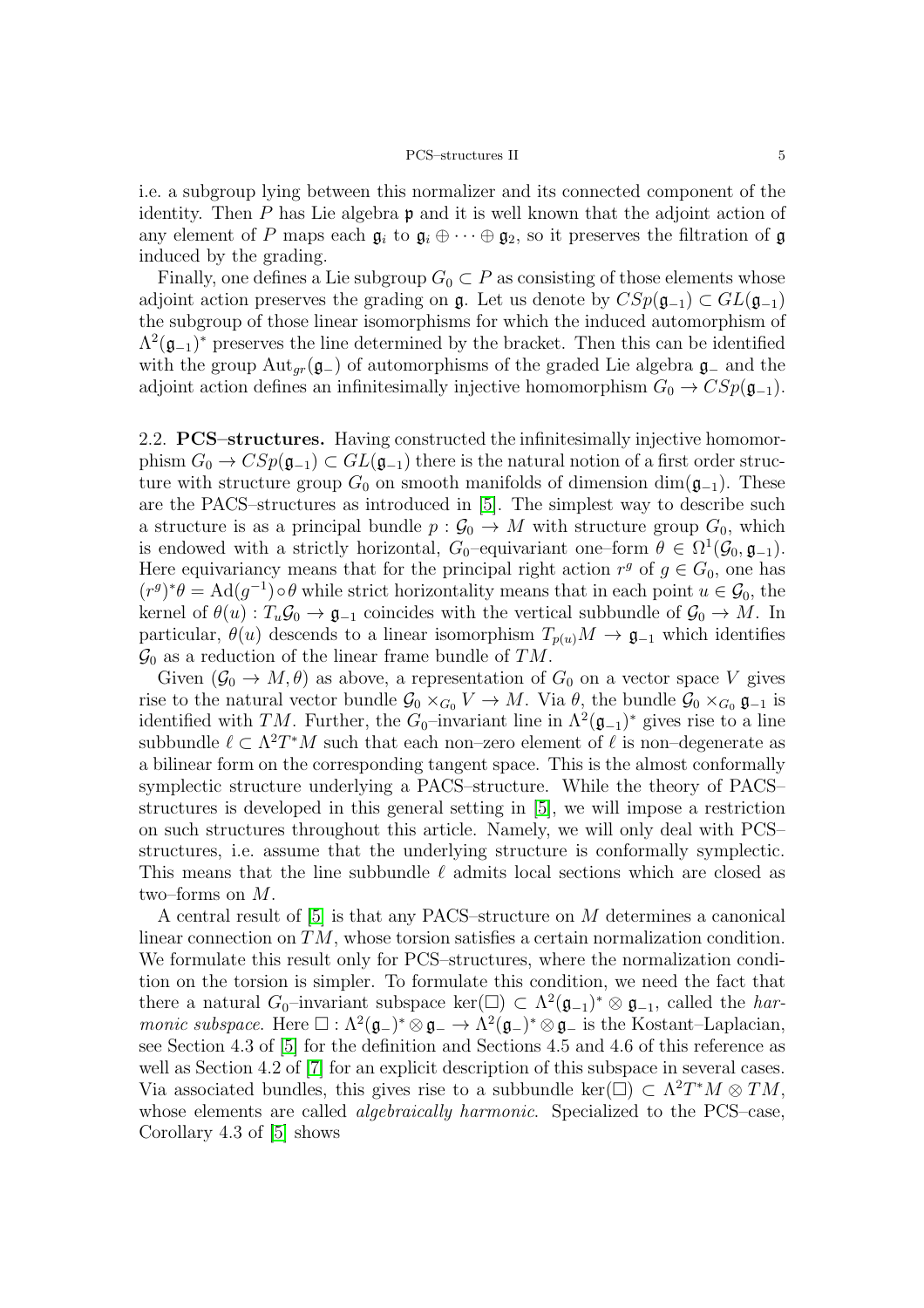### 6 Cap and Salač

<span id="page-5-1"></span>**Theorem 1.** Let  $(p : \mathcal{G}_0 \to M, \theta)$  be a PCS-structure (associated to a contact grading on a simple Lie algebra which is not of type  $C_n$ ) on a smooth manifold M. Then there is a unique connection compatible with this structure, such that the induced linear connection on TM has algebraically harmonic torsion.

<span id="page-5-0"></span>2.3. Parabolic contact structures. There is a second way to obtain a geometric structure from a contact grading of a real simple Lie algebra g. Consider a smooth manifold  $M^{\#}$  of dimension dim( $\mathfrak{g}_-$ ) = dim( $\mathfrak{g}_{-1}$ )+1 and suppose that  $H \subset TM^{\#}$  is a smooth distribution of corank one. Denoting by Q the quotient bundle  $TM^*/H$ (which is a real line bundle), the Lie bracket of vector fields induces a skew symmetric bilinear bundle map  $\mathcal{L}: H \times H \to Q$  called the Levi-bracket. Now H is a contact structure if and only if this Levi–bracket is non–degenerate in each point  $x \in M^{\#}$ . Equivalently, for each point x, the associated graded  $H_x \oplus Q_x$ of the tangent space  $T_xM^{\#}$  endowed with  $\mathcal{L}_x$  as a Lie bracket is isomorphic to g\_. Supposing that  $H \subset TM^{\#}$  is a contact structure, it is then easy to obtain an adapted frame bundle for the associated graded vector bundle  $\text{gr}(TM^{\#})$  to the filtered vector bundle  $H \subset TM^{\#}$  with structure group  $\text{Aut}_{ar}(\mathfrak{g}_{-}) \cong CSp(\mathfrak{g}_{-1}).$ 

If g is not of type  $C_n$ , then a parabolic contact structure of the corresponding type can be simply described as a reduction of structure group of this adapted frame bundle corresponding to the infinitesimally injective homomorphism  $G_0 \rightarrow$ Aut<sub> $ar$ </sub>( $\mathfrak{g}_-$ ) defined by the adjoint action. Similarly to the case of standard first order structures, such a reduction can be described as an abstract principal  $G_0$ bundle  $p_0^{\#}$  $\mathcal{G}_0^{\#}$  :  $\mathcal{G}_0^{\#}$   $\rightarrow$  M<sup>#</sup> endowed with an analog of a soldering form as follows.

Define  $T^{-1}\mathcal{G}_0^{\#} \subset T\mathcal{G}_0^{\#}$  as the preimage of  $H \subset TM^{\#}$  under the natural projection. Of course, this contains the vertical subbundle  $V\mathcal{G}_{0}^{\#} = \text{ker}(T_{p_0^{\#}})$ . Then the soldering form consists of two components, namely  $\theta_{-2}^{\#} \in \Omega^1(\mathcal{G}_0^{\#})$  $\mathfrak{g}_{-2}^{\#}$  and  $\theta_{-1}^{\#} \in \Gamma (L(T^{-1} \mathcal{G}_0^{\#})$  $\phi_0^{\#}, \mathfrak{g}_{-1})$ ). So while  $\theta_{-2}^{\#}$  is an ordinary differential form,  $\theta_{-1}^{\#}$  is only defined on the subbundle  $T^{-1}\mathcal{G}_0^{\#}$  $_{0}^{\#}$ . Both components are required to be  $G_{0}$ equivariant (with respect to the adjoint action), and they should be strictly horizontal in the sense that for each  $u \in \mathcal{G}_0^{\#}$  one has  $\ker(\theta_{-2}^{\#}(u)) = T_u^{-1} \mathcal{G}_0^{\#}$  $\mathbb{I}_0^{\#}$  and  $\ker(\theta_{-1}^{\#}(u)) = V_u \mathcal{G}_0^{\#}$  $\psi_0^{\#}$ . This implies that  $\theta_{-2}^{\#}(u)$  descends to a linear isomorphism  $Q_{p_0^{\#}(u)} \to \mathfrak{g}_{-2}$  while  $\theta^{\#}_{-1}(u)$  descends to a linear isomorphism  $H_{p_0^{\#}(u)} \to \mathfrak{g}_{-1}$ . These isomorphisms together define an isomorphism of Lie algebras, i.e. they intertwine between the Levi–bracket and the Lie bracket on g−.

Parabolic contact structures admit an equivalent uniform description, which also works in the  $C_n$ -case. Namely, given a smooth manifold  $M^{\#}$  as above, one considers a principal bundle  $p^{\#}: \mathcal{G}^{\#} \to M^{\#}$  with structure group P, which is endowed with a Cartan connection  $\omega \in \Omega^1(\mathcal{G}^{\#}, \mathfrak{g})$ . This by definition means that  $\omega$  is P-equivariant and reproduces the generators of fundamental vector fields, and that for each  $u \in \mathcal{G}^{\#}$  the map  $\omega(u) : T_u \mathcal{G}^{\#} \to \mathfrak{g}$  is a linear isomorphism. Moreover, one has to assume the conditions of regularity and normality on the curvature of the Cartan connection  $\omega$ , see Section 3.1 of [\[7\]](#page-27-5) for the precise definitions.

The two descriptions are related as follows. Given the Cartan geometry  $(\mathcal{G}^{\#}, \omega)$ and a point  $u \in \mathcal{G}^{\#}$  with  $x = p^{\#}(u) \in M^{\#}, \omega(u)$  descends to a linear isomorphism  $T_xM^{\#} \to \mathfrak{g}/\mathfrak{p}$ . The subset  $\mathfrak{g}_{-1} \oplus \mathfrak{p} \subset \mathfrak{g}$  is P-invariant so its preimage gives rise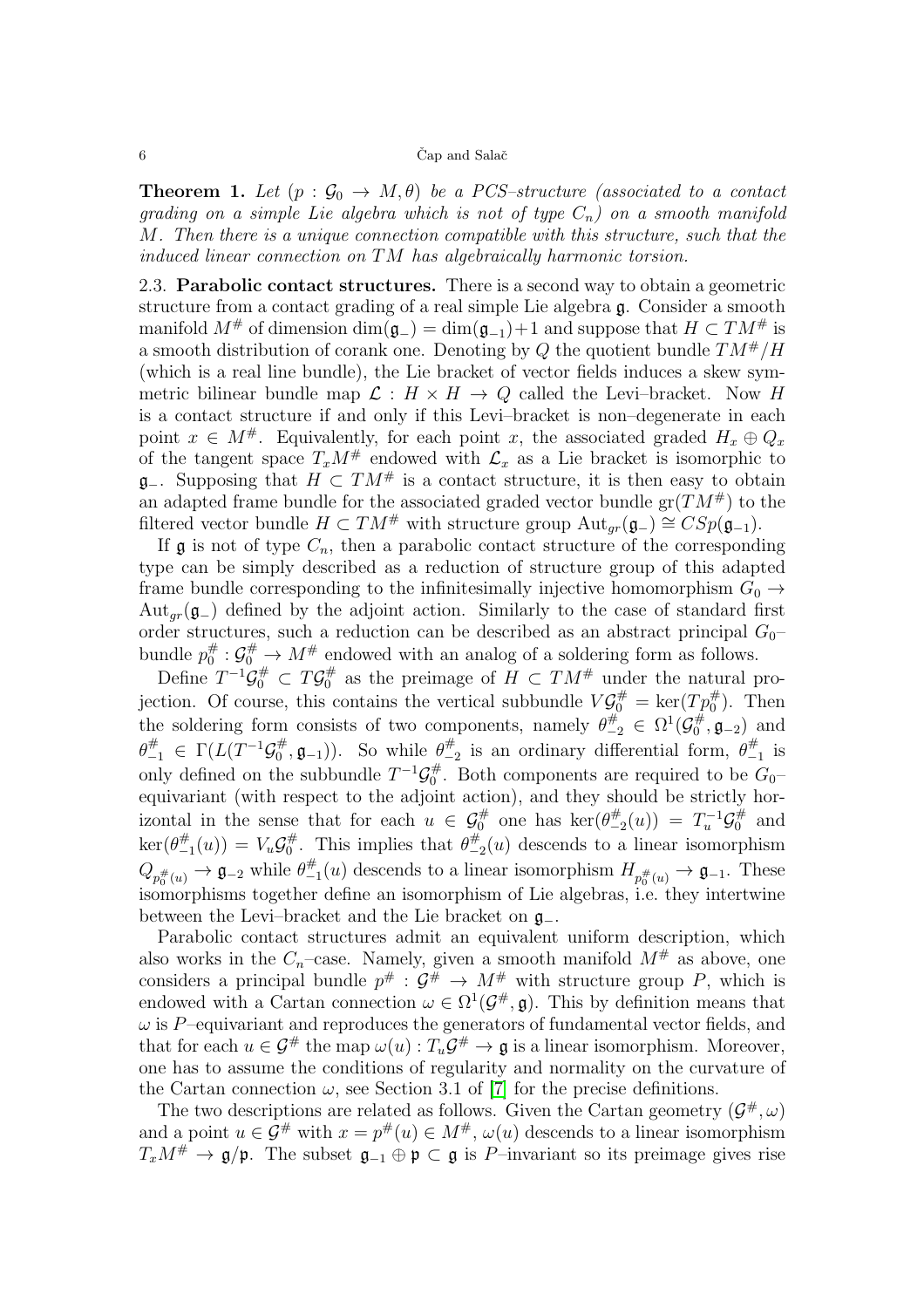### PCS–structures II 7

to a well defined subspace  $H_x \subset T_xM^*$ . These subspaces fit together to a corank one subbundle  $H \subset TM^{\#}$  which defines a contact structure by regularity of  $\omega$ . Moreover, the exponential mapping restricts to a diffeomorphism from  $\mathfrak{p}_+ := \mathfrak{g}_1 \oplus \mathfrak{g}_2$ onto a closed normal subgroup  $P_+ \subset P$ , such that  $G_0 \cong P/P_+$  via the restriction of the canonical projection. The group  $P_+$  acts freely on  $\mathcal{G}^{\#}$  via the principal right action, and the quotient  $\mathcal{G}_0^{\#}$  $\mathcal{G}^{\#}$  :=  $\mathcal{G}^{\#}/P_+$  naturally is a principal bundle over  $M^{\#}$  with structure group  $P/P_{+} = G_0$ . Finally, one shows that the component of  $\omega$  in  $\mathfrak{g}_{-2}$  descends to  $\theta_{-2}^{\#} \in \Omega^1(\mathcal{G}_0^{\#})$  $\langle \mathbf{0}^*, \mathbf{g}_{-2} \rangle$  while an appropriate restriction of the  $\mathfrak{g}_{-1}$ –component of  $\omega$  descends to  $\theta_{-1}^{\#} \in \Gamma(L(T^{-1}\mathcal{G}_{0}^{\#}))$  $\binom{\#}{0}, \mathfrak{g}_{-1})$ ).

In the  $C_n$ -case, the underlying structure constructed in this way is just the adapted frame bundle of a contact structure on  $M^{\#}$  and does not contain any additional information. In all other cases, however, the Cartan geometry  $(\mathcal{G}^{\#}, \omega)$ can be reconstructed from the underlying structure by a prolongation procedure as described in Section 3.1 of [\[7\]](#page-27-5). One forms the obvious extension  $\mathcal{G}_0^{\#} \times_{G_0} P$  of structure group and then shows that there is a normal Cartan connection on this principal bundle inducing the given soldering form. Further, one proves that any isomorphism of underlying structures lifts to an isomorphism of normal Cartan geometries, which establishes an equivalence (in the categorical sense) between the two pictures.

2.4. PCS–quotients and parabolic contactifications. Recall that for a contact manifold  $(M^{\#}, H)$  an *infinitesimal contactomorphism* is a vector field  $\xi \in$  $\mathfrak{X}(M^{\#})$  such that for all  $\eta \in \Gamma(H)$  we get  $[\xi, \eta] \in \Gamma(H)$ . An infinitesimal contactomorphism is called *transversal* if  $\xi(x) \notin H_x$  for all  $x \in M^*$ . This in particular implies that  $\xi$  is nowhere vanishing and thus defines a foliation of  $M^{\#}$  with onedimensional leaves. By a *quotient* of  $M^{\#}$  by  $\xi$  one then means a global space of leaves, i.e. a surjective submersion  $q : M^* \to M$  with connected fibers such that for each  $x \in M^{\#}$  the vertical subspace  $\ker(T_x q) \subset T_x M^{\#}$  coincides with the line spanned by  $\xi(x)$ .

In this situation, Proposition 2.2 of [\[4\]](#page-27-3) shows that the contact structure on  $M^{\#}$  induces a conformally symplectic structure  $\ell \subset \Lambda^2 T^*M$ . Denoting by  $\alpha$  the unique contact form on  $M^*$  such that  $\alpha(\xi) = 1$ , there even is a global symplectic form  $\omega$  on M, which is a section of  $\ell$  and such that  $q^*\omega = d\alpha$ . Conversely, given a manifold M endowed with a conformally symplectic structure  $\ell$ , one can try to (locally) realize it as a quotient of a contact manifold  $(M^{\#}, H)$ , which then is called a (local) *contactification* of  $(M, \ell)$ . Existence and uniqueness of such contactifications is established in [\[4\]](#page-27-3).

We want to develop refinements of these concepts which relate parabolic contact structures to PCS–structures. Let us start with the regular normal parabolic geometry  $(p: \mathcal{G}^{\#} \to M^{\#}, \omega)$  of type  $(G, P)$  corresponding to a parabolic contact structure with contact distribution  $H \subset TM^*$ . An *infinitesimal symmetry* of the geometry then is a vector field  $\tilde{\xi} \in \mathfrak{X}(\mathcal{G}^{\#})$  which is P-invariant and satisfies  $L_{\tilde{\xi}}\omega =$ 0, where  $L$  denotes the Lie derivative. A  $P$ –invariant vector field is automatically projectable, so there is a corresponding vector field  $\xi \in \mathfrak{X}(M^{\#})$  as well as an intermediate  $G_0$ -invariant vector field  $\xi_0 \in \mathfrak{X}(\mathcal{G}_0^{\#})$  $_{0}^{\#}$ ). It is easy to verify directly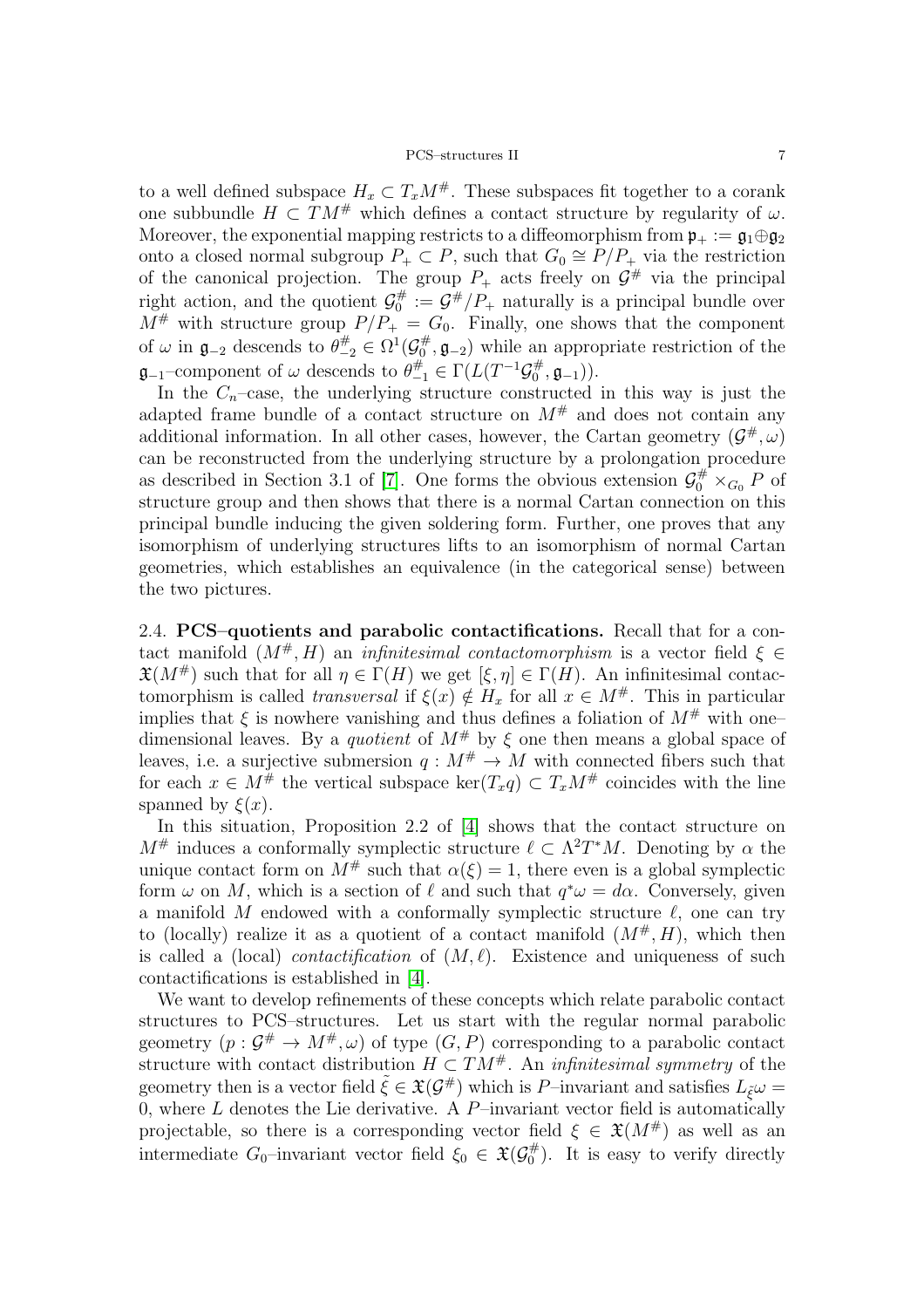that  $\xi$  is an infinitesimal contactomorphism. As before, an infinitesimal symmetry is called *transverse* if  $\xi(x) \notin H_x$  for all  $x \in M^*$ .

In the case that  $\mathfrak g$  is not of type  $C_n$ , infinitesimal symmetries can be equivalently described in terms of the underlying structure  $(p_0^{\#})$  $\frac{\#}{0}: \mathcal{G}^\#_0 \to M^\#, \theta^\#)$ . For a  $G_0$ invariant vector field  $\xi_0 \in \mathfrak{X}(\mathcal{G}_0^{\#})$  $\binom{m}{0}$  to be an infinitesimal symmetry, one first has to require that  $[\xi_0, \eta] \in \Gamma(T^{-1} \mathcal{G}_0^{\#})$  $\eta \in \Gamma(T^{-1}\mathcal{G}_0^{\#})$  for all  $\eta \in \Gamma(T^{-1}\mathcal{G}_0^{\#})$  $\binom{\pi}{0}$  or equivalently that the projection  $\xi \in \mathfrak{X}(M^*)$  of  $\xi_0$  is an infinitesimal contactomorphism. If this is the case, there is a well defined Lie derivative  $L_{\xi_0} \theta_{-1}^{\#}$  of the partially defined differential form  $\theta^{\#}_{-1}$ , and  $\xi_0$  is an infinitesimal symmetry if  $L_{\xi_0} \theta^{\#}_i = 0$  for  $i = -1, -2$ .

**Definition 1.** Consider a parabolic contact structure of type  $(G, P)$  with underlying structure  $(p_0^{\#})$  $\mathcal{G}_0^{\#}$  :  $\mathcal{G}_0^{\#} \to M^{\#}, \theta^{\#}$  and a transversal infinitesimal symmetry  $\xi_0\in\mathfrak{X}(\mathcal{G}_0^\#$  $\binom{\pi}{0}$  of this structure. Then a *PCS-quotient* of the parabolic contact structure is a PCS–structure  $(p : \mathcal{G}_0 \to M, \theta)$  with structure group  $G_0$  together with a morphism  $q_0: \mathcal{G}_0^{\#} \to \mathcal{G}_0$  of principal bundles such that

- $\bullet$   $q_0$  is a surjective submersion with connected fibers.
- For each  $u^{\#} \in \mathcal{G}_{0}^{\#}$  the kernel of  $T_{u^{\#}}q_{0}$  is spanned by  $\xi_{0}(u^{\#})$ .
- The restriction of  $q_0^*$  $_{0}^{\ast}\theta\in\Omega^1(\mathcal{G}_0^\#$  $\mathcal{O}_{0}^{\#}, \mathfrak{g}_{-1})$  to elements of  $T^{-1} \mathcal{G}_{0}^{\#}$  $\frac{\pi}{0}$  coincides with  $\theta_{-1}^{\#}$ .

In this situation,  $(p_0^{\#})$  $\frac{\#}{0}: \mathcal{G}_0^{\#} \to M^{\#}, \theta^{\#}, \xi_0$  is also referred to as a parabolic contac*tification* of the PCS–structure  $(p: \mathcal{G}_0 \to M, \theta)$ .

To study these concepts, we need some preliminary observations. Consider the underlying structure  $(p_0^{\#})$  $\phi_0^{\#}: \mathcal{G}_0^{\#} \to M^{\#}, \theta^{\#})$  of a parabolic contact structure of type  $(G, P)$ , a transverse symmetry  $\xi_0 \in \mathfrak{X}(\mathcal{G}_0^{\#})$  $\binom{\pi}{0}$  of this structure and the projected vector field  $\xi \in \mathfrak{X}(M^{\#})$ . Then both  $\xi_0$  and  $\xi$  are nowhere vanishing and hence define foliations with one–dimensional leaves.

# <span id="page-7-0"></span>Lemma 1. In this situation, we have:

(1) If  $N \subset \mathcal{G}_0^{\#}$  is a leaf of the foliation defined by  $\xi_0$ , then  $p_0^{\#}$  $_0^{\#}(N) \subset M^{\#}$  is a leaf of the foliation defined by  $\xi$  and the restriction of  $p_0^{\#}$  $_{0}^{\#}$  to  $N$  is a covering map  $N \to p_0^{\#}$  $_{0}^{\#}(N).$ 

(2) Suppose that there is a PCS–structure  $(p: \mathcal{G}_0 \to M, \theta)$  and a PCS–quotient  $q_0: \mathcal{G}_0^{\#} \to \mathcal{G}_0$  by  $\xi_0$ . Then the base map  $q: M^{\#} \to M$  of  $q_0$  is a quotient by the transverse infinitesimal contactomorphism ξ. Moreover in this case the coverings from (1) actually have to be diffeomorphisms.

*Proof.* (1) Since  $\xi_0$  projects to  $\xi$  and is transversal to the vertical subbundle of  $p_0^\#$  $_{0}^{\#}$ , it is clear that  $p_{0}^{\#}$  maps small open subsets of N to integral submanifolds of the distribution spanned by  $\xi$ . Hence  $p_0^{\#}$  $_{0}^{\#}(N)$  is a connected immersed integral manifold for the foliation defined by  $\xi$  and thus contained in some leaf  $\underline{N}$  of this foliation. Again by construction,  $p_0^{\#}$  $\frac{\pi}{0}|_N: N \to \underline{N}$  has bijective tangent maps in all points, so it is a local diffeomorphism and hence  $p_0^{\#}(N) \subset \underline{N}$  is open.

Thus, so it is a local diffeomorphism and hence  $p_0(N) \subset \underline{N}$  is open.<br>Next, we observe that  $\xi_0$  is  $G_0$ -equivariant. Hence if the flow of  $\xi_0$  through a point  $u^{\#}$  is defined on some time interval around zero, the same is true for  $u^{\#} \cdot g$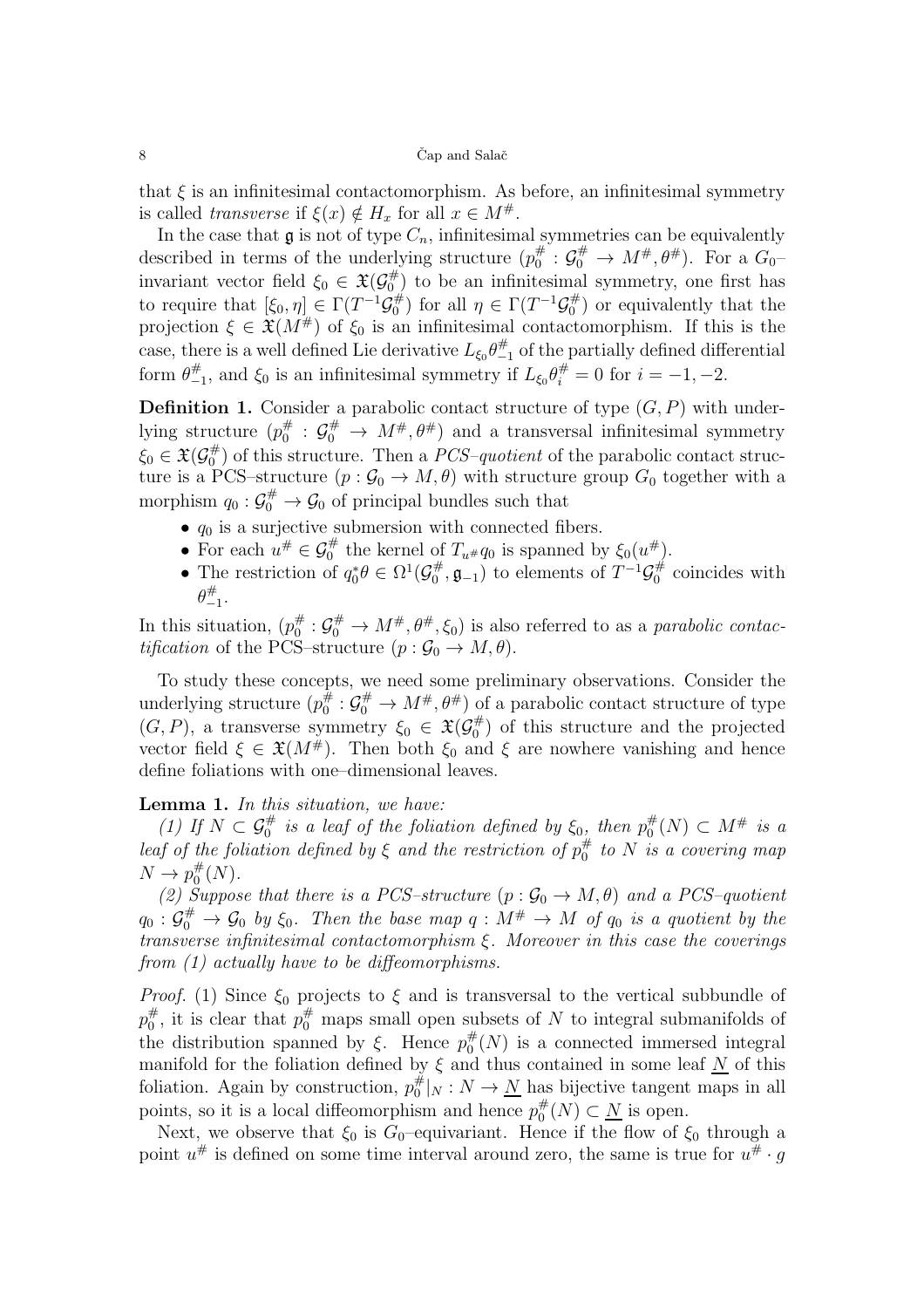for each  $g \in G_0$ . Now each such local flow line is either contained in N or disjoint from it. In particular, for  $u^{\#} \in N$ , such a local flow line projects to an open neighborhood of  $p_0^\#$  $\frac{\#}{0}(u^{\#})$  in <u>N</u>, whose pre–image in N is the disjoint union of those flow lines, which are contained in  $N$ . By definition, these are open in the manifold topology of N.

On the other hand, if  $x^{\#} \in \underline{N}$  lies in the closure of  $p_0^{\#}$  $_{0}^{\#}(N)$ , then choose  $u^{\#} \in \mathcal{G}_{0}^{\#}$ lying over  $x^{\#}$ . For a local integral curve c for  $\xi_0$  through  $u^{\#}$ ,  $p_0^{\#} \circ c$  fills an open subset of <u>N</u> and hence intersects  $p_0^{\#}$  $_{0}^{\#}(N)$ . Shifting c by the principal right action of an appropriate element of  $G_0$ , we may assume that c intersects N, and hence is contained in N. Thus  $x^{\#} \in p_0^{\#}$  $\frac{\#}{0}(N)$ , so  $p_0^{\#}$  $\frac{\#}{0}(N) \subset \underline{N}$  is closed and hence  $p_0^{\#}$  $_{0}^{\#}(N) = N.$ Since we have constructed trivializing neighborhoods for  $p_0^{\#}$  $_0^{\#}: N \to \underline{N}$  already, this completes the proof of (1).

(2) By assumption, we have  $p \circ q_0 = q \circ p_0^{\#}$  $_{0}^{\#}$ . Since both p and  $q_{0}$  are surjective submersions, we see that q is a surjective submersion. Since  $\xi_0$  projects to  $\xi$ , it is also clear that the values of  $\xi$  lie in ker(Tq) and since each of these kernels has to be one-dimensional, it is spanned by the value of  $\xi$ . Now consider a fiber N of  $q_0$ . Then  $p_0^{\#}$  $_{0}^{\#}(N)$  lies in one fiber of q and using  $G_{0}$ -equivariancy of  $q_{0}$ , one easily verifies that  $p_0^{\#}$  $_{0}^{\#}(N)$  is all of this fiber. Hence the fibers of q are connected, so the first statement is proved. But now the fibers of  $q_0$  and q are closed connected integral submanifolds for the distributions defined by  $\xi_0$  and  $\xi$ , and hence have to coincide with the leaves. But since  $q_0$  is a morphism of principal bundles, its restriction to each fiber of  $p_0^{\#}$  $\frac{\#}{0}$  is injective, so  $p_0^{\#}$  $\frac{\pi}{0}$  is injective on fibers of  $q_0$ , and the last claim follows.  $\Box$ 

2.5. Existence of PCS–quotients. Part (2) of Lemma [1](#page-7-0) tells us how to naturally phrase the question of existence of PCS–quotients. We assume that we start with a parabolic contact structure on  $M^{\#}$  and the underlying vector field  $\xi \in \mathfrak{X}(M^*)$  of an infinitesimal symmetry of this structure. Then the natural question to ask is when a quotient  $q : M^{\#} \to M$  of  $M^{\#}$  by  $\xi$  can be made into a PCS–quotient. We can now show that the necessary condition from part (2) of Lemma [1](#page-7-0) is also sufficient.

<span id="page-8-0"></span>**Theorem 2.** Consider a parabolic contact structure of type  $(G, P)$  with G not of type  $C_n$  on a smooth manifold  $M^{\#}$  with underlying  $G_0$ -bundle  $p_0^{\#}$  $\frac{\#}{0}: \mathcal{G}_0^{\#} \to M^{\#}.$ Let  $\xi_0 \in \mathfrak{X}(\mathcal{G}_0^{\#})$  $_0^\#$ ) be a transverse infinitesimal symmetry of this structure and let  $\xi \in \mathfrak{X}(M^{\#})$  be the underlying infinitesimal contactomorphism. Suppose that for each leaf  $N \subset \mathcal{G}_0^{\#}$  of the foliation defined by  $\xi_0$ , the restriction  $p_0^{\#}$  $_{0}^{\#}|_{N}:N\rightarrow p_{0}^{\#}$  $^{\#}_0(N)$ is a diffeomorphism.

Then for any quotient  $q : M^* \to M$  by  $\xi$ , there is a canonical PCS–structure  $\mathcal{G}_0 \to M$  on M such that q becomes a PCS–quotient.

*Proof.* Let ~ be the equivalence relation on  $\mathcal{G}_0^{\#}$  defined by the foliation induced by  $\xi_0$ , i.e. two points are equivalent if they lie in the same leaf. Define  $\mathcal{G}_0 := \mathcal{G}_0^{\#}$  $_0^{\#}/\sim,$ the set of equivalence classes, and let  $q_0: \mathcal{G}_0^{\#} \to \mathcal{G}_0$  be the canonical map. From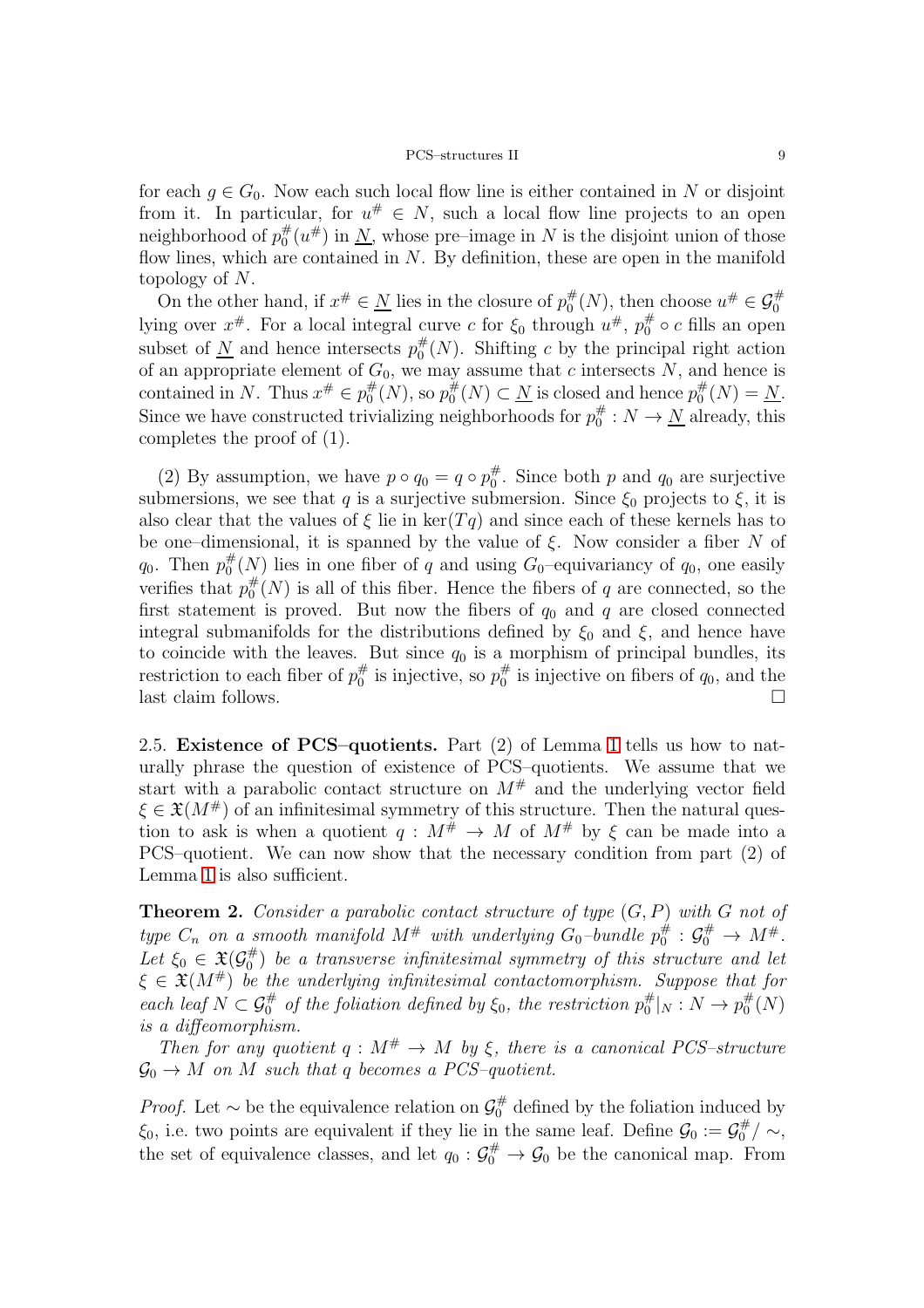the proof of Lemma [1,](#page-7-0) we know that  $p_0^{\#}$  maps leaves to leaves, and the leaves in  $M^{\#}$  are the fibers of q, so there is a set map  $p_0: \mathcal{G}_0 \to M$  such that  $p_0 \circ q_0 = q \circ p_0^{\#}$ #<br>0・

We claim that  $p_0 : \mathcal{G}_0 \to M$  is a  $G_0$ -principal bundle and  $q_0$  is a morphism of principal bundles. To prove this, observe first that  $q \circ p_0^{\#}$  $_{0}^{\#}$  is a surjective submersion. Hence for each  $x \in M$ , there is a neighborhood U of x in M and a smooth map  $\tau : U \to \mathcal{G}_0^{\#}$  such that  $q \circ p_0^{\#} \circ \tau = id_U$ . Using this, we define a map  $\psi: U \times G_0 \to \mathcal{G}_0$  by  $\psi(y,g) := q_0(\tau(y) \cdot g)$ . This evidently satisfies  $p_0 \circ \psi = \text{pr}_1$ , so it has values in  $p_0^{-1}(U)$ . If  $\psi(y,g) = \psi(\tilde{y}, \tilde{g})$ , then applying  $p_0$  we get  $y = \tilde{y}$ . Moreover,  $\tau(y) \cdot g$  and  $\tau(y) \cdot \tilde{g}$  lie in the same leaf in  $\mathcal{G}_0^{\#}$  $_{0}^{\#}$ . Since we have assumed that  $p_0^{\#}$  $\frac{\pi}{0}$  restricts to an injection on each leaf, we conclude that  $\tau(y) \cdot g = \tau(y) \cdot \tilde{g}$ and thus  $g = \tilde{g}$ . On the other hand, for  $y \in U$ , a point z in  $p_0^{-1}(U)$  corresponds to a leaf  $N \subset \mathcal{G}_0^{\#}$  such that  $p_0^{\#}$  $_{0}^{\#}(N) = q^{-1}(\lbrace y \rbrace)$ . Hence there is a point  $z^{\#} \in N$ such that  $p_0^{\#}$  $_{0}^{\#}(z^{\#})=p_{0}^{\#}$  $_{0}^{\#}(\tau(y)) \in q^{-1}(\{y\}).$  But this implies  $z^{\#} = \tau(y) \cdot g$  for some  $g \in G_0$  and hence  $z = \psi(y, g)$ , so  $\psi : U \times G_0 \to p_0^{-1}(U)$  is bijective.

Now suppose that for some open subset  $U \subset M$  we have two sections  $\tau$  and  $\hat{\tau}$  as above, and let us consider the "chart change"  $\varphi : U \times G_0 \to G_0$ , i.e. the map characterized by  $q_0(\tau(x) \cdot g) = q_0(\hat{\tau}(x) \cdot \varphi(x, g))$  (which evidently exists). It suffices to do this locally around a fixed point x. By construction  $p_0^{\#}$  $_{0}^{\#}(\tau(x))$ and  $p_0^{\#}$  $_{0}^{\#}(\hat{\tau}(x))$  both lie in the leaf  $q^{-1}(x)$ , so there is a time  $t_0 \in \mathbb{R}$  such that  $p_0^{\#}$  $\frac{\#}{0}(\tau(x)) = \mathrm{Fl}^\xi_{t_0}(p_0^{\#})$  $_{0}^{\#}(\hat{\tau}(x))$ ). It is easy to see that the flow  $\mathrm{Fl}^{\xi_{0}}_{t_{0}}$  is defined in the point  $\hat{\tau}(x)$ . Thus, we may shrink U in such a way that for some  $\epsilon > 0$ ,  $\text{Fl}^{\xi_0}_{t_0+t}(\hat{\tau}(y))$ is defined for all  $y \in U$  if  $|t| < \epsilon$ , and moreover  $(y, t) \mapsto p_0^{\#}$  $_{0}^{\#}(\mathrm{Fl}_{t_{0}+t}^{\xi_{0}}(\hat{\tau}(y)))$  is a diffeomorphism from  $U \times (-\epsilon, \epsilon)$  onto an open neighborhood  $U^{\#}$  of  $p_0^{\#}$  $_{0}^{\#}(\tau(x))$  in  $M^{\#}.$ Then there is an open neighborhood V of x in M such that  $p_0^{\#}$  $_0^{\#}(\tau(V)) \subset U^{\#}$ , and we obtain a smooth function  $\beta: V \to (-\epsilon, \epsilon)$  such that  $p_0^{\#}$  $p_0^{\#}(\tau(y)) = p_0^{\#}$  $_{0}^{\#}(\mathrm{Fl}_{t_{0}+\beta(y)}^{\xi_{0}}\hat{\tau}(y)).$ 

Now observe that  $\tilde{\tau}(y) := \mathrm{Fl}^{\xi_0}_{t_0+\beta(y)}(\hat{\tau}(y))$  is a smooth section of  $q \circ p_0^{\#}$  $_0^{\#}$  on V which produces the same map  $\psi$  as  $\hat{\tau}$ . But now  $p_0^{\#} \circ \tilde{\tau} = p_0^{\#} \circ \tau$ , so there is a smooth map  $\gamma: V \to G_0$  such that  $\tilde{\tau}(y) = \tau(y) \cdot \gamma(y)$ , and hence  $q_0(\tilde{\tau}(y) \cdot g) = q_0(\tau(y) \cdot (\gamma(y)g))$ . This shows that we can endow  $\mathcal{G}_0$  with a topology by requiring that the maps  $\psi$ are homeomorphisms, and then there inverses define principal bundle charts, so the claim is proved.

By construction, the quotient  $q : M^{\#} \to M$  has the property that for each  $x \in M^{\#}$ , the tangent map  $T_x q$  restricts to a linear isomorphism  $H_x \to T_{q(x)}M$ . Hence for each  $u \in \mathcal{G}_0^*$  the tangent map  $T_u q_0$  restricts to a linear isomorphism  $T_u^{-1} \mathcal{G}_0^{\#} \to T_{q_0(u)} \mathcal{G}_0$ , which in addition respects the vertical subbundles. Composing  $\theta^{\#}_{-1}(u)$  with the inverse of this isomorphism, we obtain a surjective linear map  $T_{q_0(u)}\mathcal{G}_0 \to \mathfrak{g}_{-1}$  whose kernel is the vertical subspace  $V_{q_0(u)}\mathcal{G}_0$ . Since  $\theta_{-1}^{\#}$  is preserved by the flow of  $\xi_0$ , it follows that locally around u points in the same fiber lead to the same map on  $T_{q_0(u)}\mathcal{G}_0$ . Since the fibers of  $q_0$  are connected, we obtain a well defined map  $\theta(q_0(u))$ :  $T_{q_0(u)}\mathcal{G}_0 \to \mathfrak{g}_{-1}$  with kernel the vertical subspace.

Now ker $(Tq_0) \subset T\mathcal{G}_0^{\#}$  $\frac{\#}{0}$  is a smooth subbundle which is complementary to  $T^{-1}\mathcal{G}_0^{\#}$  $_0^\#,$ so we can use this to define a projection  $\Pi: T\mathcal{G}_0^{\#} \to T^{-1}\mathcal{G}_0^{\#}$  $_0^{\#}$ . Given  $\xi \in \mathfrak{X}(\mathcal{G}_0)$ , we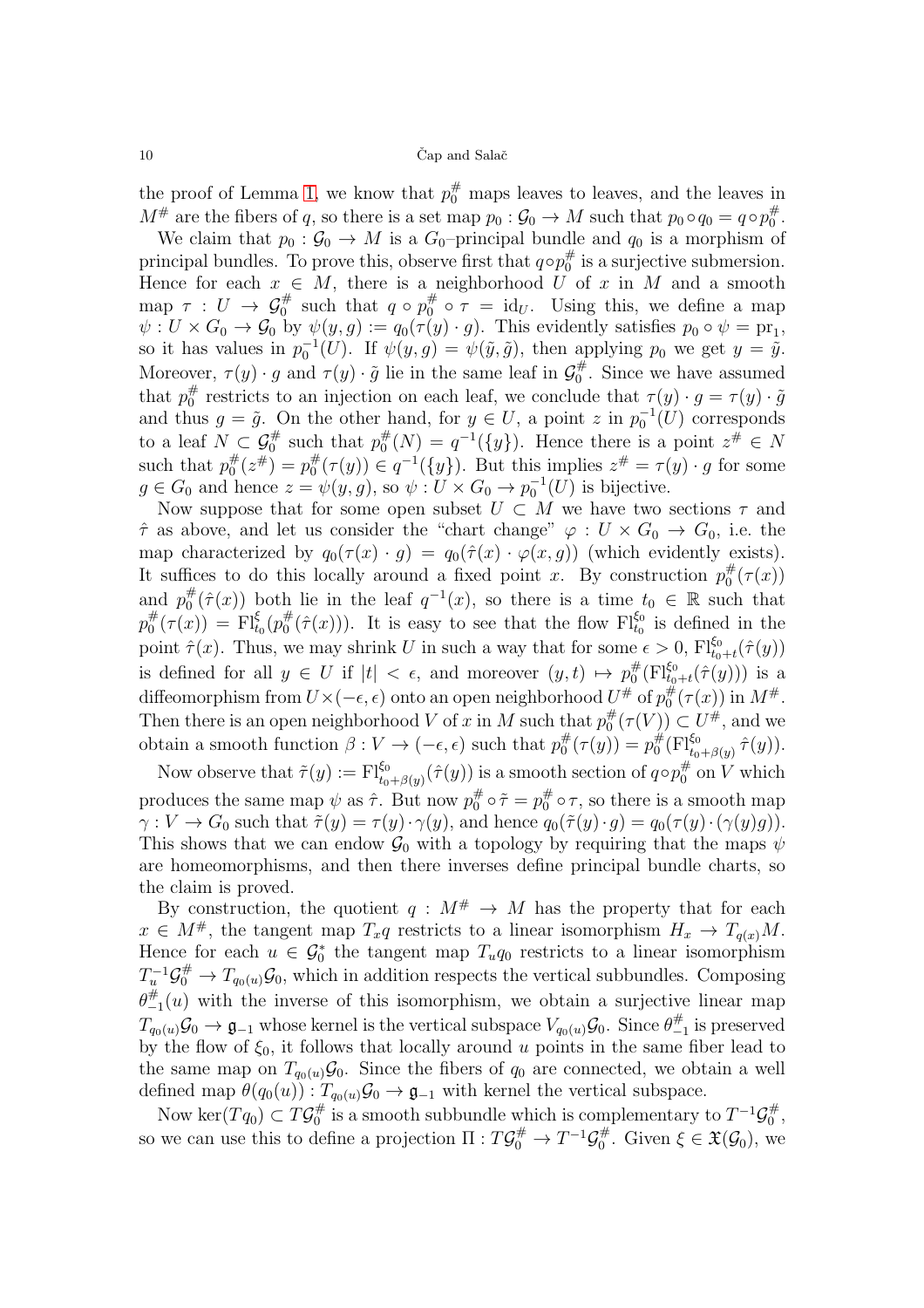### $PCS-structures II$  11

can use a local smooth section  $\sigma$  of  $q_0$  to write  $\theta(\xi)$  as  $\theta^{\#}_{-1}(\Pi(T\sigma \circ \xi))$ , which shows that  $\theta$  is smooth. Finally  $\theta$  is strictly horizontal by construction and  $q_0^*$  $\int_0^{\ast} \theta$  restricts to  $\theta_{-1}^{\#}$  on  $T^{-1}\mathcal{G}_0^{\#}$  $_{0}^{\#}$ . Since equivariancy of  $\theta$  follows easily from equivariancy of  $\theta_{-1}^{\#}$ , this completes the proof.

<span id="page-10-0"></span>2.6. Examples. It is an easy consequence of the Frobenius theorem that given a contact manifold  $M^{\#}$  and a transversal infinitesimal contactomorphism  $\xi \in$  $\mathfrak{X}(M^{\#})$ , there locally exist quotients by  $\xi$  for which the fibers are intervals. Hence Theorem [2](#page-8-0) shows that locally any transversal infinitesimal automorphism of a parabolic contact structure admits PCS–quotients. Likewise, Theorem [2](#page-8-0) shows that any global quotient  $q : M^* \to M$  can be made into a PCS–quotient in case that all fibers of  $q$  are simply connected. We now discuss examples which show that in the case of fibers which are circles, the situation is more subtle. Nonetheless, we obtain several interesting examples of global contactifications in which all fibers are circles.

These examples start from the homogeneous models of parabolic contact structures. So we start with a simple Lie group G and a parabolic subgroup  $P \subset G$ corresponding to a contact grading of the Lie algebra  $\mathfrak g$  of  $G$ , and consider the homogeneous space  $G/P$  with the parabolic contact structure coming from the Maurer–Cartan form on  $G$ . The automorphism group of this geometry is  $G$ , so looking for quotients, it is natural to consider the actions of 1–parameter subgroups of  $G$  on  $G/P$ . We are particularly interested in finding such actions for which the infinitesimal generator is transversal everywhere, since these may lead to compact quotients.

The first example concerns complex projective space  $\mathbb{C}P^n$ . The Fubini-Study metric on  $\mathbb{C}P^n$  is a Kähler metric, thus defining a PCS–structure by Proposition 3.3 of [\[5\]](#page-27-2).

**Proposition 1.** Consider  $S^{2n+1}$  as the unit sphere in  $\mathbb{C}^{n+1}$  and let  $q: S^{2n+1} \to$  $\mathbb{C}P^n$  be the Hopf fibration. Then endowing  $S^{2n+1}$  with its usual CR-structure and  $\mathbb{C}P^{n}$  with the PCS-structure of type  $(PSU(n+1,1), P)$  defined the Fubini-Study metric, the map q is a global parabolic contactification with circles as fibers.

*Proof.* Recall the description of  $S^{2n+1}$  as the homogeneous model of strictly pseudoconvex CR-structures. Consider  $V := \mathbb{C}^{n+1} \times \mathbb{C}$  endowed with the standard Hermitian form of signature  $(n + 1, 1)$ , i.e. the difference of the standard positive definite forms on the two factors. Then any non–zero isotropic vector has to have non–zero first component. Mapping a point z in the unit sphere  $S^{2n+1} \subset \mathbb{C}^{n+1}$  to the line spanned by  $(z, 1)$  identifies  $S^{2n+1}$  with the space of isotropic complex lines in V. This gives rise to a transitive action of  $G := SU(n+1, 1)$  on  $S^{2n+1}$ , thus identifying it with  $G/P$ , where P is the stabilizer of an isotropic line. It is well known that the resulting diffeomorphisms of  $S^{2n+1}$  are exactly those which preserve the strictly pseudoconvex CR-structure induced by the embedding  $S^{2n+1} \hookrightarrow \mathbb{C}^{n+1}$ .

Next, the obvious action of  $U(1)$  on  $S^{2n+1}$  by complex multiplication can be realized by the action of a 1–parameter subgroup in  $SU(n + 1, 1)$ . Namely, for  $t \in \mathbb{R}$ , one considers multiplication by  $e^{it/(n+2)}$  in the first factor and multiplication by  $e^{-i(n+1)t/(n+2)}$  in the second factor. This evidently defines a unitary map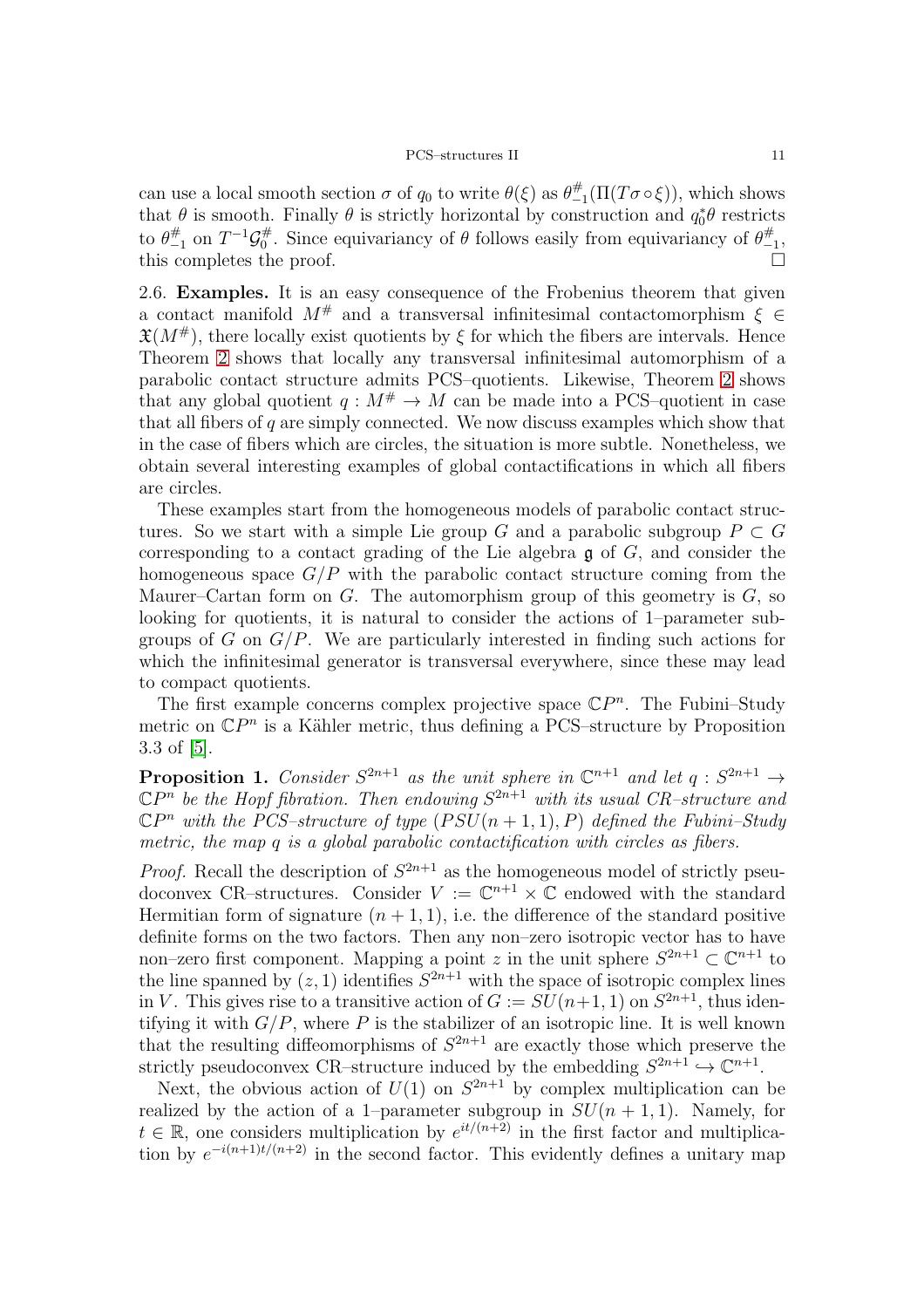## $\check{\mathrm{Cap}}$  and Sala $\check{\mathrm{Cap}}$  and Sala $\check{\mathrm{Cap}}$

of determinant one and the point  $(e^{it/(n+2)}z, e^{-i(n+1)t/(n+2)})$  determines the same complex line as  $(e^{it}z, 1)$ . From this it is clear, that the infinitesimal generator of this group is simply multiplication by  $i$ , which maps any point into its real orthocomplement. However, iz never lies in the complex orthocomplement of  $z$ , which defines the CR subspace. Hence we conclude that the infinitesimal automorphism generating the one–parameter group is transversal everywhere, and by definition the Hopf fibration  $q$  is a global space of leaves for this foliation.

By construction, the  $U(1)$ –orbits of the action on  $SU(n+1,1)$  are  $(n+2)$ –fold coverings of the  $U(1)$  orbits in  $S^{2n+1}$ , since the projection sends  $\lambda$  to multiplication by  $\lambda^{n+2}$ . The underlying  $G_0$ -bundle in this case is simply  $G/P_+ \to G/P$ , where  $P_+ \subset P$  is the subgroup introduced in Section [2.3.](#page-5-0) It is well known that its Lie algebra  $\mathfrak{p}_+$  consists of maps vanishing on the distinguished complex line in  $\mathbb{C}^{n+2}$ , so any element of  $P_+$  acts as the identity on this line. This shows that  $P_+$  intersects our one–parameter subgroup only in the identity, so the projection  $G \to G/P_+$  restricts to a diffeomorphism on each orbit. Thus Lemma [1](#page-7-0) shows that  $q: S^{2n+1} \to \mathbb{C}P^n$  cannot be globally made into a PCS-quotient for the parabolic contact structure of type  $(G, P)$ .

This is related to the fact that G does not act effectively on  $G/P$ , and correspondingly  $G_0$  does not act effectively on  $\mathbb{C}^n$  (it is an  $(n+2)$ -fold covering of the conformal unitary group  $CU(n)$ . This problem can be resolved by replacing G by the projective group  $G := PSU(n + 1, 1)$  and P by its image P in G. Then  $G/P = G/P$  and now the action becomes effective. Moreover, G is the quotient of G by its center, which consists of the  $(n+2)$ nd roots of unity times the identity map. This shows that the projection  $G \to G$  restricts to an  $(n+2)$ –fold covering on  $U(1)$ -orbits which exactly identifies the different preimages of points in  $S^{2n+1}$ . Hence Theorem [2](#page-8-0) implies that  $q: S^{2n+1} \to \mathbb{C}P^n$  is globally a PCS-quotient of geometries of type  $(\underline{G}, \underline{P})$ , for which  $\underline{G}_0 = CU(n)$ .

Our second example involves a type of parabolic contact structures which has not been studied intensively in the literature, namely the one associated to the groups  $SO<sup>*</sup>(2n)$ . To formulate the necessary background, consider a finite–dimensional right quaternionic vector space  $V$ . Then a *quaternionically skew Hermitian form* is a map  $\tau : V \times V \to \mathbb{H}$ , which is bilinear over R and satisfies  $\tau(v, wq) = \tau(v, w)q$ and  $\tau(w, v) = -\overline{\tau(v, w)}$  for all  $v, w \in V$  and  $q \in \mathbb{H}$ . It is well known that any finite dimensional quaternionic vector space admits a unique non–degenerate quaternionically skew Hermitian form up to isomorphism.

The group  $SO^*(2n)$  is defined as the group of all quaternionically linear automorphisms of  $\mathbb{H}^n$  which preserve a non-degenerate quaternionically skew Hermitian form  $\tau$ . It is easy to see that  $\tau$  can be recovered from its real part  $\tau_{\mathbb{R}}$ , so preserving  $\tau$  is equivalent to preserving  $\tau_{\mathbb{R}}$ . Of course,  $\tau_{\mathbb{R}}$  is just a skew symmetric bilinear form  $\mathbb{H}^n \times \mathbb{H}^n \to \mathbb{R}$  which satisfies  $\tau_{\mathbb{R}}(va, wa) = \tau_{\mathbb{R}}(v, w)$  for any  $a = i, j, k$  or equivalently for any unit quaternion a.

For  $n \geq 3$  consider the quaternionic projective space  $\mathbb{H}P^n$  of one-dimensional quaternionic subspaces in  $\mathbb{H}^{n+1}$ . The standard representation of  $GL(n+1,\mathbb{H})$ induces a transitive action on  $\mathbb{H}P^n$ , which can be restricted to  $G := SO^*(2n+2)$ .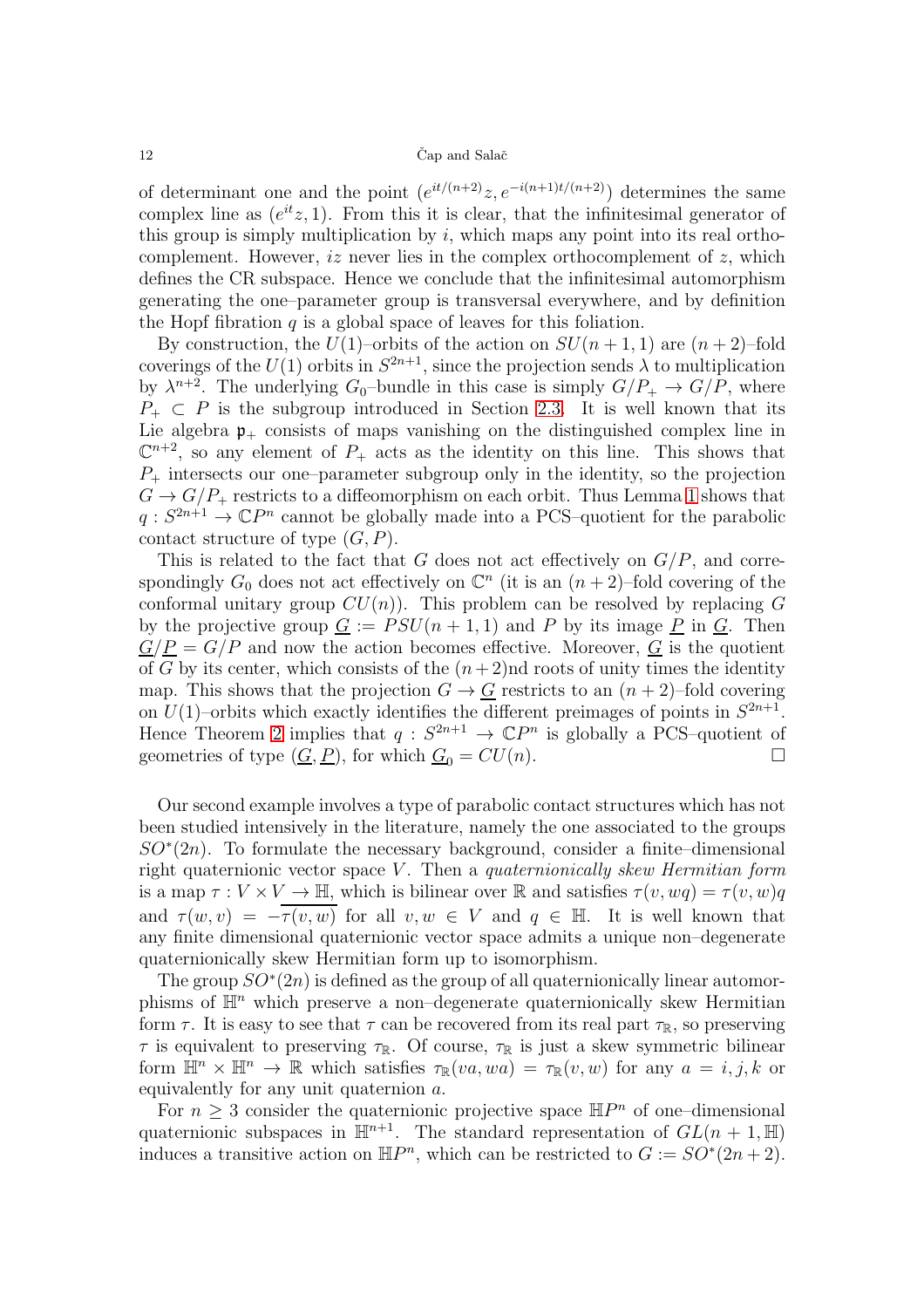#### PCS–structures II 13

However, this subgroup does not act transitively, since the restriction of  $\tau$  to a one–dimensional subspace can either be zero or non–degenerate. It is easy to see that G acts transitively on the spaces of non–degenerate lines, which form an open subspace in  $\mathbb{H}P^n$ , and on the space N of isotropic lines, which is a closed subspace of  $\mathbb{H}P^n$ . This identifies N with  $G/P$ , where  $P \subset G$  is the stabilizer of an isotropic line in  $\mathbb{H}^{n+1}$ .

For a quaternionic line  $\ell \subset \mathbb{H}^{n+1}$ , we can realize  $T_{\ell} \mathbb{H}P^n$  as  $\mathbb{H}^{n+1}/\ell$ . Differentiating the defining equation  $\tau(v, v) = 0$ , we see that  $\mathcal{N} \subset \mathbb{H}P^n$  is a smooth submanifold and that  $T_{\ell} \mathcal{N} = \{w \in V : \text{im}(\tau(v, w)) = 0\} / \ell$ , so in particular this submanifold has real codimension three. Moreover, there is a natural subspace  $H_{\ell} := \{w : \tau(v, w) = 0\} / \ell \subset T_{\ell} \mathcal{N}$ , which has real codimension one. Taking an explicit realization of  $G$ , it is easy to verify that the codimension–one subbundle  $H \subset T\mathcal{N}$  constructed above defines a parabolic contact structure, consisting of a quaternionic structure on H such that the Levi–bracket is the real part of a quaternionically skew Hermitian form. One further verifies directly that the resulting subgroup  $G_0$  is a two–fold covering of the group  $CSO^*(2n)$  generated by  $SO<sup>*</sup>(2n)$  and real multiples of the identity.

On the other hand, consider the complex Grassmannian  $Gr(2, \mathbb{C}^{n+1})$  of two planes as a homogeneous space of  $SU(n+1)$ . Then it is well known that this space admits an invariant complex structure as well as an invariant quaternionic structure, and an invariant Riemannian metric which is Kähler respectively quaternion– Kähler with respect to these structures. In Corollary 3.8 of [\[5\]](#page-27-2) we have shown that the Kähler form of the Kähler metric together with the quaternionic structure defines an  $SU(n + 1)$ -invariant PCS-structure of quaternionic type on  $Gr(2, \mathbb{C}^{n+1})$ .

<span id="page-12-0"></span>**Theorem 3.** Let  $N \subset \mathbb{H}P^n$  be the space of quaternionic lines which are isotropic for a quaternionically skew Hermitian form. Then there is a projection  $q : \mathcal{N} \to$  $Gr(2, \mathbb{C}^{n+1})$ , which defines a global parabolic contactification of the  $SU(n+1)$ invariant  $\hat{PCS}$ -structure of type  $\hat{(PSO^*(2n), P)}$  on the Grassmannian with circles as fibers.

*Proof.* Let  $\langle , \rangle$  be the standard positive definite quaternionically Hermitian form on  $V := \mathbb{H}^{n+1}$ . Fix a quaternionically linear map  $\mathcal{J} : V \to V$  such that  $\mathcal{J} \circ$  $\mathcal{J} = -id$  and such that  $\langle \mathcal{J}(v), \mathcal{J}(w) \rangle = \langle v, w \rangle$ . (For example, one can take multiplication by i from the left.) Then it follows immediately that  $\tau(v, w) :=$  $\langle v, \mathcal{J}(w) \rangle$  is a non–degenerate quaternionically skew Hermitian form, so we can use this form to realize  $SO^*(2n+2)$ . A quaternionic line  $\ell \subset V$  is isotropic for  $\tau$ if and only if  $\mathcal{J}(\ell) \subset \ell^{\perp}$ , the orthocomplement of  $\ell$  with respect to  $\langle , \rangle$ .

Scalar multiplication with respect to the complex structure on V defined by  $J$  defines an action of  $U(1)$  on V by quaternionically linear maps. From the construction of  $\tau$ , one readily verifies that this action is orthogonal for  $\tau$ , so we have found a subgroup of G isomorphic to  $U(1)$ . By definition,  $\tau(v, v) = 0$  means that  $\langle v, \mathcal{J}(v) \rangle = 0$ , so  $\mathcal{J}(v)$  does not lie in the quaternionic span of v. This shows that only  $\pm 1 \in U(1)$  act as the identity on  $G/P$ . Moreover, for  $v \in \ell$  we have  $\tau(v, \mathcal{J}(v)) = -\langle v, v \rangle \neq 0$ , so the infinitesimal automorphism generating this subgroup is transversal on all of  $G/P$ .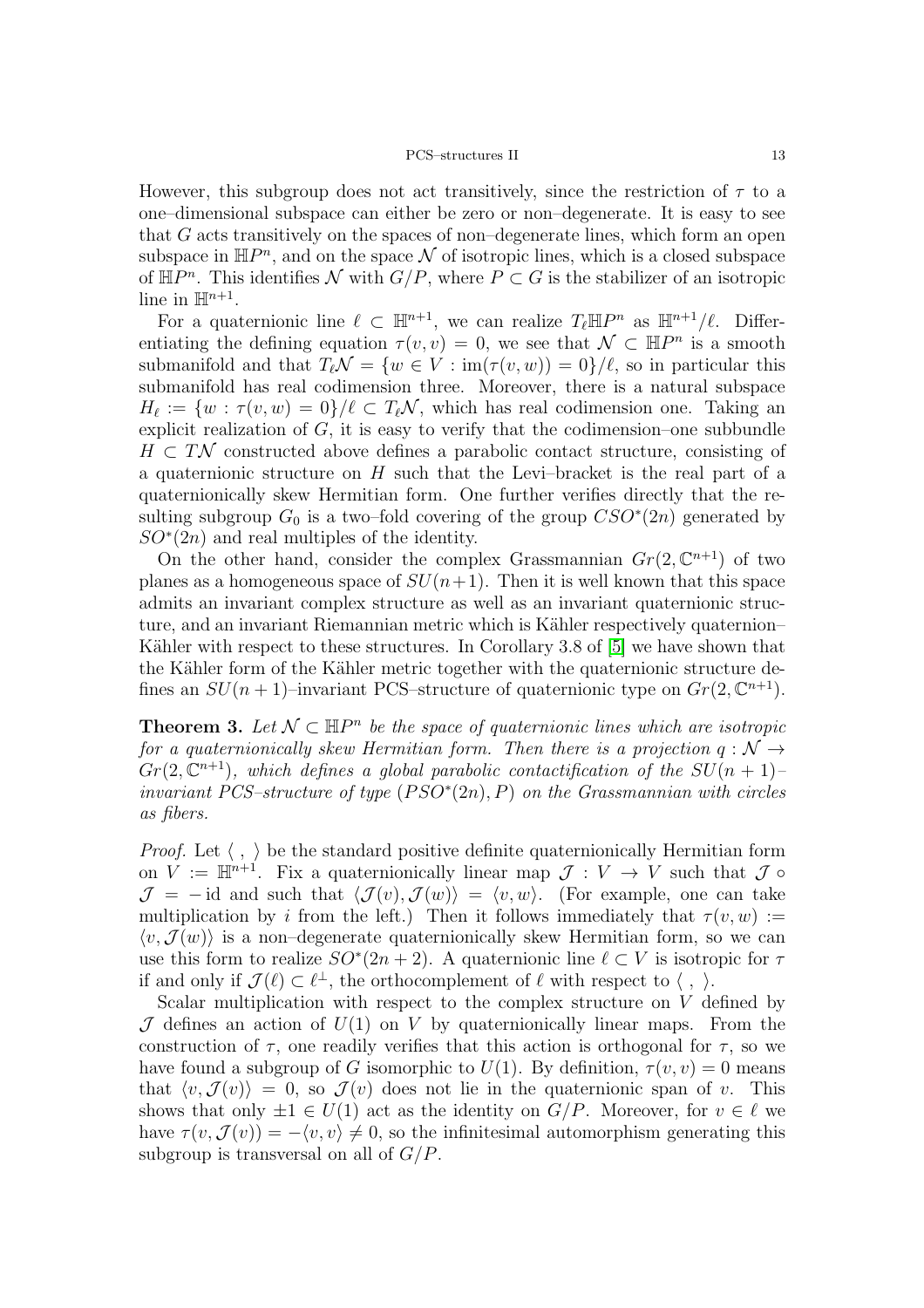## 14 Čap and Salač

Given an isotropic line  $\ell \in \mathcal{N}$ , we conclude from  $\ell \cap \mathcal{J}(\ell) = \{0\}$  that  $\ell \oplus \mathcal{J}(\ell)$ is quaternionic subspace in  $V$  of quaternionic dimension two, which in addition is invariant under J. The  $U(1)$ –orbit of  $\ell$  by construction consists of null lines which are contained in this plane. From above, we know that the space of null lines in a quaternionic plane is a codimension three subspace in  $\mathbb{H}P^1 \cong S^4$ , so it has dimension one, and it is easily verified to be connected. This shows that the  $U(1)$ –orbit of  $\ell$  coincides with the space of those isotropic lines which are contained in  $\ell \oplus \mathcal{J}(\ell)$ .

Hence we see that mapping  $\ell$  to  $\ell \oplus \mathcal{J}(\ell)$  defines a (evidently smooth) map q from  $G/P$  to the space of  $\mathcal{J}$ -invariant quaternionic planes in V, whose fibers are exactly the orbits of the  $U(1)$ –action constructed above. On the other hand, since  $\tau(v, \mathcal{J}(v)) \neq 0$  for any  $v \in V$ , it follows that the restriction of  $\tau$  to any  $\mathcal{J}$ -invariant quaternionic plane  $W \subset V$  is non-degenerate. In particular, any such plane contains a family of quaternionic null–lines isomorphic to  $U(1)$ , so q is surjective.

So it remains to show that the space of  $\mathcal{J}$ -invariant quaternionic planes in V is isomorphic to the complex Grassmannian. Choose two anti–commuting imaginary unit quaternions, for example  $i$  and  $j$ . Then right multiplication by  $i$  defines a linear map  $V \to V$  which squares to – id and commutes with  $\mathcal{J}$ . Hence we obtain a decomposition  $V = V^{(1,0)} \oplus V^{(0,1)}$  into two  $\mathcal{J}$ -invariant summands characterized by  $v \cdot i = \mathcal{J}(v)$  for  $v \in V^{(1,0)}$  and  $v \cdot i = -\mathcal{J}(v)$  for  $v \in V^{(0,1)}$ . Moreover, one immediately verifies that multiplication by j from the right maps  $V^{(1,0)}$  to  $V^{(0,1)}$ and vice versa, so both spaces must have complex dimension  $n+1$ . The projections onto  $V^{(1,0)}$  and  $V^{(0,1)}$  can be constructed from  $\mathcal J$  and right multiplication by i. A  $\mathcal{J}$ -invariant quaternionic subspace  $W \subset V$  thus is invariant under the projections, and hence  $W = (W \cap V^{(1,0)}) \oplus (W \cap V^{(1,0)}) \cdot j$ . Hence we see that we can identify the space of  $\mathcal{J}$ -invariant quaternionic planes in V with the space of complex planes in  $V^{(1,0)}$  and hence with the Grassmannian  $Gr(2, \mathbb{C}^{n+1})$ .

Hence we see that there is a natural projection  $q : \mathcal{N} \to Gr(2, \mathbb{C}^{n+1}),$  which is a quotient by a transversal infinitesimal contactomorphism. The action of G on  $\mathcal N$  does not descend to the Grassmannian, but one can consider the stabilizer of  $\mathcal J$  in G. It is easy to see that this stabilizer is isomorphic to  $U(n + 1)$  via the action on  $V^{(1,0)}$ , and the action on  $Gr(2,\mathbb{C}^{n+1})$  further factorizes to  $SU(n+1)$ . The conformally symplectic structure on the Grassmannian is  $SU(n+1)$  invariant and coincides with the one used in Example 3.7 and Corollary 3.8 of [\[5\]](#page-27-2).

Now as in the first example, the projection  $G \to G/P$  induces a covering on each  $U(1)$ –orbit but this time, the covering is just 2–fold. Hence q can be made into a PCS–quotient by passing to the quotient of G by  $\mathbb{Z}_2 = {\pm \mathbb{I}}$ , and the resulting PCS–structure of quaternionic type on the Grassmannian is exactly the one from Corollary 3.8 of [\[5\]](#page-27-2).  $\Box$ 

2.7. Contactification of PCS–structures. For the applications to BGG sequences, we will mainly need the following counterpart to Theorem [2.](#page-8-0) We show that any local contactification of the conformally symplectic structure underlying a PCS–structure can be canonically made into a PCS–quotient. Together with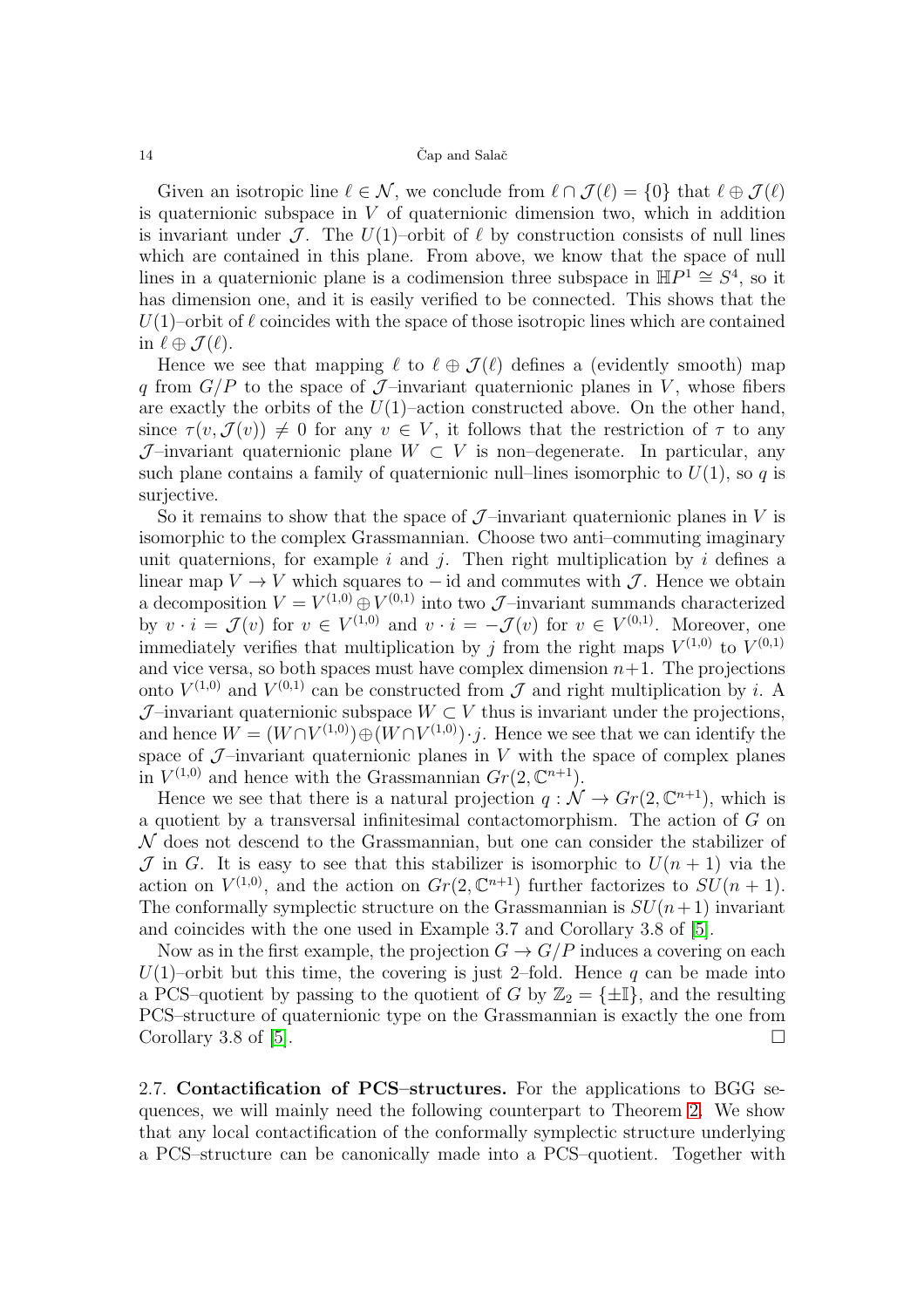the result in Lemma 3.1 of [\[4\]](#page-27-3), this shows that any PCS–structure can be locally realized as a PCS–quotient.

<span id="page-14-0"></span>**Theorem 4.** Suppose that  $(M^{\#}, H)$  is a contact manifold,  $(M, \ell)$  is a conformally symplectic manifold and  $q : M^* \to M$  is a reduction by a transverse infinitesimal contactomorphism  $\xi \in \mathfrak{X}(M^{\#})$ .

Then any PCS–structure on M, which has  $\ell$  as its underlying conformally symplectic structure canonically lifts to a parabolic contact structure on  $M^{\#}$  for which  $\xi$  is an infinitesimal automorphism.

Proof. As discussed in Section [2.2,](#page-4-0) a PCS–structure on M corresponding to the group  $G_0 \subset CSp(\mathfrak{g}_{-1})$  is given by a principal  $G_0$ -bundle  $p : \mathcal{G}_0 \to M$  together with a one–form  $\theta \in \Omega^1(\mathcal{G}_0, \mathfrak{g}_{-1})$  which is  $G_0$ –equivariant and strictly horizontal. Now we can simply form the pullback  $\mathcal{G}_0^{\#}$  $\stackrel{\#}{\underset{0}{\#}} := q^* \mathcal{G}_0 \to M^{\#}$ , which is a principal  $G_0$ -bundle over  $M^{\#}$ . Explicitly,  $\mathcal{G}_0^{\#} = \{(u, x^{\#}) \in \mathcal{G}_0 \times M^{\#} : p(u) = q(x^{\#})\},\$ and the principal right action on this bundle is given by the principal right action of  $\mathcal{G}_0$  acting on the first factor. Pulling back  $\theta$  along the projection onto the first factor, we obtain a smooth  $\mathfrak{g}_{-1}$ –valued one–form  $\theta_{-1}^{\#}$  on  $\mathcal{G}_{0}^{\#}$  $\mathcal{O}_0^{\#}$ , which evidently is  $G_0$ equivariant. From the construction it is clear that, for each  $x^{\#} \in M^{\#}, \theta^{\#}_{-1}(u, x^{\#})$ descends to a linear map  $T_{x#}M^{\#} \to \mathfrak{g}_{-1}$ , which restricts to a linear isomorphism on the contact subspace  $H_{\tau^*}$ .

Next, there is a unique contact form  $\alpha$  on  $M^{\#}$  such that  $\alpha(\xi) \equiv 1$  and by Proposition 2.2 of [\[4\]](#page-27-3) there is a unique symplectic form  $\omega$  on M which is a section of  $\ell$  and satisfies  $q^*\omega = d\alpha$ . By assumption, the conformally symplectic structure induced by the reduction  $p: \mathcal{G}_0 \to M$  of structure group is  $\ell \subset \Lambda^2 T^*M$ . Given a point  $u \in \mathcal{G}_0$  with  $p(u) = x$ , we have  $\omega(x) \in \ell_x$  so there is a linear isomorphism  $\psi(u): \mathfrak{g}_{-2} \to \mathbb{R}$  such that, viewing  $\theta(u)$  as a map  $T_xM \to \mathfrak{g}_{-1}$ , we get

$$
\omega(x)(\eta_1, \eta_2) = \psi(u)(\left[\theta(u)(\eta_1), \theta(u)(\eta_2)\right]) \quad \forall \eta_1, \eta_2 \in T_xM,
$$

where the Lie bracket is in  $\mathfrak{g}_-$ . This defines a smooth map  $\psi : \mathcal{G}_0 \to L(\mathfrak{g}_{-2}, \mathbb{R})$ and equivariancy of  $\theta$  implies that  $\theta(u \cdot g)(\eta) = \text{Ad}(g^{-1})(\theta(u)(\eta))$ , and hence  $\psi(u \cdot g) = \psi(u) \circ \text{Ad}(g).$ 

Using this, we now define  $\theta_{-2}^{\#} \in \Omega^1(\mathcal{G}_0^{\#})$  $\phi_0^{\#}, \mathfrak{g}_{-2}$ ) by  $\theta_{-2}^{\#}(u, x^{\#}) = \psi(u)^{-1} \circ (p_0^{\#})$  $_{0}^{\#}\$ <sup>\*</sup> $\alpha$ , where  $p_0^{\#}$  $\mathcal{G}_0^{\#}$  :  $\mathcal{G}_0^{\#}$   $\rightarrow$   $M^{\#}$  is the canonical projection. This evidently is a smooth one–form, and since  $(p_0^{\#})$  $_{0}^{\#}$ <sup>\*</sup> $\alpha$  is invariant under the principal right action, we see that  $\theta_{-2}^{\#}$  is  $G_0$ -equivariant. Next, the kernel of  $\theta_{-2}^{\#}$  in a point coincides with the kernel of  $(p_0^{\#}$  $_{0}^{\#}$ <sup>\*</sup> $\alpha$  in that point and thus with the pre–image  $(Tp_{0}^{\#})^{-1}(H)$ . Finally, if  $\tilde{\eta}_1$  and  $\tilde{\eta}_2$  are two sections of this subbundle, then we compute

$$
d\theta_{-2}^{\#}(u, x^{\#})(\tilde{\eta}_1, \tilde{\eta}_2) = -\theta_{-2}^{\#}(u, x^{\#})([\tilde{\eta}_1, \tilde{\eta}_2]) = -\psi(u)^{-1}((p_0^{\#})^* \alpha(u, x^{\#})([\tilde{\eta}_1, \tilde{\eta}_2])
$$
  
=  $\psi(u)^{-1}(d(p_0^{\#})^* \alpha(u, x^{\#})(\tilde{\eta}_1, \tilde{\eta}_2)).$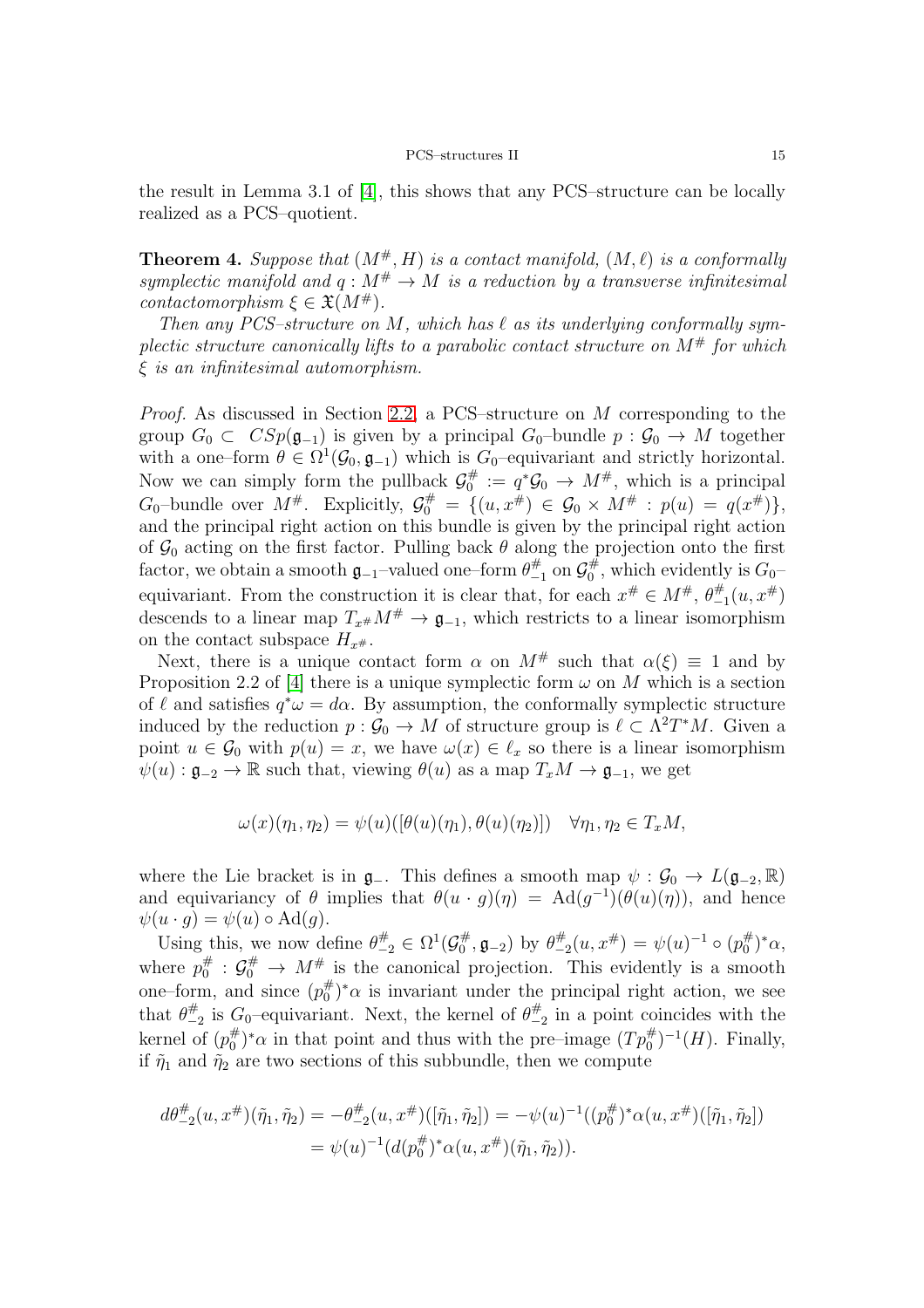16 Cap and Salač

Now since  $d(p_0^{\#})$  $(p_0^{\#})^* \alpha = (p_0^{\#})$  $_{0}^{\#}\$ <sup>\*</sup> $d\alpha = (p_{0}^{\#})$  $_{0}^{\#}$ <sup>\*</sup> $q^*\omega$ , we get, putting  $x = q(x^{\#})$  and denoting by  $\eta_i \in T_xM$  the value of  $\tilde{\eta}_i(u, x^{\#})$  under the natural projection for  $i = 1, 2$ :

$$
d\theta_{-2}^{\#}(u, x^{\#})(\tilde{\eta}_1, \tilde{\eta}_2) = \psi(u)^{-1}(\omega(x)(\eta_1, \eta_2)) = [\theta(u)(\eta_1), \theta(u)(\eta_2)]
$$
  
=  $[\theta_{-1}^{\#}(u, x^{\#})(\tilde{\eta}_1), \theta_{-1}^{\#}(u, x^{\#})(\tilde{\eta}_2)],$ 

where the Lie bracket is in g−. Together with the above properties, this shows that  $\theta^{\#}:=(\theta_{-2}^{\#},\theta_{-1}^{\#})$  makes  $p_0^{\#}$  $\frac{\text{#}}{0}$ :  $\mathcal{G}_0^{\text{#}} \rightarrow M^{\text{#}}$  into a regular infinitesimal flag structure on  $M^{\#}$ , see Section [2.3.](#page-5-0) Since  $\mathfrak g$  is not of type  $C_n$ , this is equivalent to a parabolic contact structure of type  $(G, P)$ .

So it remains to show that  $\xi$  is an infinitesimal automorphism of this parabolic contact structure or equivalently of the infinitesimal flag structure. Observe first that  $T_{(u,x^{\#})}\mathcal{G}_{0}^{\#} = \{(\eta_{1},\eta_{2}) \in T_{u}\mathcal{G}_{0} \times T_{x^{\#}}M^{\#} : T_{u}p \cdot \eta_{1} = T_{x^{\#}}q \cdot \eta_{2}\},\$ and hence  $\tilde{\xi} := (0,\xi)$  is a well-defined vector field on  $\mathcal{G}_0^{\#}$  $\mathbb{R}^{\#}$ . The flow of this vector field is clearly given by  $\text{Fl}^{\tilde{\xi}}_t(u, x^{\#}) = (u, \text{Fl}^{\xi}_t(x^{\#}))$  and it suffices to prove that this flow preserves  $\theta^{\#}$ .

Take a point  $(u, x^{\#}) \in \mathcal{G}_0^{\#}$  and a tangent vector  $(\eta_1, \eta_2) \in T_{(u, x^{\#})} \mathcal{G}_0^{\#}$  $\mathbb{I}_0^{\#}$ . Then

$$
T_{(u,x^{\#})} \operatorname{Fl}^{\tilde{\xi}}_t \cdot (\eta_1, \eta_2) = (\eta_1, T_{x^{\#}} \operatorname{Fl}^{\xi}_t \cdot \eta_2),
$$

wherever the right hand side is defined. But by definition

$$
\theta_{-1}^{\#}(u, x^{\#})(\eta_1, \eta_2) = \theta(u)(\eta_1),
$$

which immediately implies  $(FI_t^{\tilde{\xi}})^*\theta_{-1}^{\#} = \theta_{-1}^{\#}$ , whenever the flow is defined. Again by definition, we get

$$
\theta_{-2}^{\#}(u, x^{\#})(\eta_1, \eta_2) = \psi(u)^{-1}(\alpha(x^{\#})(\eta_2)),
$$

and hence  $(\mathrm{Fl}^{\tilde{\xi}}_t)^* \theta_{-2}^{\#} = \theta_{-2}^{\#}$  follows immediately from  $(\mathrm{Fl}^{\xi}_t)^* \alpha = \alpha$ .

2.8. Local uniqueness of PCS–contactifications. To complete the picture, we have to prove that different realizations of PCS–structures as PCS–quotients as constructed in Theorem [4](#page-14-0) are locally compatible. The corresponding result for conformally symplectic structures has been proved in Proposition 3.1 of [\[4\]](#page-27-3), so we only have to prove compatibility with the additional structures.

<span id="page-15-0"></span>**Theorem 5.** Suppose that M and  $\tilde{M}$  carry a PCS–structure of some fixed type with underlying conformally symplectic structures  $\ell$  and  $\tilde{\ell}$ . Suppose further that  $(M^{\#}, H)$  and  $(\tilde{M}^{\#}, \tilde{H})$  are contact manifolds and that  $q : M^{\#} \to M$  and  $\tilde{q}$ :  $\tilde{M}^{\#} \to \tilde{M}$  are reductions with respect to transverse symmetries  $\xi \in \mathfrak{X}(M^{\#})$  and  $\widetilde{\xi} \in \mathfrak{X}(\widetilde{M}^*)$ . Suppose finally that  $\varphi : M \to \widetilde{M}$  is a PCS-diffeomorphism and that  $\varphi$ <sup>#</sup> :  $M^{\#} \rightarrow \tilde{M}^{\#}$  is a contactomorphism which lifts  $\varphi$ .

Then  $(\varphi^{\#})^*\tilde{\xi} = \lambda \xi$  for a nowhere-vanishing, locally constant function  $\lambda$  and  $\varphi^{\#}$ is an automorphism of the lifted parabolic contact structures from Theorem [4.](#page-14-0)

*Proof.* Since  $\varphi^{\#}$  is a contactomorphism,  $(\varphi^{\#})^*\tilde{\xi} \in \mathfrak{X}(M^{\#})$  is a transverse infinitesimal automorphism of the contact structure  $H \subset TM^{\#}$ . On the other hand, since  $\varphi^{\#}$  lifts  $\varphi$  it has to map fibers of q to fibers of  $\tilde{q}$ , which shows that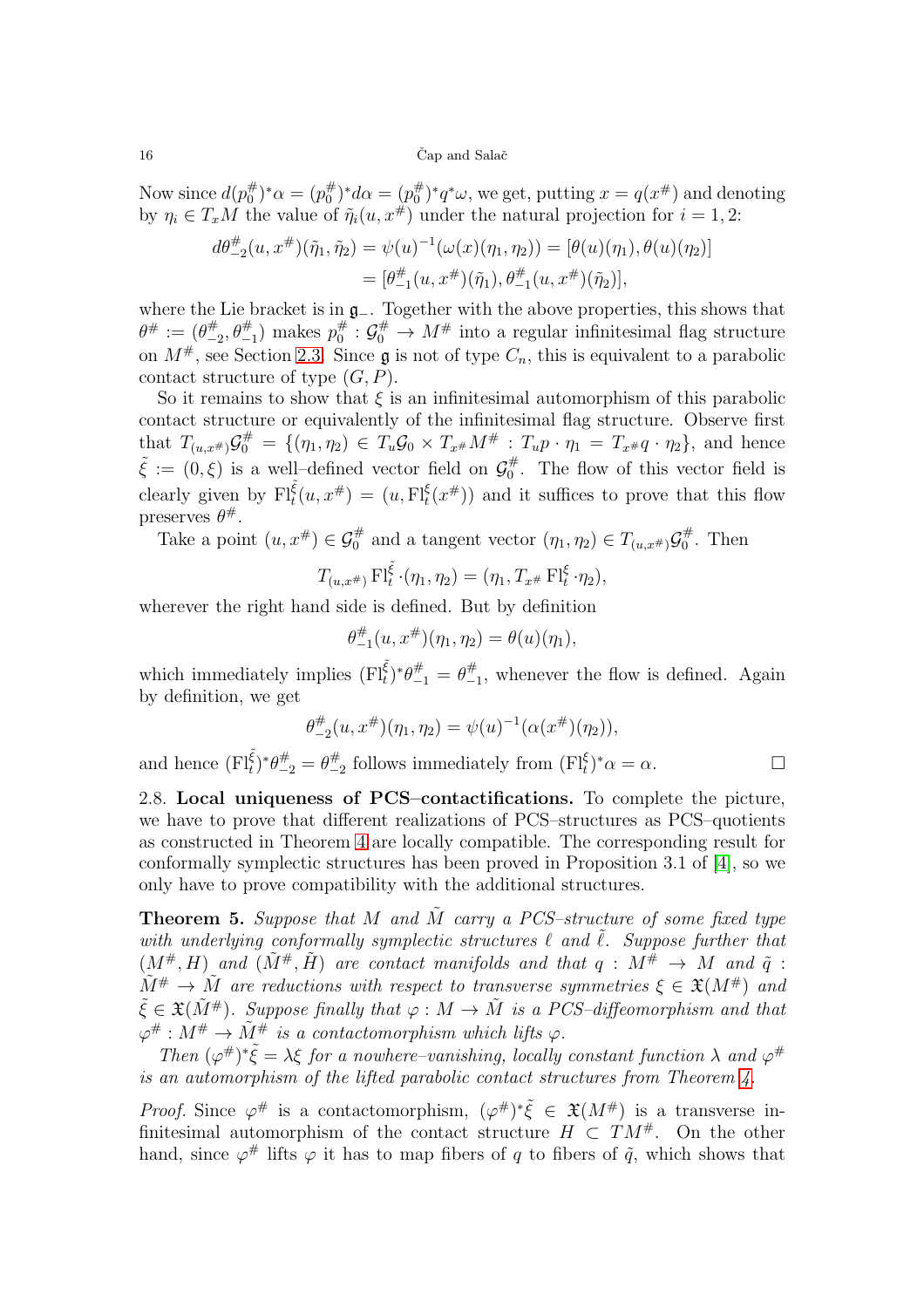$(\varphi^{\#})^*\tilde{\xi} = \lambda \xi$  for some smooth function  $\lambda$  on  $M^{\#}$ . But then for  $\eta \in \mathfrak{X}(M^{\#})$  we get  $[\lambda \xi, \eta] = \lambda [\xi, \eta] - (\eta \cdot \lambda) \xi$ , and if  $\eta \in \Gamma(H)$ , then by assumption both the left hand side and the first summand in the right hand side are sections of H. Since  $\xi$  is transverse, this implies that  $\eta \cdot \lambda = 0$  for any  $\eta \in \Gamma(H)$  and since H is bracket–generating this shows that  $\lambda$  is locally constant.

Now let  $(p: \mathcal{G}_0 \to M, \theta)$  and  $(\tilde{p}: \tilde{\mathcal{G}}_0 \to \tilde{M}, \tilde{\theta})$  be the bundles defining the PCS– structures. Then by assumption there is an isomorphism  $\Phi: \mathcal{G}_0 \to \tilde{\mathcal{G}}_0$  of principal  $G_0$ –bundles such that  $\tilde{p} \circ \Phi = \varphi \circ p$  and such that  $\Phi^* \theta = \theta$ . Forming the pullback bundles as in the proof of Theorem [4,](#page-14-0) we see that

$$
(u, x^{\#}) \mapsto (\Phi(u), \varphi^{\#}(x^{\#}))
$$

defines an isomorphism  $(\Phi, \varphi)$  :  $\mathcal{G}_0^{\#} \to \tilde{\mathcal{G}}_0^{\#}$  lifting  $\varphi^{\#}$ , so it remains to prove that this is compatible with the frame forms on the two bundles constructed in the proof of Theorem [4.](#page-14-0) Inserting the definitions, one immediately verifies that

$$
(\Phi, \varphi^{\#})^* \tilde{\theta}^{\#}_{-1}(u, x^{\#})(\eta_1, \eta_2) = \Phi^* \tilde{\theta}(u)(\eta_1) = \theta(u)(\eta_1),
$$

and thus  $(\Phi, \varphi^{\#})^* \tilde{\theta}^{\#}_{-1} = \theta^{\#}_{-1}$ . On the other hand, since  $(\varphi^{\#})^* \tilde{\xi} = \lambda \xi$ , we see that the contact forms corresponding to  $\xi$  and  $\tilde{\xi}$  are related by  $(\varphi^{\#})^*\tilde{\alpha} = \frac{1}{\lambda}$  $\frac{1}{\lambda}\alpha$ . Since  $\frac{1}{\lambda}$ is locally constant, the corresponding symplectic forms are related by  $\varphi^* \tilde{\omega} = \frac{1}{\lambda}$  $\frac{1}{\lambda}\omega$ . Viewing the values of  $\theta$  and  $\tilde{\theta}$  as linear isomorphisms on tangent spaces of M and  $\tilde{M}$ , the fact that  $\Phi^*\tilde{\theta} = \theta$  reads as

$$
\tilde{\theta}(\Phi(u))(T_{p(u)}\varphi \cdot \eta) = \theta(u)(\eta)
$$

for all  $u \in \mathcal{G}_0$  and  $\eta \in T_{p(u)}M$ . Together with  $\varphi^*\tilde{\omega} = \frac{1}{\lambda}$  $\frac{1}{\lambda}\omega$ , this implies that the isomorphisms  $\psi$  and  $\bar{\psi}$  as constructed in the proof of Theorem [4](#page-14-0) satisfy  $\bar{\psi}(\Phi(u))$  = 1  $\frac{1}{\lambda}\psi(u)$ . Using this, we compute

$$
(\Phi, \varphi^{\#})^* \tilde{\theta}^{\#}_{-2}(u, x^{\#})(\eta_1, \eta_2) = \tilde{\theta}^{\#}_{-2}(\Phi(u), \varphi^{\#}(x^{\#}))(T_u \Phi \cdot \eta_1, T_{x^{\#}} \varphi^{\#} \cdot \eta_2)
$$
  

$$
= \tilde{\psi}(\Phi(u))^{-1}((\varphi^{\#})^* \tilde{\alpha}(x^{\#})(\eta_2)) = \lambda \psi(u)^{-1}(\frac{1}{\lambda} \alpha(x^{\#})(\eta_2)),
$$
  
so  $(\Phi, \varphi^{\#})^* \tilde{\theta}^{\#}_{-2} = \theta^{\#}_{-2}.$ 

<span id="page-16-0"></span>2.9. Distinguished connections and contactifications. As shown in [\[5\]](#page-27-2), any PACS–structure on M determines a canonical compatible linear connection on TM. In the case of PCS–structures, these are closely related to special symplectic connections as studied in [\[3\]](#page-26-0), see Section 4.7 of [\[5\]](#page-27-2) for a discussion of the relation. We now conclude the discussion of parabolic contactifications by relating the distinguished connection associated to a PCS–quotient of a parabolic contact structure to distinguished connections "upstairs". On the one hand, this provides alternative proofs for and extensions of some results from [\[3\]](#page-26-0), on the other hand, the result will be useful for the discussion of conformally Fedosov structures in Section [3](#page-19-1) below as well as for the third part of this series.

A family of distinguished connections associated to a parabolic contact structure is obtained via so–called Weyl structures as discussed in Chapter 5 of [\[7\]](#page-27-5). Consider the Cartan geometry  $(\mathcal{G}^{\#} \to M^{\#}, \omega)$  of type  $(G, P)$  determined by a parabolic contact structure and the underlying bundle  $\mathcal{G}_0^{\#} \to M$ . A Weyl structure is defined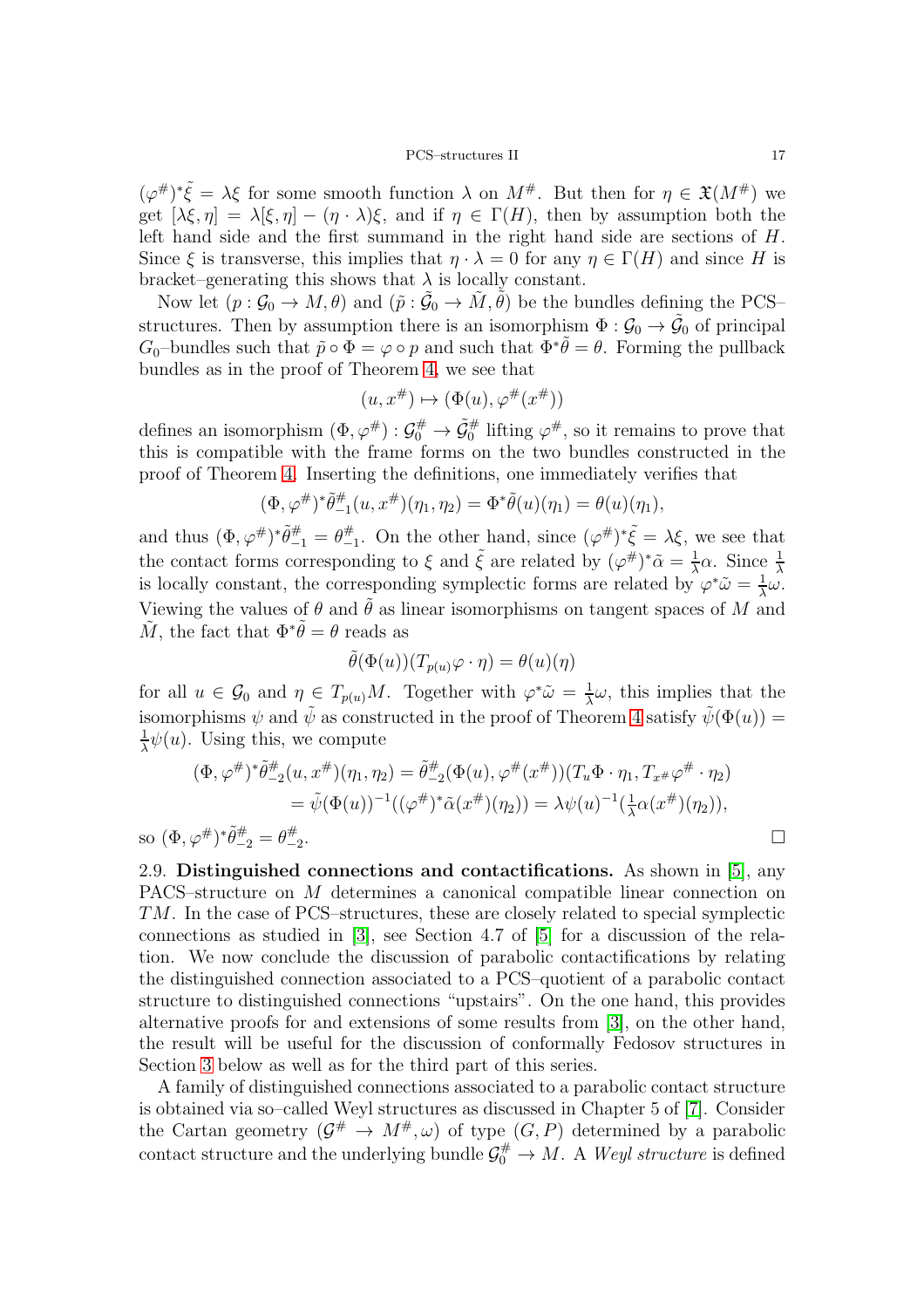as a  $G_0$ -equivariant section  $\sigma$  of the natural projection  $\mathcal{G}^{\#} \to \mathcal{G}_0^{\#}$ . Taking the component  $\omega_0 \in \Omega^1(\mathcal{G}^{\#}, \mathfrak{g}_0)$  of the Cartan connection in  $\mathfrak{g}_0 \subset \mathfrak{g}$ , the pull back  $\sigma^*\omega_0$  is a principal connection on  $\mathcal{G}_0^{\#}$  $_{0}^{\#}$  called the *Weyl connection* determined by  $\sigma$ .

A principal connection on  $\mathcal{G}_0^{\#}$  $_{0}^{\#}$  can be equivalently viewed as a linear connection  $\nabla^{\#}$  on the vector bundle  $H \to M^{\#}$ , which is compatible with the reduction of structure group defined by  $\mathcal{G}_0^{\#}$  $\frac{\pi}{0}$ . In particular,  $\nabla^{\#}$  is a *contact connection*, in the sense that the induced connection on  $\Lambda^2 H$  preserves the subbundle  $\Lambda_0^2 H$  formed by the kernel of the Levi–bracket.

Further, the pull back of the components in  $\mathfrak{g}_{-2} \oplus \mathfrak{g}_{-1}$  of the Cartan connection  $ω$  along σ can be interpreted as defining an isomorphism between  $TM^{\#}$  and its associated graded vector bundle  $H \oplus Q$ , where  $Q := TM^*/H$ . In particular, this defines a projection  $\pi$  from  $TM^{\#}$  onto the subbundle  $H \subset TM^{\#}$ . Using this projection, we can define the *contact torsion* of  $\nabla^{\#}$  via

$$
T(\eta_1, \eta_2) = \nabla_{\eta_1}^{\#} \eta_2 - \nabla_{\eta_2}^{\#} \eta_1 - \pi([\eta_1, \eta_2])
$$

for sections  $\eta_1, \eta_2 \in \Gamma(H)$ . This expression is immediately seen to be bilinear over smooth functions and thus defines a bundle map  $T : \Lambda^2 H \to H$ .

We have to recall a few further facts on Weyl structures from Section 5.2.11 of [\[7\]](#page-27-5). The line bundle Q can be used as a so–called bundle of scales, so passing to the induced linear connection on Q defines a bijection between Weyl structures and linear connections on Q. Now consider a reduction  $q : M^{\#} \to M$  by a transverse symmetry  $\xi \in \mathfrak{X}(M^*)$ . Then we can project  $\xi$  to a section of Q, which by construction is nowhere vanishing. Of course, there is a unique linear connection on Q, for which this section is parallel, and this in turn uniquely determines a Weyl structure  $\sigma$ . This will be called the Weyl structure associated to  $\xi$ .

<span id="page-17-0"></span>**Theorem 6.** Let  $q_0: \mathcal{G}_0^{\#} \to \mathcal{G}_0$  be a PCS-quotient with respect to a transverse infinitesimal automorphism  $\xi_0 \in \mathfrak{X}(\mathcal{G}_0^{\#})$  $\binom{\#}{0}$  with base map  $q: M^{\#} \rightarrow M$ .

Then there is a unique principal connection form  $\gamma^{\#}$  on  $p_0^{\#}$  $\frac{\#}{0}$  :  $\mathcal{G}_0^{\#} \to M^{\#}$  for which  $\xi_0 \in \mathfrak{X}(\mathcal{G}_0^{\#})$  $_0^\#$ ) is horizontal and which coincides with the principal connection  ${\it form~ determined~by~the~Weyl~structure~ associated~to~\xi~on~T^{-1}\mathcal{G}^{\#}_{0} \subset T\mathcal{G}^{\#}_{0}$  $\mathbb{I}_0^{\#}$ . The form  $\gamma^{\#}$  descends to a principal connection form on  $\mathcal{G}_{0}\to M$ , which corresponds to the canonical connection associated to the PCS structure from Theorem [1.](#page-5-1)

*Proof.* Let  $\sigma: \mathcal{G}_0^{\#} \to \mathcal{G}^{\#}$  be the Weyl structure determined by  $\xi$  and let  $\tilde{\gamma}^{\#} = \sigma^* \omega_0$ be the corresponding Weyl connection. Since  $\xi_0$  is  $G_0$ –invariant, the function  $\tilde{\gamma}^{\#}(\xi_0) : \mathcal{G}_0^{\#} \to \mathfrak{g}_0$  is  $G_0$ -equivariant. Next, let  $\alpha \in \Omega^1(M^{\#})$  be the unique contact form with  $\alpha(\xi) = 1$  and put  $\gamma^{\#} := \tilde{\gamma}^{\#} - \tilde{\gamma}^{\#}(\xi_0)(p_0^{\#})$  $_{0}^{\#}$ )\* $\alpha$ . This is evidently  $G_{0}$ equivariant, and since  $(p_0^{\#})$  $(v_0^{\#})^*$  a vanishes on  $T^{-1}\mathcal{G}_0^{\#}$  $_{0}^{\#}$ , it is a principal connection form which coincides with  $\tilde{\gamma}^{\#}$  on  $T^{-1}\mathcal{G}_0^{\#}$  $\frac{\pi}{0}$ . Since  $\xi_0$  lifts  $\xi$ , we get  $\gamma^{\#}(\xi_0) = 0$ , so we have verified the required properties. Of course, these pin down  $\gamma^{\#}$  uniquely.

By definition, the fibers of  $q_0: \mathcal{G}_0^{\#} \to \mathcal{G}_0$  are connected and can locally be represented as flow lines of  $\xi_0$ . Hence by Corollary 2.3 in [\[2\]](#page-26-2) we can prove that  $\gamma^{\#}$ descends to  $\mathcal{G}_0$  by showing that it is invariant under the flow of  $\xi_0$ . As discussed in Section [2.3,](#page-5-0) the infinitesimal automorphism  $\xi_0$  uniquely lifts to a P-invariant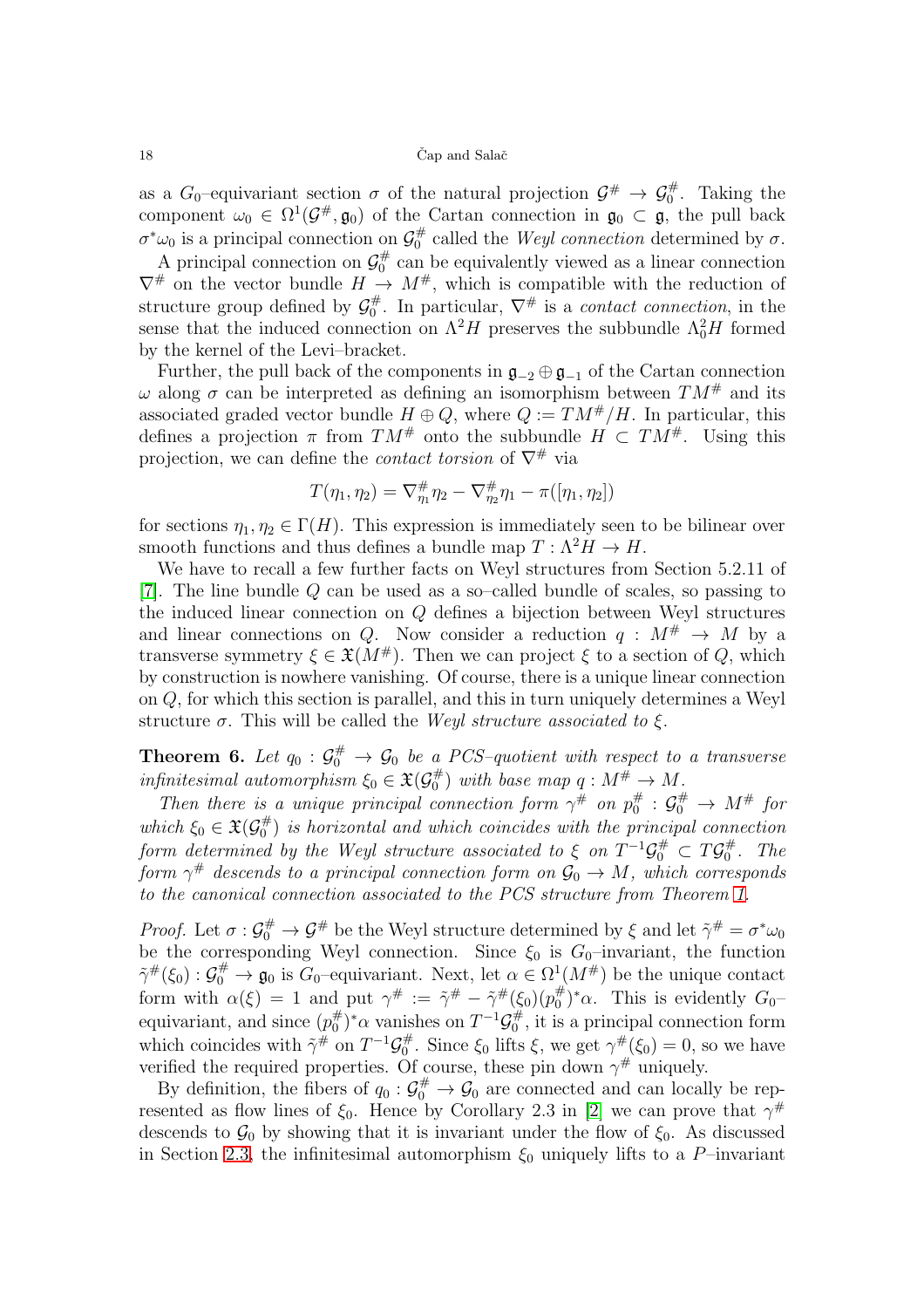vector field  $\tilde{\xi} \in \mathfrak{X}(\mathcal{G})$  whose local flows preserve the Cartan connection  $\omega$ . Supposing that both flows are defined, the map  $\mathrm{Fl}^{\tilde{\xi}}_{-t} \circ \tilde{\sigma} \circ \mathrm{Fl}^{\xi_0}_{t}$  is again a Weyl structure. Since  $(FI_{t}^{\tilde{\xi}})^*\omega = \omega$ , we conclude that  $(FI_{t}^{\xi_0})^*\tilde{\gamma}^{\#}$  is the Weyl connection associated to this pulled back Weyl structure. Thus we can prove invariance of  $\tilde{\gamma}^{\#}$  under the flow of  $\xi_0$  by showing that  $\mathrm{Fl}^{\tilde{\xi}}_{-t} \circ \tilde{\sigma} \circ \mathrm{Fl}^{\xi_0}_{t} = \sigma$  for small t.

Denoting by  $\tau \in \Gamma(Q)$  the section obtained by projecting  $\xi$ , it is evident that  $(\mathrm{Fl}^{\xi}_t)^*\tau$  is parallel for the Weyl connection corresponding to  $\mathrm{Fl}^{\xi}_{-t} \circ \tilde{\sigma} \circ \mathrm{Fl}^{\xi_0}_{t}$ , and we know from above that this characterizes the pulled back Weyl structure. But since  $\tau$  is a projection of  $\xi$  and the Lie derivative of  $\xi$  along  $\xi$  equals  $[\xi, \xi] = 0$ , we conclude  $(\mathrm{Fl}^{\xi}_t)^*\tau = \tau$ , so  $\mathrm{Fl}^{\xi}_t \circ \tilde{\sigma} \circ \mathrm{Fl}^{\xi_0}_t = \sigma$ .

Knowing that  $\tilde{\gamma}^{\#}$  is invariant under the flow of  $\xi_0$ , it follows readily that the same is true for the function  $\tilde{\gamma}^{\#}(\xi_0)$ . Also, the pullback of  $\alpha$  clearly is invariant under the flow of  $\xi_0$ , since  $\alpha$  is invariant under the flow of  $\xi$ . Thus we conclude that  $\gamma^{\#}$  is invariant under the flow of  $\xi_0$  and hence descends to a  $\mathfrak{g}_0$ -valued one-form, which then clearly is a principal connection form on  $\mathcal{G}_0 \to M$ .

To complete the proof it thus suffices to prove that the corresponding linear connection on TM has algebraically harmonic torsion. Now the torsion of a linear connection on TM can be computed from the corresponding principal connection by evaluating the exterior derivative of the soldering form on horizontal lifts of the vector fields. Now the soldering form on  $\mathcal{G}_0$  pulls back to the form  $\theta_{-1}^{\#}$  on  $\mathcal{G}_0^{\#}$  $\mathbb{Z}^{\#}$ . This can be extended to a one–form on  $\mathcal{G}_0^{\#}$  by requiring that it vanishes on  $\xi_0$  (which corresponds to the isomorphism between  $TM^{\#}$  and  $H \oplus Q$  defined by the Weyl structure determined by  $\xi$ ). Evaluating the exterior derivative of this one–form on the horizontal lifts sections of  $H \to M^{\#}$ , one obtains the function corresponding to the contact torsion of the corresponding Weyl connection. This contact torsion is well known to have values in  $\ker(\square)$ , compare with Theorem 5.2.11 of [\[7\]](#page-27-5).

Now consider the definition of the contact torsion  $T(\eta_1, \eta_2)$  in case that  $\eta_1$  and  $\eta_2$ are local lifts of vector fields on M. Then  $[\eta_1, \eta_2]$  is a local lift of their Lie bracket and this differs from  $\pi([\eta_1, \eta_2])$  by a multiple of  $\xi$ . Thus  $\pi([\eta_1, \eta_2])$  is the section of H lifting the Lie bracket of the downstairs vector fields. This immediately implies that this contact torsion coincides with the torsion of the linear connection associated to  $\gamma$ , which completes the proof.  $\Box$ 

2.10. Contactifications and special symplectic connections. Using Theorem [6,](#page-17-0) we can now complete the discussion of the relation between PCS–structures and special symplectic connections in the sense of [\[3\]](#page-26-0). Consider a contact grading of a simple Lie algebra  $\mathfrak{g}$ , which is not of type  $C_n$ , and let  $\mathfrak{g}_0 \subset \mathfrak{csp}(\mathfrak{g}_{-1})$  be the corresponding reductive subalgebra. As discussed in Section 4.7 of [\[5\]](#page-27-2), the intersection  $\mathfrak{g}_0^0$  of  $\mathfrak{g}_0$  with  $\mathfrak{sp}(\mathfrak{g}_{-1})$  is called a special symplectic subalgebra and there is a corresponding concept of special symplectic connections. In particular, that class contains all linear connections with exceptional holonomy that preserve a symplectic form.

In Theorem 4.7 of [\[5\]](#page-27-2), we have shown that any special symplectic connection of type g is the distinguished connection of some torsion–free PCS–structure of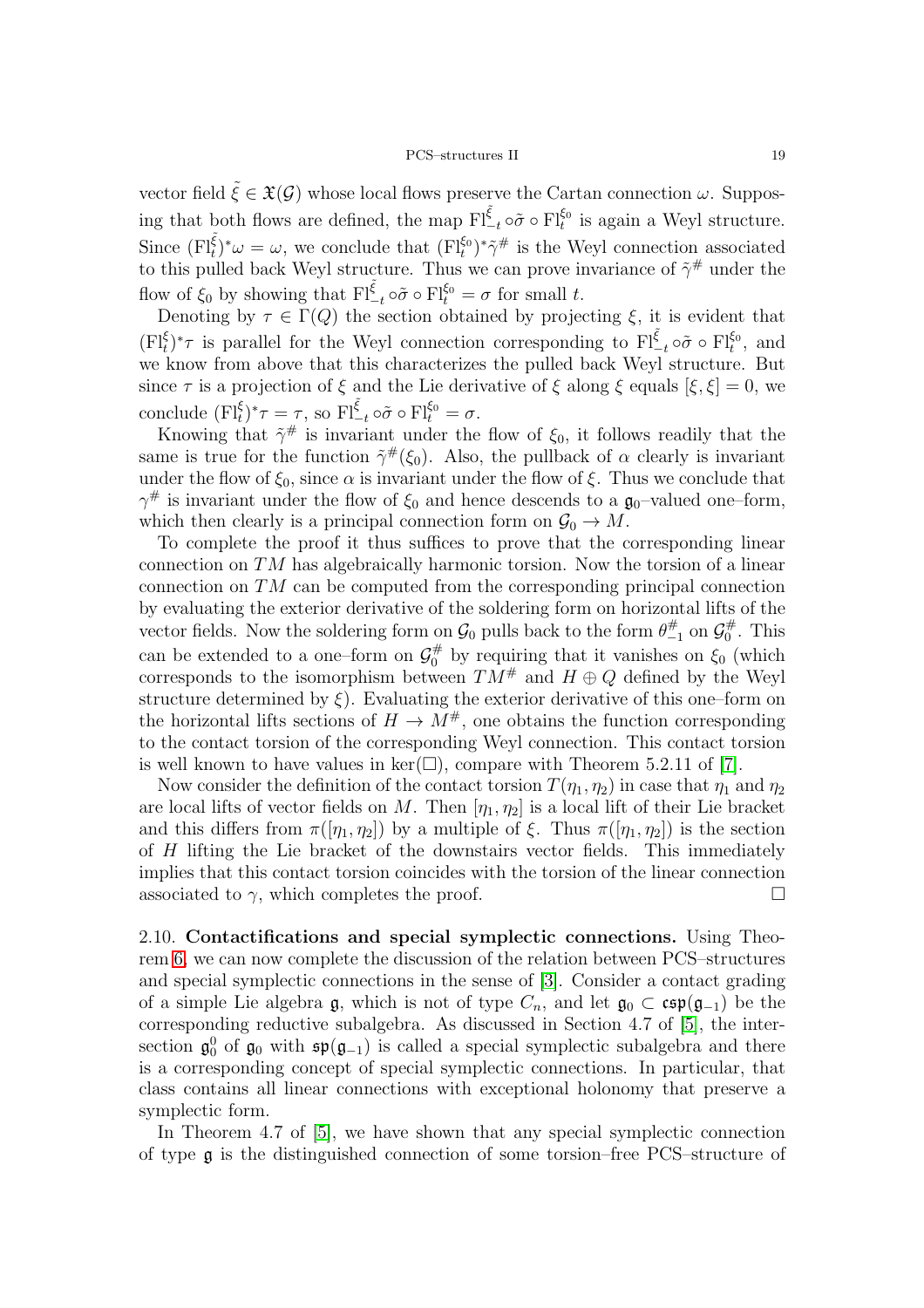type  $(G, P)$  for a group G with Lie algebra g. Now we can characterize the special symplectic connections among these distinguished connections via local flatness of contactifications.

<span id="page-19-0"></span>**Theorem 7.** Consider a PCS–structure of type  $(G, P)$  on a smooth manifold M and let  $\nabla$  be the distinguished connection on TM determined by this structure. Then  $\nabla$  is a special symplectic connection if and only if any local parabolic contactification of M is locally flat (as a parabolic contact structure).

*Proof.* For a local parabolic contactification  $M^{\#}$  of M with corresponding infinitesimal automorphism  $\xi$ , we have seen in the last part of the proof of Theorem [6](#page-17-0) that the contact torsion of the Weyl connection  $\nabla^{\#}$  determined by  $\xi$  coincides with the torsion of  $\nabla$ . Torsion–freeness of  $\nabla$  thus implies vanishing of the contact torsion of  $\nabla^*$ . But by Lemma 4.2.2 of [\[7\]](#page-27-5), all the harmonic torsion of a parabolic contact structure is contained in the contact torsion, so torsion–freeness of  $\nabla$  is equivalent to vanishing of the harmonic torsion of the parabolic geometry on  $M^*$ .

From the discussion of parabolic contact structures in Section 4.2 of [\[7\]](#page-27-5) it follows that for  $\mathfrak g$  not of type  $A_n$ , vanishing of the harmonic torsion is equivalent to local flatness of the parabolic geometry. On the other hand, by Theorem 4.7 of [\[5\]](#page-27-2), for  $\mathfrak{g}$ not of type  $A_n$ , torsion–freeness of  $\nabla$  is equivalent to  $\nabla$  being special symplectic, so the proof is complete in this case.

For  $\mathfrak g$  of type  $A_n$ , Proposition 4.2.3 and the discussion in Section 4.2.4 in [\[7\]](#page-27-5) show that vanishing of the harmonic torsion of the parabolic geometry on  $M^{\#}$  is equivalent to torsion–freeness of this geometry. Moreover, we can apply part (3) of Theorem 4.2.2 of [\[7\]](#page-27-5) to  $\nabla^{\#}$  and conclude that the harmonic curvature component in homogeneity two of this geometry (which is the only remaining component in dimensions  $\geq 5$ ) can be recovered as a component of the curvature of  $\nabla^*$ . This curvature is a two–form with values in  $End(H)$  and one has to restrict this two– form to  $\Lambda_0^2 H^* \subset \Lambda^2 T^* M$ , the kernel of the Levi–bracket within  $\Lambda^2 H$ . This defines a section of the bundle associated to  $\Lambda_0^2 \mathfrak{g}_1 \otimes \mathfrak{g}_0$ , and one has to further restrict to the kernel of the Kostant–Laplacian  $\Box$  on this representation. But on  $\Lambda_0^2 H^*$ , one can also compute the curvature via

$$
R(\eta_1, \eta_2)(\eta_3) = \nabla_{\eta_1}^{\#} \nabla_{\eta_2}^{\#} \eta_3 - \nabla_{\eta_2}^{\#} \nabla_{\eta_1}^{\#} \eta_3 - \nabla_{\pi([\eta_1, \eta_2])}^{\#} \eta_3.
$$

This shows that the relevant component of the curvature of  $\nabla^{\#}$  is just the pullback of the curvature of  $\nabla$ . Hence we see that the parabolic contact structure on  $M^{\#}$ is locally flat if and only if the component of its curvature in the subbundle corresponding to ker( $\Box$ )  $\subset \Lambda^2 \mathfrak{g}_1 \otimes \mathfrak{g}_0$  vanishes identically. This subspace is well known to be the  $\mathfrak{g}_0$ -irreducible component of maximal highest weight, which immediately implies that this condition is equivalent to vanishing of the Bochner curvature of  $\nabla$  and thus the result.

# <span id="page-19-1"></span>3. Conformally Fedosov structures and their contactifications

In the previous discussions, we have excluded type  $C_n$ , since in this case  $\mathfrak{g}_0 =$  $csp(\mathfrak{g}_{-1})$ . This corresponds to the fact that the parabolic contact structure determined by this grading is not defined by a regular infinitesimal flag structure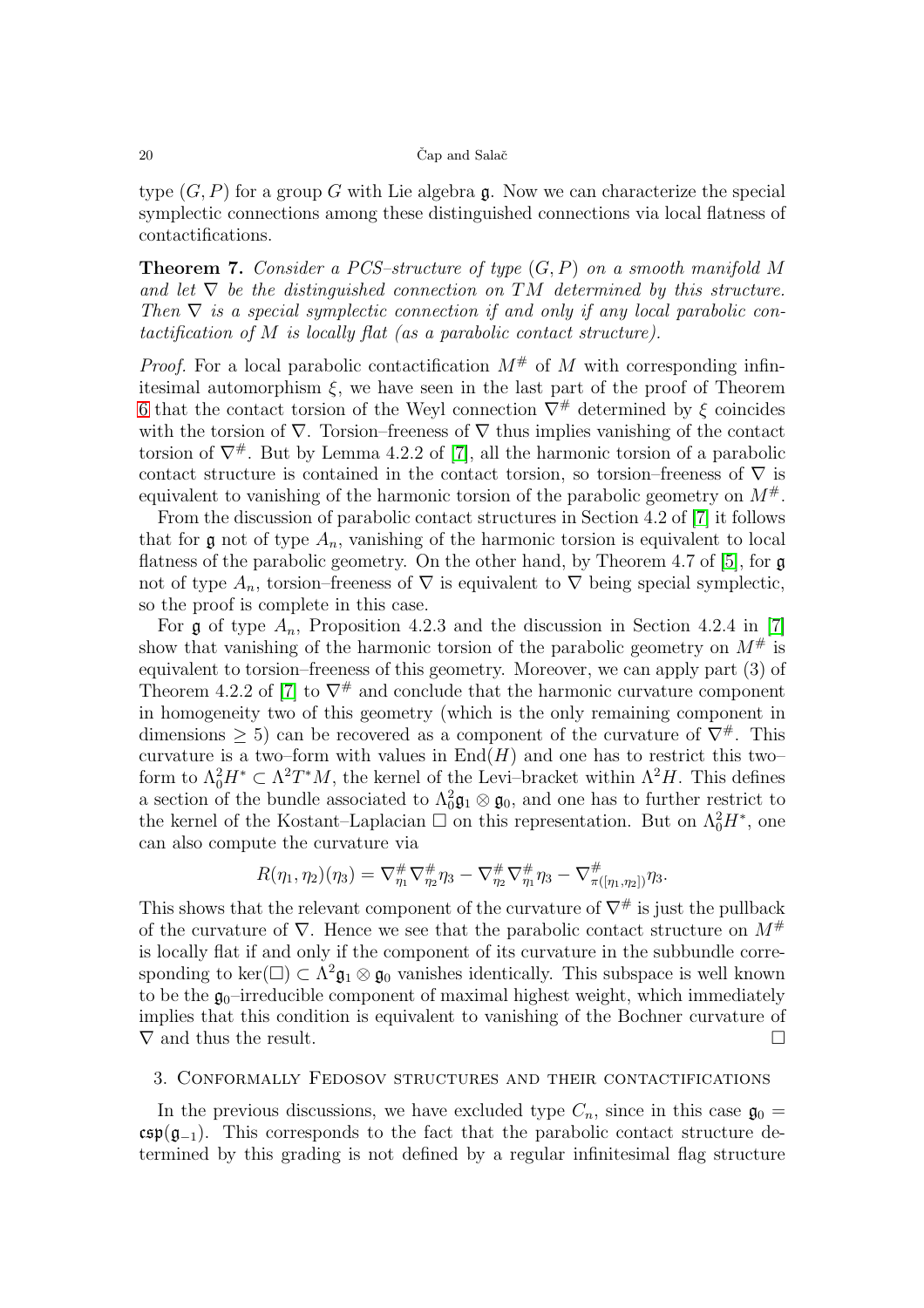#### PCS–structures II 21

in the sense of Section [2.3.](#page-5-0) The contact grading of  $\mathfrak{sp}(2n,\mathbb{R})$  gives rise to so– called contact projective structures, an analog of classical projective structures. In this section, we discuss a geometric structure refining a conformally symplectic structure, which can be thought of as the PCS–structure associated to the contact grading of  $\mathfrak{sp}(2n,\mathbb{R})$ . (It seems to be possible to define a similar concept related to almost conformally symplectic structures, but since contactifications are only available in the conformally symplectic case, we do not pursue this direction here.)

Initially, this structure can be described as a projective structure compatible with a conformally symplectic structure. However, there is a counterpart to the vanishing of the first prolongation for PACS–structures, which implies that such a geometry is given by a conformally symplectic structure and a torsion–free affine connection preserving this structure. Locally, such a structure is even equivalent to a symplectic structure together with a torsion–free symplectic connection. These geometries were originally introduced by M.G. Eastwood and J. Slovák (in a slightly different presentation) in the first version of [\[9\]](#page-27-1) under the name "conformally Fedosov structures", and we will keep this name here.

<span id="page-20-0"></span>3.1. Projective structures and conformally Fedosov structures. Recall that two torsion–free linear connections  $\nabla$  and  $\hat{\nabla}$  on the tangent bundle of a smooth manifold M are called *projectively equivalent* if and only if they have the same geodesics up to reparametrization. This can be equivalently characterized as the existence of a one–form  $\Upsilon$  on M such that

$$
\hat{\nabla}_{\xi}\eta = \nabla_{\xi}\eta + \Upsilon(\xi)\eta + \Upsilon(\eta)\xi,
$$

for all  $\xi, \eta \in \mathfrak{X}(M)$ . A projective structure on a smooth manifold M is then defined as a projective equivalence class of torsion–free connections on  $M$ . Equivalently, it can be viewed as being given by the family of one–dimensional submanifolds formed by the geodesic paths of the connections in the class.

Definition 2. A conformally Fedosov structure on a conformally symplectic manifold  $(M, \ell \subset \Lambda^2 T^*M)$  is a projective structure  $[\nabla]$  on M, which contains a connection that preserves  $\ell$ .

The following characterization is essentially contained in [\[9\]](#page-27-1), we reproduce it for convenience of the reader. We use abstract index notation as in [\[9\]](#page-27-1).

<span id="page-20-1"></span>**Proposition 2.** For a projective equivalence class  $\Phi$  of torsion–free affine connections on a conformally symplectic manifold  $(M, \ell)$  of dimension  $\geq 4$ , the following conditions are equivalent:

(i)  $\Phi$  defines a conformally Fedosov structure on  $(M, \ell)$ .

(ii) For one (or equivalently any) connection  $\nabla = \nabla_a$  in the class  $\Phi$  and one non–vanishing (or equivalently any) local section  $\omega = \omega_{bc}$  of  $\ell$ , we have  $\nabla_{(a}\omega_{b)c} =$  $\varphi_{(a}\omega_{b)c}$  for some one–form  $\varphi = \varphi_a$ .

(iii) There is a unique connection  $\nabla_a$  in  $\Phi$  which preserves  $\ell$ .

Moreover, the connection on  $\ell$  induced by the connection  $\nabla$  from (iii) is flat with any local closed section being parallel. In particular, locally  $\nabla$  is a torsion–free symplectic connection with respect to each of these closed sections.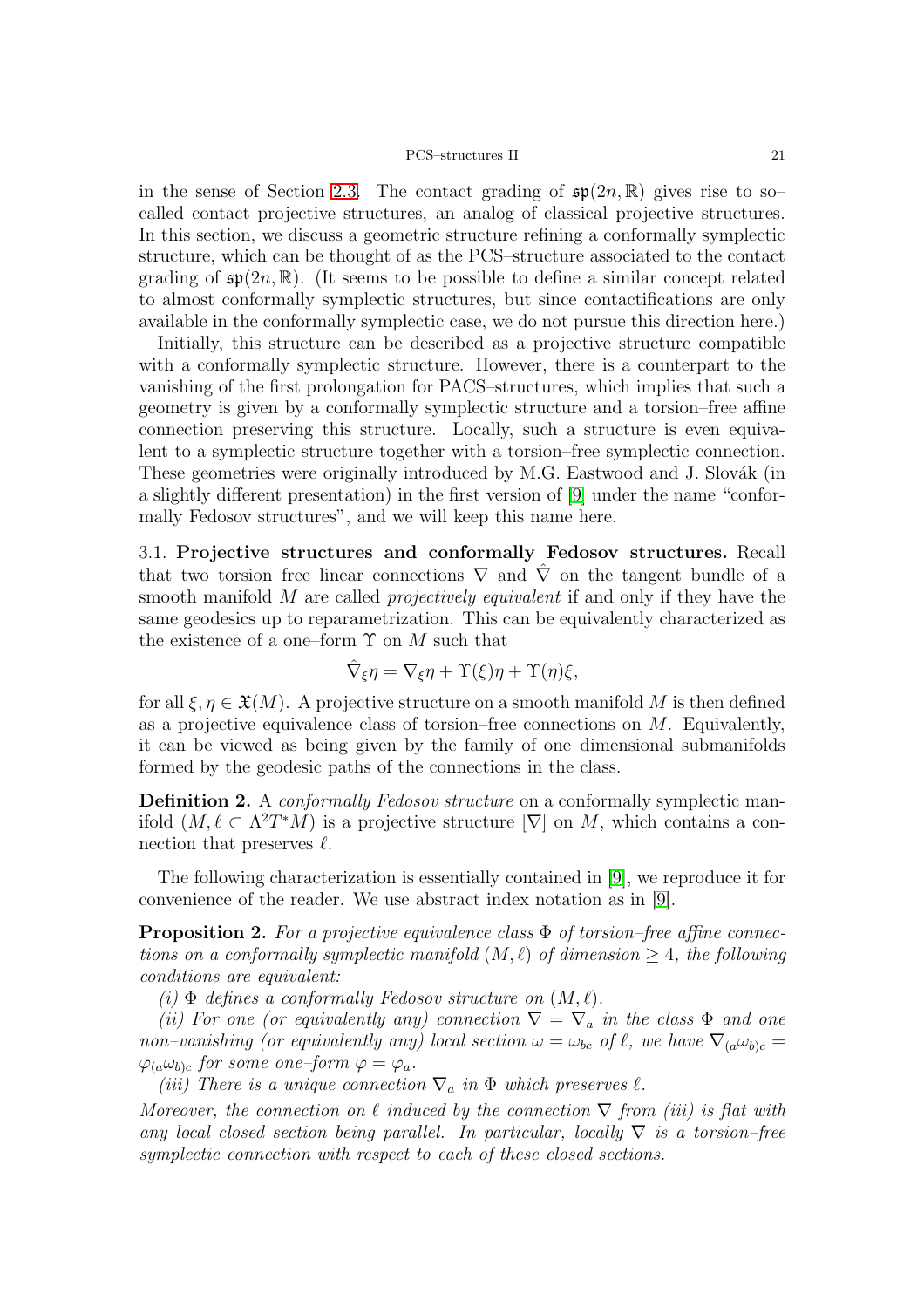$\check{\mathrm{C}}$ ap and Salač

Proof. The formula for the change of the induced connection on two–forms from [\[9\]](#page-27-1) says that changing from  $\nabla_a$  to  $\hat{\nabla}_a$  corresponding to a one-form  $\Upsilon_a$  one gets

$$
\hat{\nabla}_a \omega_{bc} = \nabla_a \omega_{bc} - 2\Upsilon_a \omega_{bc} - \Upsilon_b \omega_{ac} - \Upsilon_c \omega_{ba}.
$$

If we symmetrize over  $(a, b)$ , then the last term does not contribute and we get

$$
\hat{\nabla}_{(a}\omega_{b)c} = \nabla_{(a}\omega_{b)c} - 3\Upsilon_{(a}\omega_{b)c}.
$$

This shows that if the condition in (ii) is satisfied for one connection in the projective class  $\Phi$ , then it is satisfied for all such connections. Likewise, one easily verifies that if the condition in (ii) is satisfied for one non–vanishing section, then it is satisfied for any section of  $\ell$ .

Condition (i) by definition means that there is a connection  $\nabla_a$  in  $\Phi$  such that for any local section  $\omega_{bc}$  of  $\ell$ , we have  $\nabla_a \omega_{bc} = \varphi_a \omega_{bc}$  for some one–form  $\varphi = \varphi_a$ . Thus (i) implies (ii) and evidently (iii) implies (i), so we can complete the proof by showing that (ii) implies (iii).

To do this, take a local non–vanishing section  $\omega_{bc}$  of  $\ell$ , which is closed as a two–form on M, and any connection  $\nabla_a$  in the class  $\Phi$ . Then by (ii) there is a one–form  $\varphi_a$  such that  $\nabla_{(a}\omega_{b)c} = \varphi_{(a}\omega_{b)c}$ . Passing to the projectively equivalent connection  $\hat{\nabla}$  corresponding to  $\Upsilon_a = \frac{1}{3}$  $\frac{1}{3}\varphi_a$  we see from above that  $\hat{\nabla}_{(a}\omega_{b)c} = 0$ . This means that apart from the apparent skew symmetry in b and c,  $\hat{\nabla}_a \omega_{bc}$  is also skew symmetric in  $a$  and  $b$ . But this easily implies that the complete alternation of  $\hat{\nabla}_a \omega_{bc}$  is a multiple of  $\hat{\nabla}_a \omega_{bc}$ , and since this alternation coincides with  $d\omega = 0$ , we see that  $\omega$  is parallel for  $\nabla$ . This implies the existence part of (iii) as well as the last claim.

To prove the uniqueness part of (iii), observe that by part (4) of Proposition 2.3 of [\[5\]](#page-27-2) every torsion–free connection compatible with  $\ell$  has the property that any local closed section of  $\ell$  is parallel for the induced connection. But if  $\omega$  is any such section, then by non-degeneracy  $\omega^n = \omega \wedge \cdots \wedge \omega$  is a volume form on M, which clearly is parallel for the induced connection. But it is a well known fact in the theory of projective structures that a projective class can contain at most one connection which leaves some fixed volume form parallel.  $\Box$ 

3.2. Contact projective structures. A parabolic contact structure corresponding to the contact grading of a simple Lie algebra of type  $C_n$  is a so-called *con*tact projective structure. As discussed above, this geometry is exceptional among parabolic contact structures, since it is not equivalent to an underlying regular infinitesimal flag structure. Rather than that, it can be described in terms of an equivalence class of compatible (partial) connections.

To recall the necessary notions, let  $M^{\#}$  be a smooth manifold endowed with a contact structure  $H \subset TM^*$ . A partial connection on H is a bilinear operator  $\nabla : \Gamma(H) \times \Gamma(H) \rightarrow \Gamma(H)$ , which is linear over smooth functions in the first variable and satisfies the usual Leibniz rule in the second variable. So this is like a covariant derivative, but it is possible to differentiate only in directions lying in the contact subbundle. It is no problem to form the induced partial connection on  $\Lambda^2 H$ , and parallel to Section [2.9](#page-16-0) a *partial contact connection* is one that preserves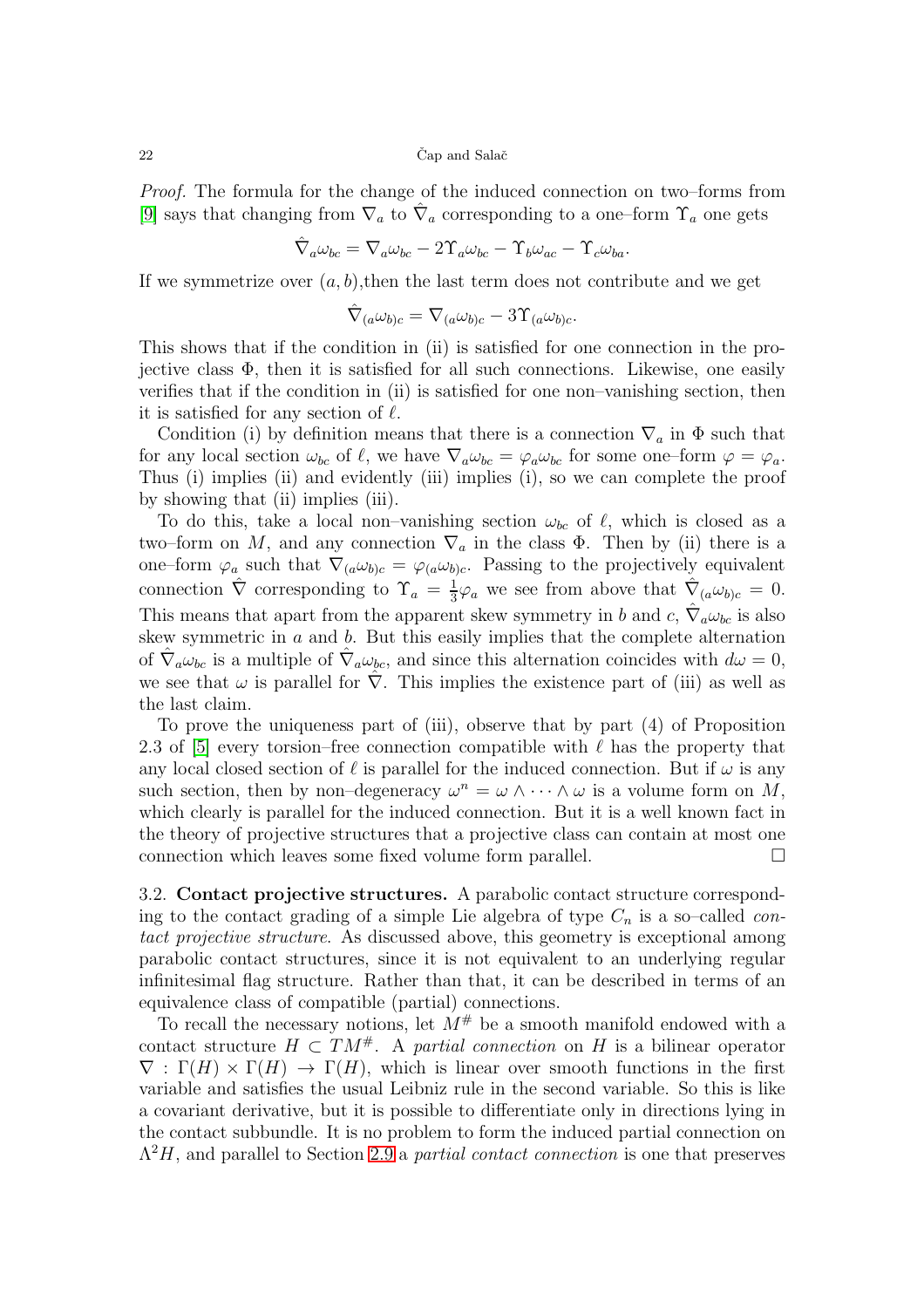$\Lambda_0^2 H$ . Since the Levi-bracket identifies  $\Lambda^2 H / \Lambda_0^2 H$  with  $Q = T M^{\#}/H$ , we get an induced partial connection  $\nabla^Q$  on the line bundle Q.

Using this, one can next associate a projection  $\pi : TM^{\#} \to H$  to a partial contact connection  $\nabla$ , see Section 4.2.2 and 4.2.6 of [\[7\]](#page-27-5). This is uniquely characterized by the fact that for  $\zeta \in \mathfrak{X}(M^{\#})$  and  $\eta \in \Gamma(H)$  we have

$$
\mathcal{L}(\pi(\zeta), \eta) = \nabla_{\eta}^{Q}(\zeta + H) - ([\eta, \zeta] + H).
$$

here  $\zeta + H$  denotes the section of Q determined by  $\zeta$  and likewise for the Lie bracket. Having this projection we define the contact torsion  $T : \Lambda^2 H \to H$  of a partial contact connection  $\nabla$  exactly as in Section [2.9.](#page-16-0)

Finally, there is a notion of contact projective equivalence for partial contact connections. Consider a smooth section  $\Upsilon$  of the bundle  $H^*$  of linear functionals on the contact subbundle. Then using the Levi–bracket  $\mathcal{L}$ , we define  $\Upsilon : Q \to H$ by  $\mathcal{L}(\tilde{\Upsilon}(\tau), \eta) = \Upsilon(\eta)\tau$ . Given a partial contact connection  $\nabla$  on H, one defines a partial connection  $\hat{\nabla}$  on H by

$$
\hat{\nabla}_{\eta_1}\eta_2 = \nabla_{\eta_1}\eta_2 + \Upsilon(\eta_1)\eta_2 + \Upsilon(\eta_2)\eta_1 + \tilde{\Upsilon}(\mathcal{L}(\eta_1, \eta_2)).
$$

One easily verifies directly that this is again a partial contact connection on H. Further, one shows that the projection  $\hat{\pi}$  associated to  $\hat{\nabla}$  is given by  $\hat{\pi}(\zeta)$  =  $\pi(\zeta) + 2\tilde{\Upsilon}(\zeta + H)$  and this easily implies that  $\hat{\nabla}$  and  $\nabla$  have the same contact torsion.

One calls two partial contact connections contact projectively equivalent if they are related in the above way. A (torsion–free) contact projective structure on  $M^{\#}$ is then given by a contact structure together with a class of contact projectively equivalent partial contact connections with vanishing contact torsion. It turns out that such a structure can be equivalently described by a Cartan geometry as discussed in Section [2.3,](#page-5-0) which corresponds to the contact grading of the Lie algebra  $\mathfrak{sp}(2n+2,\mathbb{R})$ . As a group, one can take  $G = Sp(2n+2,\mathbb{R})$  and  $P \subset G$  the stabilizer of a ray in the standard representation  $\mathbb{R}^{2n+2}$  of G. Then it turns out that  $G_0$  is the conformally symplectic group  $CSp(2n,\mathbb{R})$ , see Section 4.2.6 of [\[7\]](#page-27-5).

Remark 1. (1) Similarly to classical projective structures, there is also an interpretation of contact projective equivalence in terms of geodesics in directions tangent to the contact distribution, and a corresponding description of contact projective structures, see [\[10\]](#page-27-6) and Section 4.2.7 in [\[7\]](#page-27-5).

(2) In contrast to the case of usual affine connections, it is in general not possible to remove the contact torsion of a partial contact connection without changing its contact geodesics. Hence it is natural to extend the notion of a contact projective structure to the case of non–vanishing contact torsion, see [\[10\]](#page-27-6). It turns out that also in this more general setting, one can associate a canonical Cartan geometry to such a structure. The resulting Cartan geometry does not fit into the general scheme of regular normal parabolic geometries, however.

3.3. Contactifications of conformally Fedosov structures. Our final task in this article is to establish analogs of Theorems [2,](#page-8-0) [4](#page-14-0) and [5](#page-15-0) for contact projective structures and conformally Fedosov structures. This turns out to be rather easy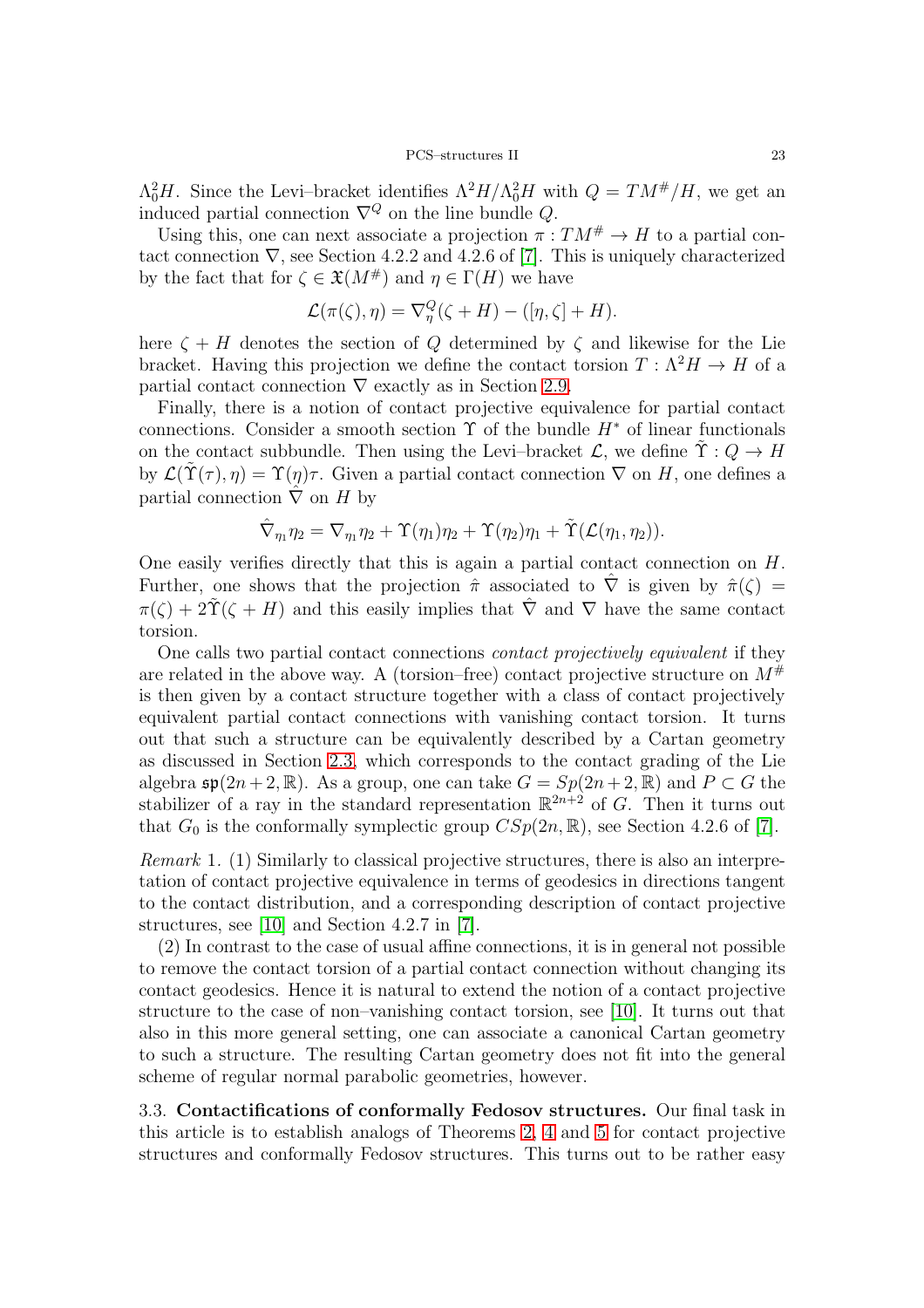since, as indicated in Section [3.1,](#page-20-0) the projective freedom in a conformally Fedosov structure does not really show up. Likewise, in the setting of contact projective structures, we will always have a preferred infinitesimal automorphism around. As discussed in Section [2.9,](#page-16-0) this determines a preferred Weyl structure and thus a distinguished representative in the contact projective class. Hence we can always related connections rather than projective equivalence classes, and this works similarly as in the proof of Theorem [6.](#page-17-0)

<span id="page-23-0"></span>**Theorem 8.** Let  $q : M^* \to M$  be a quotient of a contact manifold by a transverse infinitesimal contactomorphism  $\xi \in \mathfrak{X}(M^{\#})$ , and let  $\ell \subset \Lambda^2T^*M$  be the induced conformally symplectic structure.

(1) A contact projective structure on  $M^{\#}$ , for which  $\xi$  is an infinitesimal automorphism, induces a conformally Fedosov structure on M with underlying conformally symplectic structure  $\ell$ .

(2) Conversely, a conformally Fedosov structure on M with underlying conformally symplectic structure  $\ell$  canonically lifts to a contact projective structure for which  $\xi$  is an infinitesimal automorphism.

(3) Suppose that we have two conformally Fedosov structures realized as quotients of contact projective structures as in  $(2)$ . Then any local lift of a diffeomorphism respecting the conformally Fedosov structures to a contactomorphism is automatically compatible with the infinitesimal automorphisms as in Theorem [5](#page-15-0) and a local isomorphism of contact projective structures.

*Proof.* Let  $\mathcal{G}_0^{\#} \to M^{\#}$  be the natural frame bundle for the contact subbundle H with structure group  $G_0 = CSp(2n, \mathbb{R})$  and let  $\mathcal{G}_0 \to M$  be the natural frame bundle for TM induced by  $\ell$ , which also has structure group  $G_0$ , see Section 2.3 of [\[5\]](#page-27-2). By construction, there is a tautological soldering form  $\theta \in \Omega^1(\mathcal{G}_0,\mathbb{R}^{2n})$ . Denoting as before by  $T^{-1}\mathcal{G}_0^{\#}$  $t_0^{\#}$  the preimage of  $H \subset TM^{\#}$  in  $T\mathcal{G}_0^{\#}$  $_{0}^{\#}$ , we likewise get a tautological soldering form  $\theta_{-1}^{\#} \in \Gamma(L(T^{-1}\mathcal{G}_{0}^{\#}))$  $_{0}^{\#}, \mathbb{R}^{2n})$ ).

By definition, the local flows of  $\xi$  are contactomorphisms and hence lift to local principal bundle automorphisms of  $\mathcal{G}^\#_0$  $_{0}^{\#}$ . Differentiating these local flows, we obtain a  $G_0$ -invariant lift  $\xi_0 \in \mathfrak{X}(\mathcal{G}_0^{\#})$  $\binom{\pi}{0}$  of  $\xi$ . As observed in the proof of Theorem [2](#page-8-0) the tangent maps of q restrict to linear isomorphisms on the contact subspaces, which provides a  $G_0$ -equivariant lift  $q_0: \mathcal{G}_0^{\#} \to \mathcal{G}_0$  of  $q_0: M^{\#} \to M$ . Moreover, by construction the restriction of  $q_0$  to each fiber of  $\mathcal{G}_0^{\#}$  $\frac{\pi}{0}$  is injective. As in the proofs of Lemma [1](#page-7-0) and Theorem [2,](#page-8-0) this shows that  $q_0$  is a surjective submersion and that the restriction of  $p_0^{\#}$  $\phi_0^{\#}: \mathcal{G}_0^{\#} \to M^{\#}$  to any fiber of  $q_0$  is a diffeomorphism onto a fiber of  $q$ , so in particular  $q_0$  has connected fibers. Finally, it is easy to see that the tangent spaces to these fibers are spanned by  $\xi_0$ .

(1) We can pass to the Cartan geometry determined by the given contact projective structure on  $M^{\#}$ , which has  $\mathcal{G}_0^{\#}$  as its underlying  $G_0$ -bundle. The general theory of Weyl structures applies to contact projective structures. Hence as in the proof of Theorem [6,](#page-17-0) we see that the Weyl structure determined by  $\xi$  determines a principal connection form  $\tilde{\gamma}^{\#}$  on  $\mathcal{G}_0^{\#}$  $_{0}^{\#}$ . Here the Weyl connection is an extension of a partial contact connection with vanishing contact torsion, which lies in the contact projective class. Continuing as in the proof of Theorem [6,](#page-17-0) we can change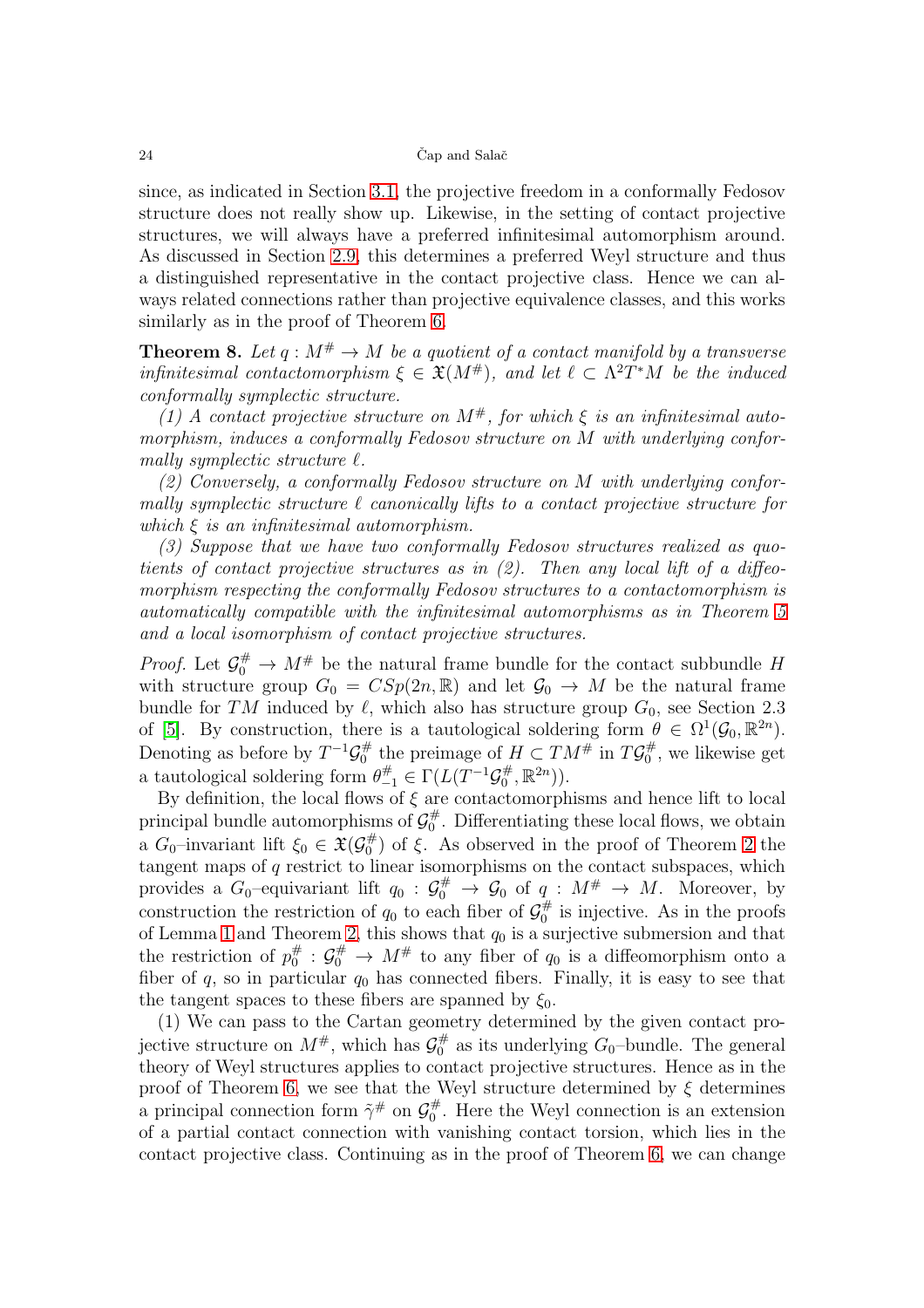#### PCS–structures II 25

this to a principal connection form  $\gamma^{\#}$  for which  $\xi_0$  is horizontal, and show that this descends to  $\mathcal{G}_0$ . Still as in that proof, we can verify that the resulting connection on M is torsion–free and by construction it preserves  $\ell$ . So we can use the projective class of this connection to define a conformally Fedosov structure on M.

(2) Starting with a conformally Fedosov structure on M, we know from Proposi-tion [2](#page-20-1) that there is a unique connection  $\nabla$  in the projective class, which preserves the conformally symplectic structure  $\ell$ . Then  $\nabla$  defines a principal connection  $\gamma \in \Omega^1(\mathcal{G}_0, \mathfrak{g}_0)$ . Now we can pull back this connection form to  $\mathcal{G}_0^{\#}$  $\frac{\pi}{0}$  and then restrict it to  $T^{-1} \mathcal{G}^{\#}_0$  $_{0}^{\#}$ . The result is a  $G_{0}$ -equivariant section of  $L(T^{-1}\mathcal{G}_{0}^{\#})$  $\mathfrak{g}_0^{\#}, \mathfrak{g}_0$ ) which by construction reproduces the generators of fundamental vector fields. Analogously to the standard construction of induced connections, this gives rise to a partial contact connection  $\nabla^{\#}$  on  $H \subset TM^{\#}$ .

By construction, the local flows  $\mathbb{F}_{t}^{\xi_0}$  satisfy  $q_0 \circ \mathbb{F}_{t}^{\xi_0} = q_0$  and they preserve the contact distribution  $H \subset TM^{\#}$ . This immediately implies that these flows preserve the pullback of  $\gamma$  and its restriction to the contact distribution and hence the partial contact connection  $\nabla^*$ . Now let  $\alpha$  be the unique contact form on  $M^*$ such that  $\alpha(\xi) = 1$  and  $\omega$  the unique symplectic form on M in the given conformal symplectic class such that  $q^*\omega = d\alpha$ . Consider sections  $\eta_1$ ,  $\eta_2$  and  $\zeta$  of  $H \subset TM^{\#}$ which project onto vector fields  $\underline{\eta}_1$ ,  $\underline{\eta}_2$  and  $\underline{\zeta}$  on M. Then by definition, the Levi bracket  $\mathcal{L}(\eta_1, \eta_2)$  is equal to  $\alpha([\eta_1, \eta_2])(\xi + H) = -(\omega(\underline{\eta}_1, \underline{\eta}_2) \circ q)(\xi + H)$ . Now by definition of the partial connection on Q induced by  $\nabla^{\tilde{\#}}$ , we get

$$
\nabla_{\zeta}^{Q} \mathcal{L}(\eta_1, \eta_2) = \mathcal{L}(\nabla_{\zeta}^{H} \eta_1, \eta_2) + \mathcal{L}(\eta_1, \nabla_{\zeta}^{H} \eta_2).
$$

By construction  $\nabla_{\zeta}^{\#}$  $\frac{\partial f}{\partial \zeta}$  is a lift of  $\nabla_{\underline{\zeta} \underline{\eta}_i}$  for  $i = 1, 2$ . From Proposition [2,](#page-20-1) we then know that  $\nabla \omega = 0$  and inserting this, we easily conclude that  $\nabla^Q(\xi + H)$ 0. Since  $\xi$  is an infinitesimal contactomorphism, this implies that the projection  $\pi : TM^{\#} \to H$  induced by  $\nabla^{\#}$  satisfies  $\pi(\xi) = 0$ , which of course determines  $\pi$ completely.

Using these facts, we can now continue completely parallel to the proof of The-orem [6.](#page-17-0) We see that  $\pi([\eta_1, \eta_2]) \in \Gamma(H)$  is the unique section of H lifting  $[\underline{\eta}_1, \underline{\eta}_2]$ . Using this, torsion–freeness of  $\nabla$  implies that  $\nabla^*$  has vanishing contact torsion. Hence we can use its contact projective equivalence class to define a contact projective structure on M, and since the flows of  $\xi$  even preserve the partial contact connection  $\nabla^{\#}$ , it is an infinitesimal automorphism of this structure.

(3) Let  $\varphi: M \to \tilde{M}$  be the morphism of conformally Fedosov structures and let  $\varphi$ <sup>#</sup> :  $M^{\#} \to \tilde{M}^{\#}$  be a contactomorphism lifting  $\varphi$ . Then the first step of the proof of Theorem [5](#page-15-0) shows that  $(\varphi^{\#})^*\tilde{\xi} = \lambda \xi$  for a nowhere vanishing, locally constant function  $\lambda$ . Now there are natural lifts  $\Phi: \mathcal{G}_0 \to \tilde{\mathcal{G}}_0$  and  $\Phi^{\#}: \mathcal{G}_0^{\#} \to \tilde{\mathcal{G}}_0^{\#}$  to the frame bundles and  $(\Phi^{\#})^*\tilde{\xi}_0 = \lambda \xi_0$ . In view of the constructions of  $\Phi^{\#}$  and  $q_0$  and  $\tilde{q}_0$ , we see that  $\tilde{q} \circ \varphi^{\#} = \varphi \circ q$  implies  $\tilde{q}_0 \circ \Phi^{\#} = \Phi \circ q_0$ .

Now a morphism of conformally Fedosov structures preserves both the conformally symplectic structure and the projective class. Hence the uniqueness statement in statement (iii) in Proposition [2](#page-20-1) implies that it is also compatible with the (unique) connections in the projective class which preserve the conformally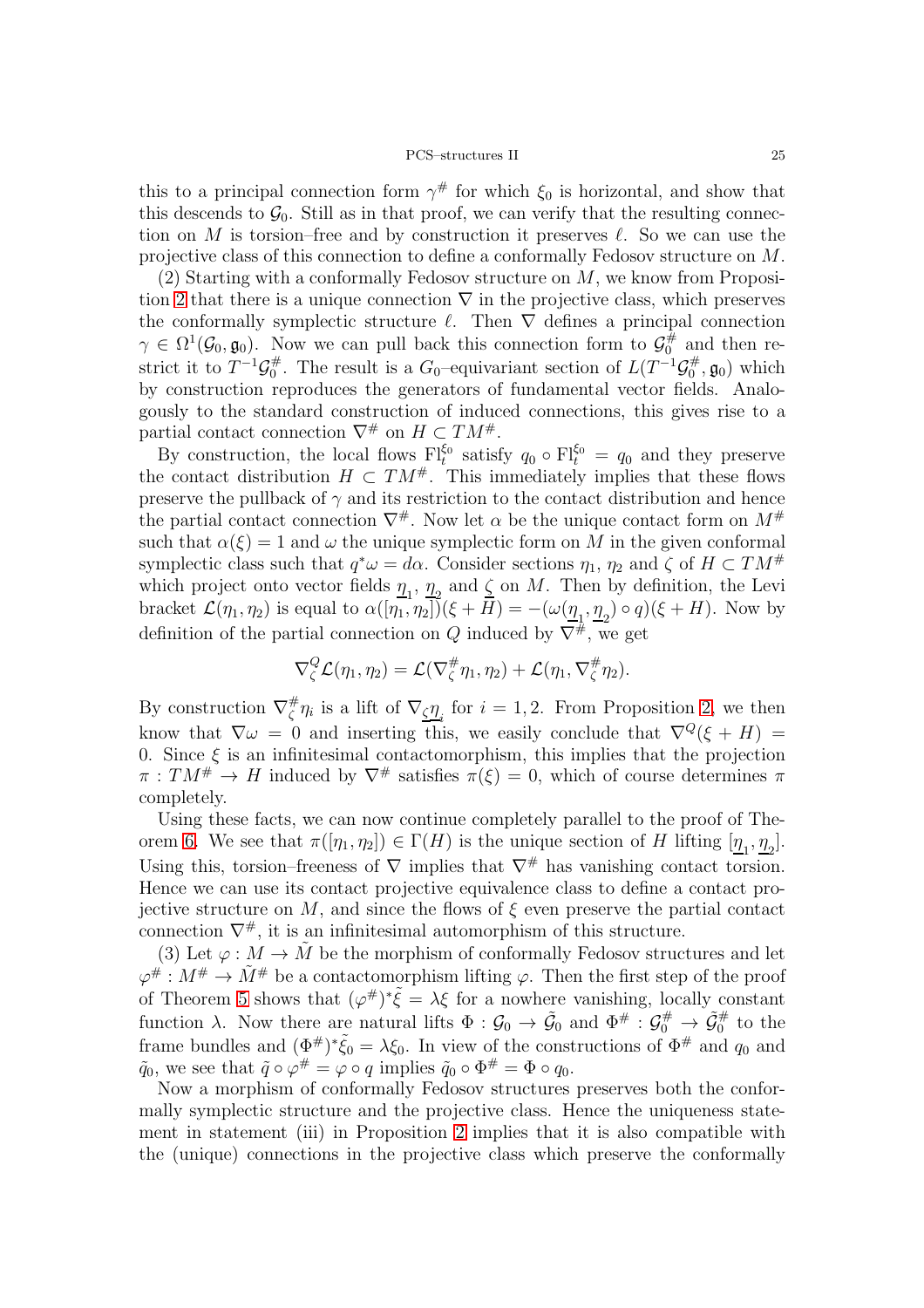## $\check{\mathrm{C}}$ ap and Salač

symplectic structures. Hence for their connection forms, we get  $\Phi^*\tilde{\gamma} = \gamma$ , which together with the above implies that  $(\Phi^{\#})^* \tilde{q}_0^* \tilde{\gamma} = q_0^* \Phi^* \tilde{\gamma} = q_0^* \gamma$ . Together with the fact that  $(\Phi^{\#})^*\tilde{\xi}_0 = \lambda \xi_0$ , this implies that  $\Phi^{\#}$  is compatible with the partial contact connections constructed in (2) and hence in particular with the contact projective structures they generate.

Parallel to Theorem [7,](#page-19-0) there also is a relation between conformally Fedosov structure and a class of special symplectic connections. The relevant connections here are called *symplectic connections of Ricci type*, see [\[1\]](#page-26-1) and [\[3\]](#page-26-0). The module of formal curvatures of symplectic connections splits over  $\mathfrak{sp}(2n)$  as a direct sum of the kernel of the Ricci–type contractions and a complementary submodule. A symplectic connection of Ricci type is a torsion–free symplectic connection for which the curvature is concentrated in that complementary submodule.

For a symplectic manifold  $(M, \omega)$  and a torsion–free symplectic connection  $\nabla$ , the underlying conformally symplectic and projective structures evidently define a conformally Fedosov structure. On the other hand, for a general conformally Fedosov structure, the connection  $\nabla$  from part (iii) of Proposition [2](#page-20-1) has curvature in  $\Lambda^2T^*M\otimes \mathfrak{sp}(TM)$  by the last part of the proposition. Hence the concept of being of Ricci type makes sense for this connection.

# <span id="page-25-0"></span>**Corollary 1.** The distinguished connection  $\nabla$  of a conformally Fedosov structure from part (iii) of Proposition [2](#page-20-1) is of Ricci type if and only if any local parabolic contactification of the structure is locally flat as a contact projective structure.

*Proof.* Consider a local parabolic contactification  $q : M^* \to M$ . In the construction of the contact projective structure on  $M^{\#}$  in the proof of part (2) of Theorem [8,](#page-23-0) we used  $\nabla$  to construct a partial contact connection  $\nabla^{\#}$  on  $M^{\#}$ . The verifications in that proof actually show that  $\nabla^{\#}$  is the partial contact connection coming from the Weyl structure determined by the infinitesimal automorphism  $\xi$  giving rise to q.

The parabolic geometry determined by a contact projective structure with vanishing contact torsion is well known to be torsion–free, see Section 4.2.6 of [\[7\]](#page-27-5). There it is also verified that the only harmonic curvature of a contact projective structure has homogeneity 2 and is a section of the bundle induces by the highest weight subspace in  $\Lambda^2 \mathfrak{g}_{-1}^* \otimes \mathfrak{g}_0$ , which is exactly the kernel of the Ricci–type contraction. Now using Theorem 4.2.2 of [\[7\]](#page-27-5), one concludes as in the proof of Theorem [7](#page-19-0) that this harmonic curvature can be computed from  $\nabla^*$ . Using the information from the proof of part (2) of Theorem [8](#page-23-0) one deduces as in the proof of Theorem [7](#page-19-0) that vanishing of the component is equivalent to vanishing of the corresponding component of the curvature of  $\nabla$ , which implies the result.

3.4. Example. There is an analog of the global contactifications discussed in Section [2.6](#page-10-0) in the context of conformally Fedosov structures. This actually is the example relevant for the results on integral geometry in [\[8\]](#page-27-0) which motivate the developments in this series of articles.

Let us realize the standard symplectic form in dimension  $2n+2$  as the imaginary part of the standard Hermitian form on  $\mathbb{C}^{n+1}$ . This gives rise to an action of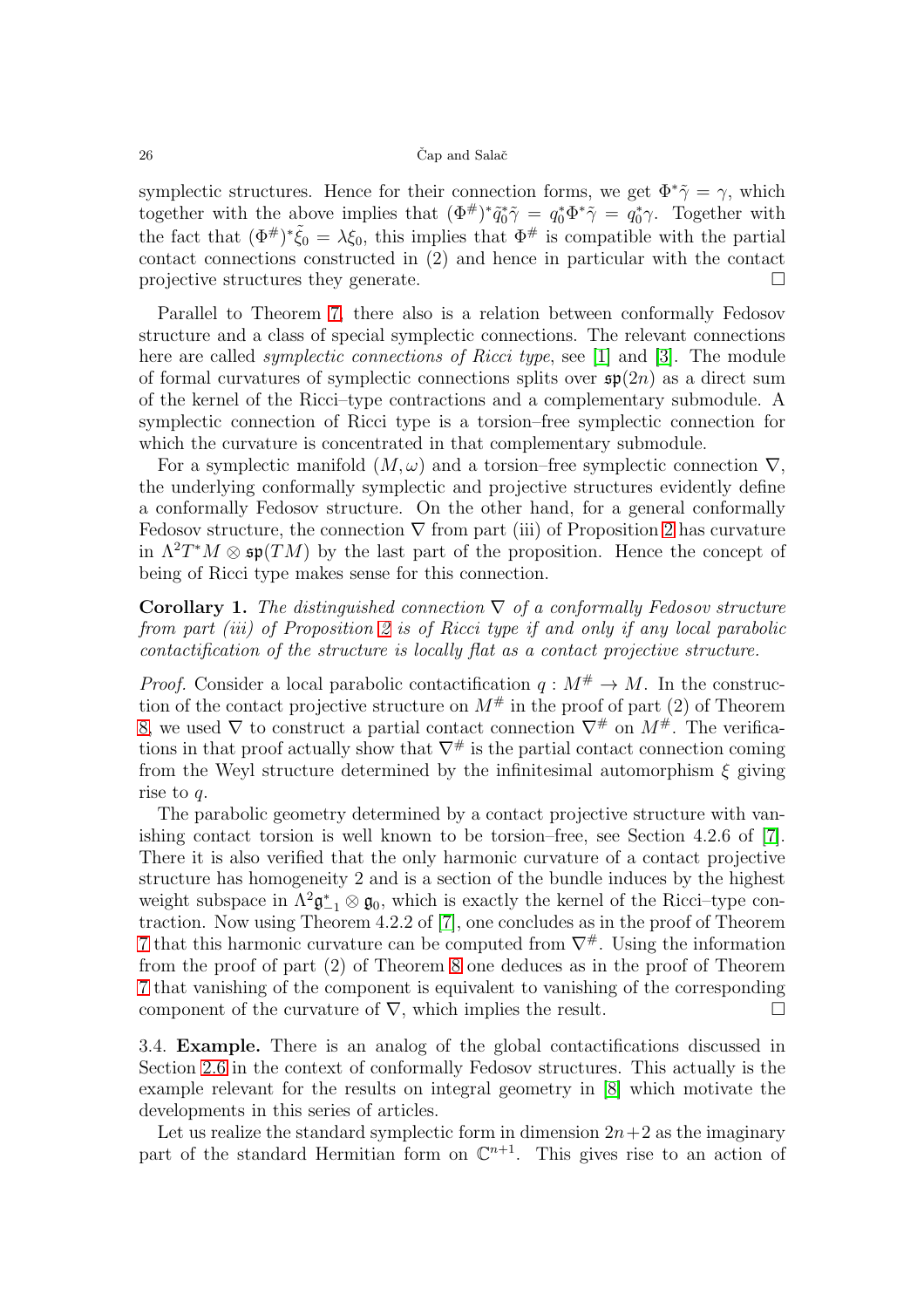$G = Sp(2n + 2, \mathbb{R})$  on  $\mathbb{C}^{n+1}$  (which does not preserve the complex structure). Viewing  $S^{2n+1}$  as the space of real rays in  $\mathbb{C}^{n+1}$  we get a transitive action of  $G$ , which makes  $S^{2n+1}$  into the homogeneous model for contact projective structures, compare with Section 4.2.6 of [\[7\]](#page-27-5). Now the standard action of  $U(1)$  on  $\mathbb{C}^{n+1}$  by complex multiplication defines a subgroup in  $G$  and hence an action of  $U(1)$  on  $S^{2n+1}$  by automorphisms of the contact projective structure. The tangent space of  $S^{2n+1}$  in a point corresponding to a ray in  $\mathbb{C}^{n+1}$  can be viewed as the quotient of the real vector space  $\mathbb{C}^{n+1}$  by the line spanned by the ray. The contact subspaces then correspond to the quotient of the symplectic orthocomplement of the ray by this line. This readily implies that the infinitesimal generator of our  $U(1)$ –action is transversal everywhere. Of course the  $U(1)$ -action on  $S^{2n+1}$  admits a global quotient, namely the canonical projection  $q: S^{2n+1} \to \mathbb{C}P^n$  mapping a real ray in  $\mathbb{C}^{n+1}$  to the complex line it spans.

Hence we obtain exactly the same quotient map as in the first example in Section [2.6,](#page-10-0) where we started from the CR-structure on  $S^{2n+1}$ , which is also preserved by the  $U(1)$ –action. It is actually easy to see that the Weyl connections associated to the infinitesimal generator of the  $U(1)$ –action via the CR–structure and via the projective contact structure coincide. But this implies that the underlying conformally Fedosov structure on  $\mathbb{C}P^n$  actually is the one determined by the Levi– Civita connection of its Kähler metric.

Remark 2. The last bit of this example actually exhibits a general phenomenon. Suppose that we have a torsion–free PCS–structure (not of type  $C_n$ ) on a smooth manifold M. Then via Proposition [2,](#page-20-1) the (torsion–free) canonical connection actually determines an underlying conformally Fedosov structure. This may look surprising, since there is no corresponding construction for an "underlying contact projective structure" associated to a (torsion–free) parabolic contact structure of different type. However, such an underlying structure does become available in the presence of a transversal infinitesimal automorphism. Indeed, one can then consider the Weyl connection determined by this transversal infinitesimal automorphism and restrict it to a partial contact connection. General results then ensure that in the case of a torsion–free parabolic contact structure, this partial contact connection has vanishing contact torsion and hence determines a torsion– free contact projective structure, which is preserved by the given infinitesimal automorphism. Hence a contactification of the initial PCS–structure at the same time defines a contactification of the underlying conformally Fedosov structure.

# **REFERENCES**

- <span id="page-26-1"></span>[1] F. Bourgeois and M. Cahen, A variational principle for symplectic connections, J. Geom. Phys. 30 (1999), no. 3, 233–265, DOI 10.1016/S0393-0440(98)00059-X. MR1692232 (2000d:53121)
- <span id="page-26-2"></span>[2] R. L. Bryant, S. S. Chern, R. B. Gardner, H. L. Goldschmidt, and P. A. Griffiths, Exterior differential systems, Mathematical Sciences Research Institute Publications, vol. 18, Springer-Verlag, New York, 1991. MR1083148 (92h:58007)
- <span id="page-26-0"></span>[3] M. Cahen and L. J. Schwachhöfer, Special symplectic connections, J. Differential Geom. 83 (2009), no. 2, 229–271. MR2577468 (2011b:53045)